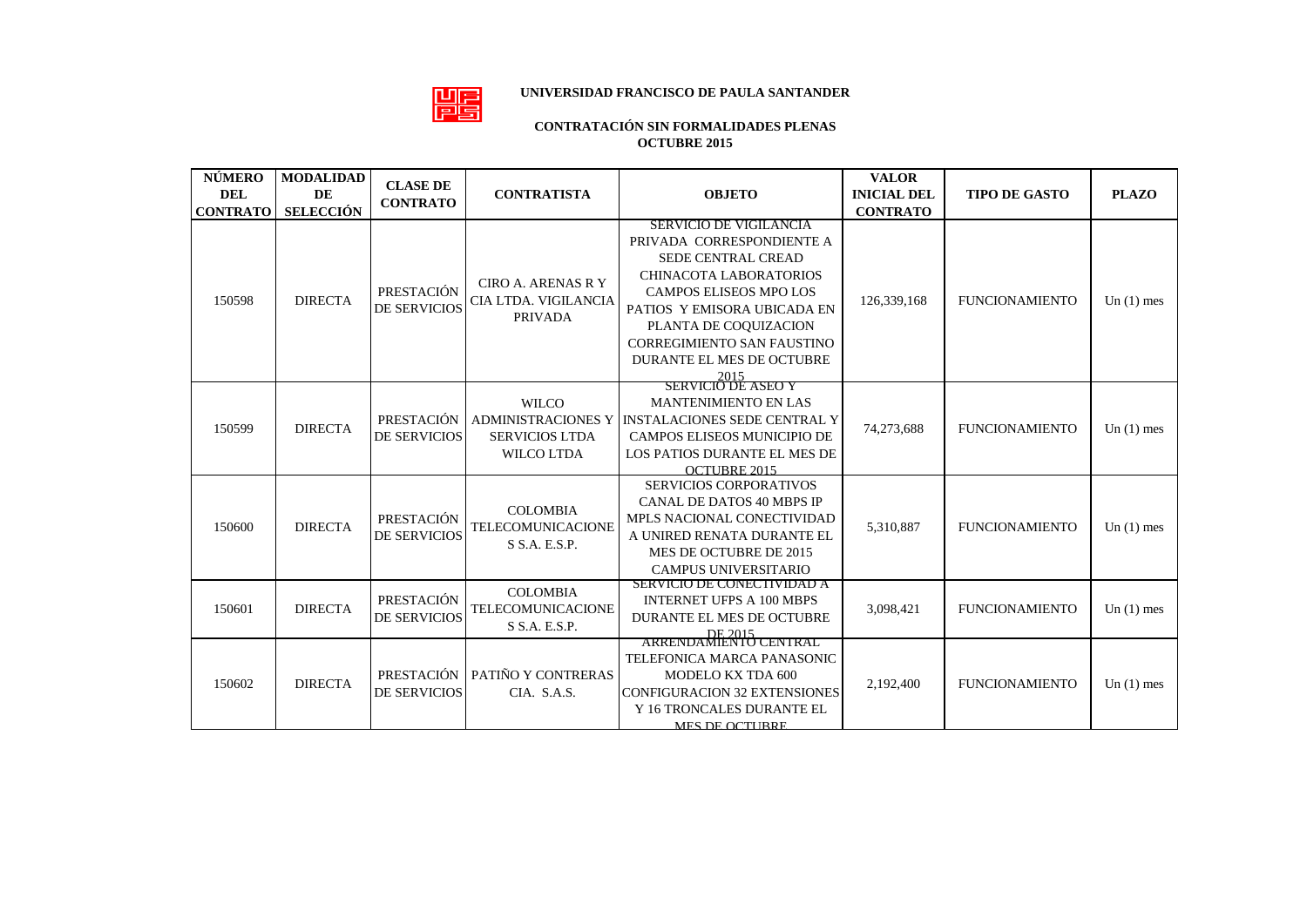| 150603 | <b>DIRECTA</b> | PRESTACIÓN<br><b>DE SERVICIOS</b> | LA OPINION S.A.                                       | <b>PROYECTOS CREE PFC 2015</b><br><b>INVESTIGACION PUBLICACION</b><br><b>AVISO EN PRIMERA PAGINA</b><br>FULLCOLOR 12CMS X 2 COL<br>ALUSIVO A LA REALIZACION DE<br>LA II SEMANA INTERNACIONAL Y<br>X SEMANA DE CIENCIA<br><b>TECNOLOGIA E INNOVACION A</b><br>REALIZARSE DEL 20 AL 23 DE<br><b>OCTUBRE EN LA UFPS</b> | 2,500,000 | <b>INVERSIÓN</b> | Trés (3) días |
|--------|----------------|-----------------------------------|-------------------------------------------------------|----------------------------------------------------------------------------------------------------------------------------------------------------------------------------------------------------------------------------------------------------------------------------------------------------------------------|-----------|------------------|---------------|
| 150604 | <b>DIRECTA</b> | PRESTACIÓN<br>DE SERVICIOS        | <b>GLOBAL SERVICE &amp;</b><br><b>BUSINESS S.A.S.</b> | PROYECTOS CREE PFC 2015<br>INVESTIGACION SUMINISTRO DE<br><b>CIENTO SESENTA REFRIGERIOS</b><br>PARA EL PERSONAL DE APOYO<br>LOGISTICO EN EL MARCO DE LA II<br>SEMANA INTERNACIONAL Y X<br><b>SEMANA DE CIENCIA</b><br>TECNOLOGIA E INNOVACION A<br>REALIZARSE DEL 20 AL 23 DE<br><b>OCTUBRE EN LA UFPS</b>           | 482,560   | <b>INVERSIÓN</b> | Trés (3) días |
| 150605 | <b>DIRECTA</b> | PRESTACIÓN<br><b>DE SERVICIOS</b> | <b>MOROS CARDENAS</b><br><b>EDUARDO JOSE</b>          | PROY CREE PFC 2015<br>INVESTIGACION APOYO<br><b>LOGISTICO (REFRIGERIOS</b><br><b>BOTELLAS DE AGUA CAFE Y</b><br>ALMUERZOS) EN EL MARCO DE LA<br>II SEMANA INTERNACIONAL Y X<br><b>SEMANA DE CIENCIA</b><br><b>TECNOLOGIA E INNOVACION A</b><br>REALIZARSE DEL 20 AL 23 DE<br><b>OCTURRE EN LA LIFPS</b>              | 5,853,600 | <b>INVERSIÓN</b> | Trés (3) días |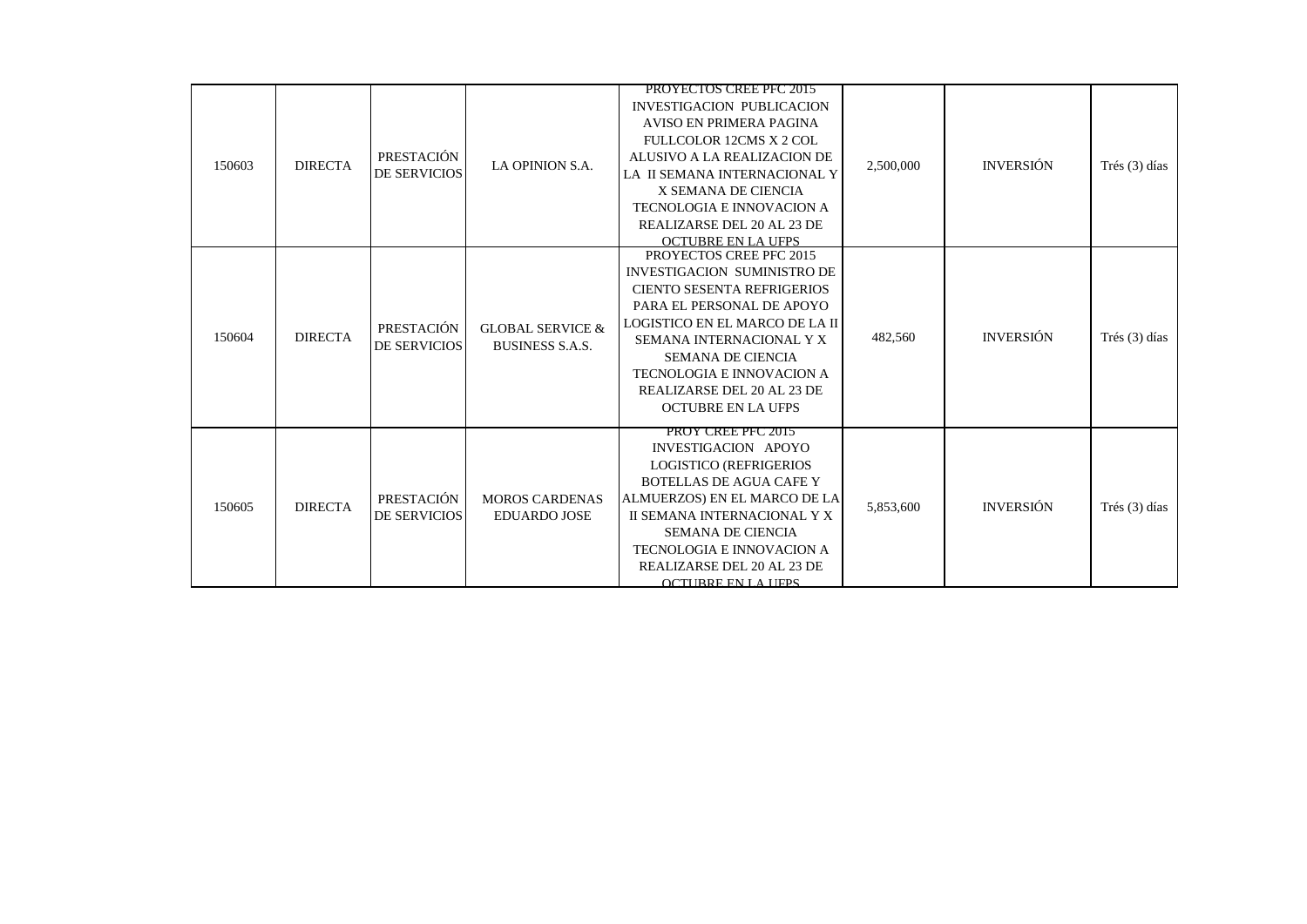| 150606 | <b>DIRECTA</b> | PRESTACIÓN<br><b>DE SERVICIOS</b>        | <b>TORRADO OBREGON</b><br><b>WILFRIDO</b>       | PROY CREE PFC 2015<br>INVESTIGACION PRESTACION DE<br><b>SERVICIOS ACTIVIDADES DE</b><br>MENSAJERIA A DIFERENTES<br><b>EMPRESAS DEL AREA</b><br>METROPOLITANA DE CUCUTA<br>MUNICIPIO DE LOS PATIOS Y EL<br><b>ZULIA ENTREGA DE</b><br><b>INVITACIONES Y PROGRAMACION</b><br>DE LA II SEMANA<br>INTERNACIONAL Y X SEMANA DE<br>CIENCIA TECNOL E INNOVACION<br>A REALIZARSE DEL 20 AL 23 DE<br><b>OCTUBRE EN LA UFPS</b> | 400,000   | <b>INVERSIÓN</b> | Trés (3) días   |
|--------|----------------|------------------------------------------|-------------------------------------------------|-----------------------------------------------------------------------------------------------------------------------------------------------------------------------------------------------------------------------------------------------------------------------------------------------------------------------------------------------------------------------------------------------------------------------|-----------|------------------|-----------------|
| 150607 | <b>DIRECTA</b> | <b>PRESTACIÓN</b><br><b>DE SERVICIOS</b> | <b>MOGOLLON PICO</b><br><b>JORGE MAURICIO</b>   | PROY CREE PFC 2015<br>INVESTIGACION PRESTACION DE<br>SERVICIOS COMO DISEÑADOR DE<br>PUBLICIAD Y CORRECCION DE<br>ESTILO (SEGUN COTIZACION)<br>PARA LAS MEMORIAS EN EL<br><b>MARCO DE LA II SEMANA</b><br>INTERNACIONAL Y X SEMANA DE<br><b>CIENCIA TECNOLOGIA E</b><br><b>INNOVACION A REALIZARSE DEL</b><br>20 AL 23 DE OCTUBRE EN LA UFPS                                                                           | 2,700,000 | <b>INVERSIÓN</b> | Trés $(3)$ días |
| 150608 | <b>DIRECTA</b> | PRESTACIÓN<br><b>DE SERVICIOS</b>        | <b>ARIAS SANGUINO</b><br><b>FERNANDA LIZETH</b> | PROY CREE PFC 2015<br><b>INVESTIGACION PRESTACION DE</b><br>SERVICIOS COMO MAESTRA DE<br><b>CEREMONIA DURANTE LA</b><br>REALIZACION DE LA II SEMANA<br><b>INTERNACIONAL Y X SEMANA DE</b><br>CIENCIA TECNOLOGIA E<br>INNOVACION A REALIZARSE DEL<br>20 AL 23 DE OCTUBRE DE 2015 EN<br><b>LA UFPS</b>                                                                                                                  | 600,000   | <b>INVERSIÓN</b> | Trés (3) días   |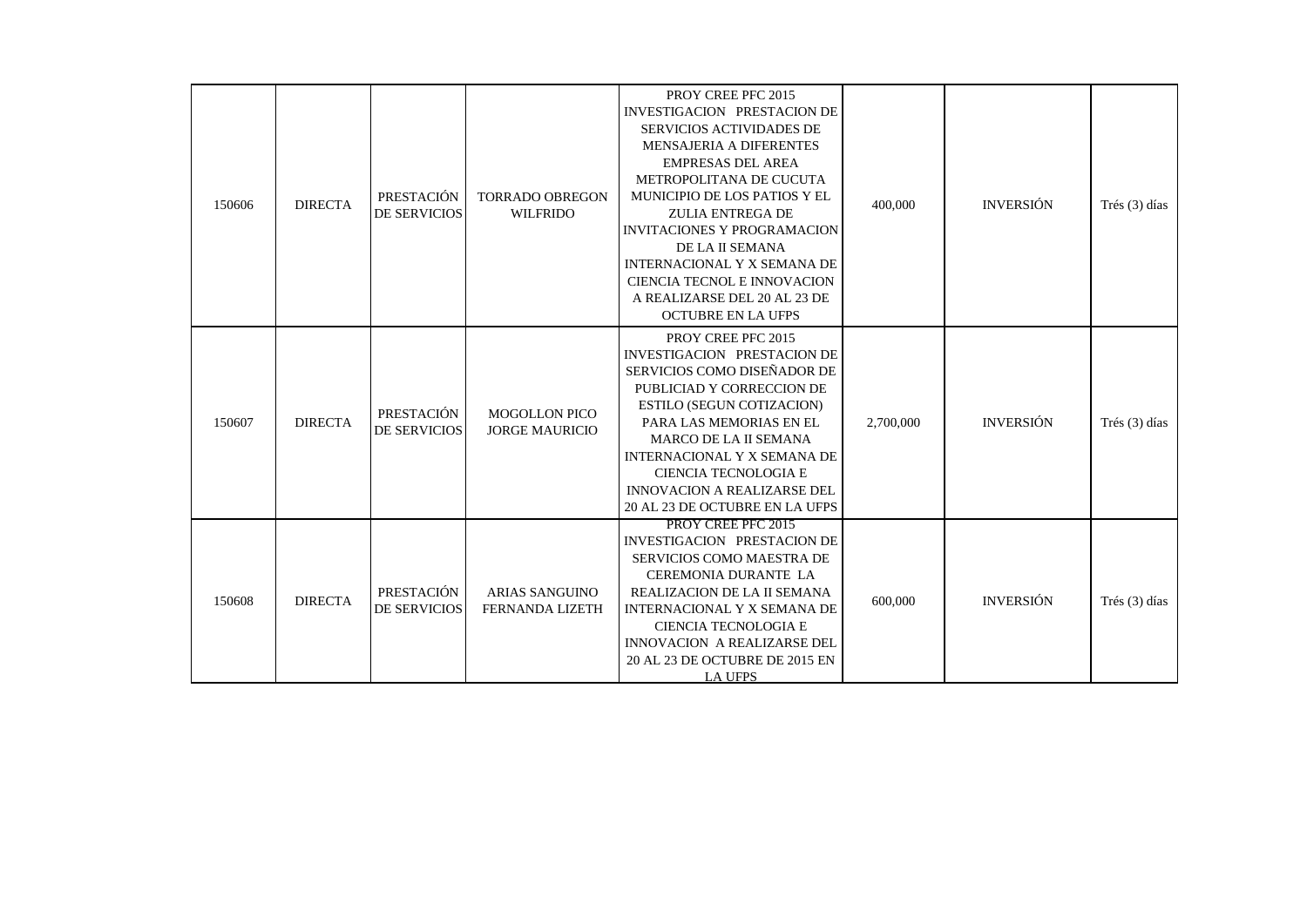|        |                |                     |                            | <b>SERVICIO DE TRANSPORTE RUTA</b>                         |           |                       |                 |
|--------|----------------|---------------------|----------------------------|------------------------------------------------------------|-----------|-----------------------|-----------------|
|        |                |                     |                            | UFPS FINCA SAN PABLO                                       |           |                       |                 |
|        |                |                     |                            | MUNICIPIO DE CHINACOTA UFPS                                |           |                       |                 |
| 150609 |                | PRESTACIÓN          | <b>CORTES RIVERA LUIS</b>  | TRASLADO DE PASANTES BECAS                                 |           |                       |                 |
|        | <b>DIRECTA</b> |                     |                            | <b>TRABAJO Y DOCENTE PARA</b>                              | 3.016.000 | <b>FUNCIONAMIENTO</b> | Cuatro (4) días |
|        |                | <b>DE SERVICIOS</b> | <b>ARNULFO</b>             | <b>REALIZAR ACTIVIDADES</b>                                |           |                       |                 |
|        |                |                     |                            | <b>ACADEMICAS LOS DIAS VIERNES 2</b>                       |           |                       |                 |
|        |                |                     |                            | LUNES 5 MIERCOLES 7 Y VIERNES                              |           |                       |                 |
|        |                |                     |                            | 9 DE OCTUBRE<br>SERVICIO DE TRANSPORTE                     |           |                       |                 |
|        |                |                     |                            | <b>CUATRO BUSES PRACTICA DE</b>                            |           |                       |                 |
|        |                |                     |                            |                                                            |           |                       |                 |
|        |                |                     |                            | <b>CAMPO CON ESTUDIANTES DEL</b><br>PROG ING DE MINAS ASIG |           |                       |                 |
|        |                | PRESTACIÓN          | <b>CORTES RIVERA LUIS</b>  | <b>GEOLOGIA ESTRUCTURAL COD</b>                            |           |                       |                 |
| 150610 | <b>DIRECTA</b> | <b>DE SERVICIOS</b> | <b>ARNULFO</b>             | 1180503 A-B DOCNTS JAVIER                                  | 2,668,000 | <b>FUNCIONAMIENTO</b> | $Un(1)$ día     |
|        |                |                     |                            | ZAFRA V COD 1593 Y SANDY                                   |           |                       |                 |
|        |                |                     |                            | PARRA COD 4386 A LA MINA LA                                |           |                       |                 |
|        |                |                     |                            | FAMA MPO MUTISCUA EL                                       |           |                       |                 |
|        |                |                     |                            |                                                            |           |                       |                 |
|        |                | PRESTACIÓN          | <b>ARDILA PINTO MONICA</b> | <b>FRESENTACIÓN PFONCIURE</b> LA                           |           |                       |                 |
|        |                |                     |                            | <b>OBRA DE TEATRO LA</b>                                   |           |                       |                 |
|        |                |                     |                            | SIEMPREVIVA DE MIGUEL TORRES                               |           |                       |                 |
|        |                |                     |                            | APERTURA DEL FESTIVAL                                      |           | <b>FUNCIONAMIENTO</b> |                 |
| 150611 | <b>DIRECTA</b> | <b>DE SERVICIOS</b> | <b>ALEXANDRA</b>           | HAGAMOS LAS PACES CON LAS                                  | 2,875,000 |                       | $Un(1)$ día     |
|        |                |                     |                            | TRES INSTITUCIONES ALIADAS                                 |           |                       |                 |
|        |                |                     |                            | OACP PNUD Y UFPS EN LA                                     |           |                       |                 |
|        |                |                     |                            | UNIVERSIDAD CENTRAL DE                                     |           |                       |                 |
|        |                |                     |                            | PSERVICIUS ACALEMICUSE                                     |           |                       |                 |
|        |                |                     |                            | ORIENTADOR DEL CURSO DE                                    |           |                       |                 |
|        |                |                     |                            | <b>INGLES INTENSIVO PARA</b>                               |           |                       |                 |
| 150612 |                |                     |                            | DOCENTES UFPS A CARGO DE LA                                |           |                       |                 |
|        | <b>DIRECTA</b> | PRESTACIÓN          | RODRIGUEZ ROJAS            | OFICINA DE RELACIONES                                      | 3,000,000 | <b>INVERSIÓN</b>      | Ochenta y dos   |
|        |                | DE SERVICIOS        | <b>NELLY RUBI</b>          | <b>INTERINSTITUCIONALES E</b>                              |           |                       | $(82)$ días     |
|        |                |                     |                            | <b>INTERNACIONALES DURANTE DOS</b>                         |           |                       |                 |
|        |                |                     |                            | MESES Y VEINTIDOS DIAS DEL                                 |           |                       |                 |
|        |                |                     |                            | MES DE DICIEMBRE PAGO                                      |           |                       |                 |
|        |                |                     |                            | <b>MENSIIAL</b>                                            |           |                       |                 |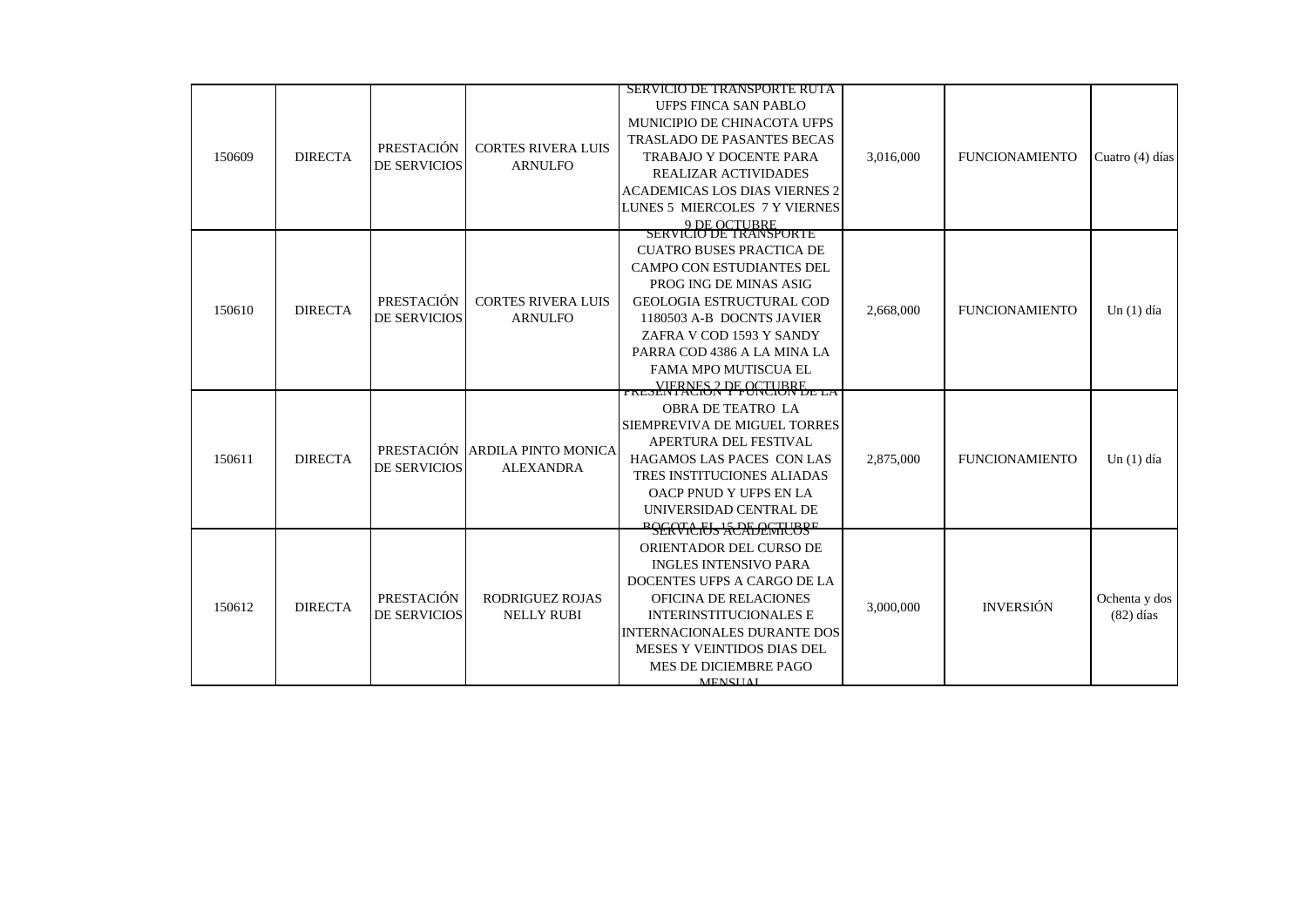| 150613 | <b>DIRECTA</b> | PRESTACIÓN<br><b>DE SERVICIOS</b> | CACERES VELASQUEZ<br><b>EDGAR FABIAN</b>                                                                  | <b>SERVICIOS ACADEMICOS</b><br>ORIENTADOR DEL CURSO<br><b>INTENSIVO PARA EL</b><br>FORTALECIMIENTO DEL IDIOMA<br>INGLES DIRIGIDO A DOCENTES<br><b>HASTA EL 22 DE DICEIMBRE</b><br>PAGOS MENSUALES A CARGO DE<br><b>LA OFICINA RELACIONES</b><br>INTERNACIONAL ES                                                                                        | 3,000,000  | <b>INVERSIÓN</b>      | Ochenta y dos<br>$(82)$ días    |
|--------|----------------|-----------------------------------|-----------------------------------------------------------------------------------------------------------|---------------------------------------------------------------------------------------------------------------------------------------------------------------------------------------------------------------------------------------------------------------------------------------------------------------------------------------------------------|------------|-----------------------|---------------------------------|
| 150614 | <b>DIRECTA</b> | PRESTACIÓN<br><b>DE SERVICIOS</b> | <b>DISTRIBUCIONES</b><br><b>IMPRESION COLOR</b><br>S.A.S.                                                 | PROYECTOS CREE PFC 2015<br><b>ESPACIO CIENTIF DIVULGAC</b><br>RESULTADOS INVEST AMBITO<br>REGINAL NAL E INTERNAL<br>DISEÑO E IMPRESION Y FORMATO<br>DIGITAL DE 1200 PORTAFOLIOS DE<br><b>INVESTIGACION 200 POR</b><br>FACULTAD PARA 40 GRUPOS DE<br><b>INVESTIG FRIE TAMAÑO CARTA</b><br>PORTADA PROPALCOTE CON<br>PLASTIFICADO ENTREGA 45 DIAS         | 29,928,000 | <b>INVERSIÓN</b>      | Cuarenta y<br>cinco $(45)$ días |
| 150615 | <b>DIRECTA</b> | PRESTACIÓN<br><b>DE SERVICIOS</b> | <b>AGENCIA DE VIAJES Y</b><br><b>TRANSPORTES</b><br><b>ESPECIALES</b><br><b>TRAVESIAS TOURS</b><br>S.A.S. | <b>SERVICIO DE TRANSPORTE</b><br><b>TRASLADO DE DOCENTES</b><br><b>ADTRATIVOS Y ESTUDIANTES DE</b><br>LA FAC CIENCIAS AGRARIAS Y<br>MEDIO AMBIENTE DESDE SEDE<br>CENTRAL HASTA SEDE CAMPOS<br>ELISEOS MPO DE LOS PATIOS Y<br>VICEVERSA CUATRO RECORRIDOS<br><b>DIARIOS DURANTE EL MES DE</b><br><b>OCTUBRE Y TRASLADO</b><br>DOCENTES A FINCA SAN PABLO | 4,860,000  | <b>FUNCIONAMIENTO</b> | Veinte $(20)$<br>días           |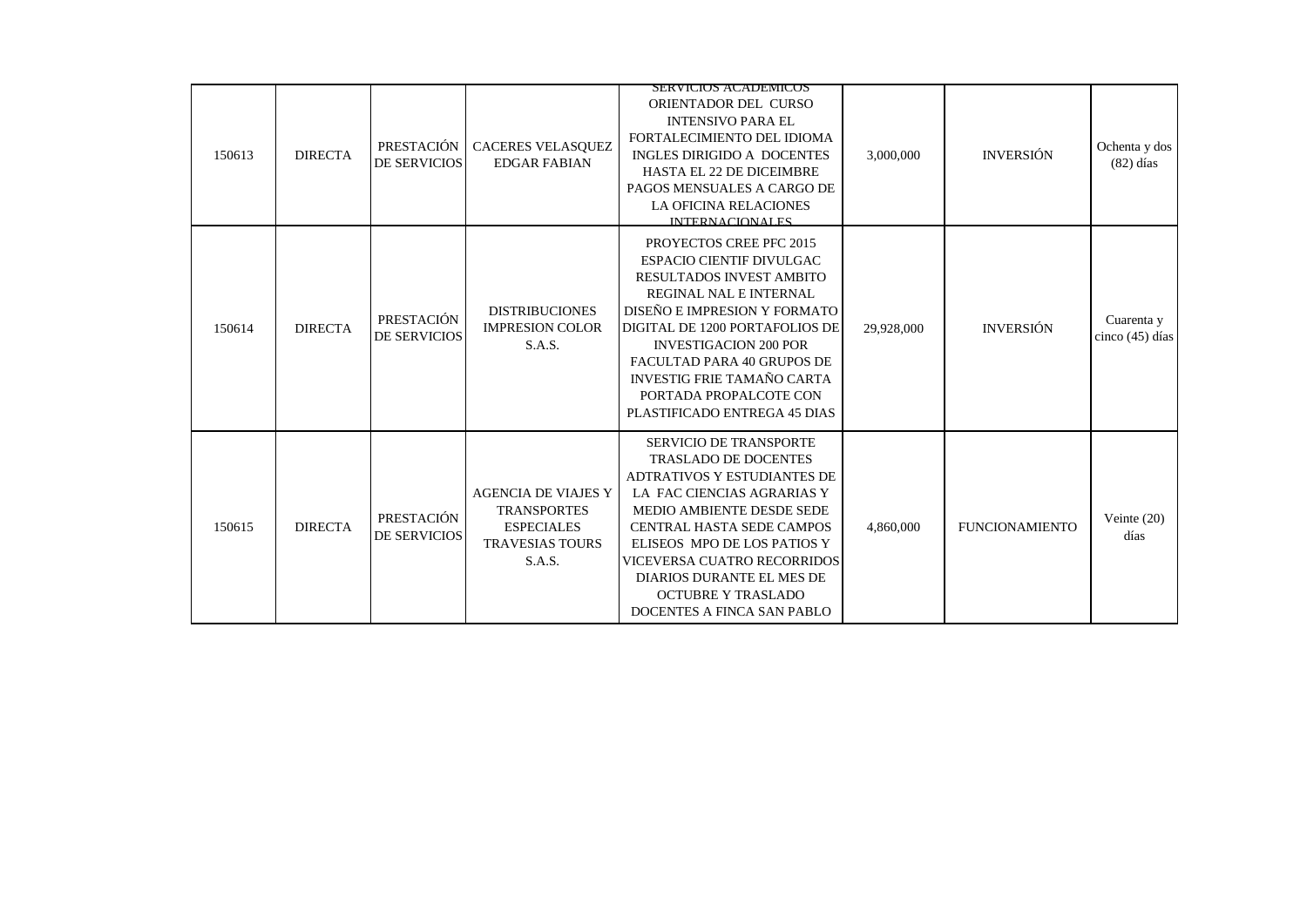|        |                |                            |                                             | SERVICIO DE TRANSPORTE                                                                                                                                                                                                                                                                                                                                                    |           |                       |               |
|--------|----------------|----------------------------|---------------------------------------------|---------------------------------------------------------------------------------------------------------------------------------------------------------------------------------------------------------------------------------------------------------------------------------------------------------------------------------------------------------------------------|-----------|-----------------------|---------------|
| 150616 | <b>DIRECTA</b> | PRESTACIÓN<br>DE SERVICIOS | <b>CORTES RIVERA LUIS</b><br><b>ARNULFO</b> | PRACTICAS DE CAMPO CON<br><b>ESTUDIANTES PROG ING</b><br>AGRONOMICA ASIGNATURA<br>MANEJO Y CONSERVAC DE<br>SUELOS COD 1620703A DOCENTE<br><b>EDGAR RODRIGUEZ FINCA</b><br>SAMACAL MPO EL ZULIA ASIG<br>PROCESOS UNITARIOS COD<br>1650703 DOCT LEONOR BARAJAS<br>PLANTA TRATAMIENTO EL<br>PORTICO MARTES 6 Y ASIG<br>BOVINOCULTURA DE CARNE ING<br>PECUARIA AL MPO DE SAN  | 1,461,600 | <b>FUNCIONAMIENTO</b> | Un $(1)$ día  |
| 150617 | <b>DIRECTA</b> | PRESTACIÓN<br>DE SERVICIOS | <b>CORTES RIVERA LUIS</b><br><b>ARNULFO</b> | FALISTINO FL 8 DE OCT<br>SERVICIO DE TRANSPORTE RUTA<br><b>CUC PAMPLONA CHITAGA</b><br>PRACTICA DE CAMPO CON 10<br><b>ESTUDIANTES PROG ING</b><br>AGRONOMICA ASIG CULTIVOS<br>PERMANENTES Y TRANSITORIOS<br>DOCNTE ISAIAS GUERRERO 16 Y<br>17 DE OCT Y ASIG ELECTIVA III<br>DOCNT WENDY CORREDOR PROG<br>ING AGROINDUSTRIAL A FINCA<br>SAN PABLO EL 8 DE OCTUBRE          | 2,494,000 | <b>FUNCIONAMIENTO</b> | $Dos(2)$ días |
| 150618 | <b>DIRECTA</b> | PRESTACIÓN<br>DE SERVICIOS | <b>CORTES RIVERA LUIS</b><br><b>ARNULFO</b> | <b>SERVICIO DE TRANSPORTE</b><br>PRACTICAS DE CAMPO ESTUD<br>PROG FAC CIENC AGRARIAS ASIG<br>EDAFOLOGIA COD 1620407A PROG<br>ING AGRONOMICA MARTES 6 ASIG<br><b>OUIMICA DE SUELOS PROG ING</b><br><b>AGRONOMICA MIERCOLES 7</b><br>DOCNT EDGAR RODDRIGUEZ Y<br>ASIG EQUINOCULTURA PROG ING<br>PECUARIA DOCNT JUAN F<br><b>BAUTISTA MIERCOLES 7 OCT</b><br>FINCA SAN PABLO | 1,798,000 | <b>FUNCIONAMIENTO</b> | $Dos(2)$ días |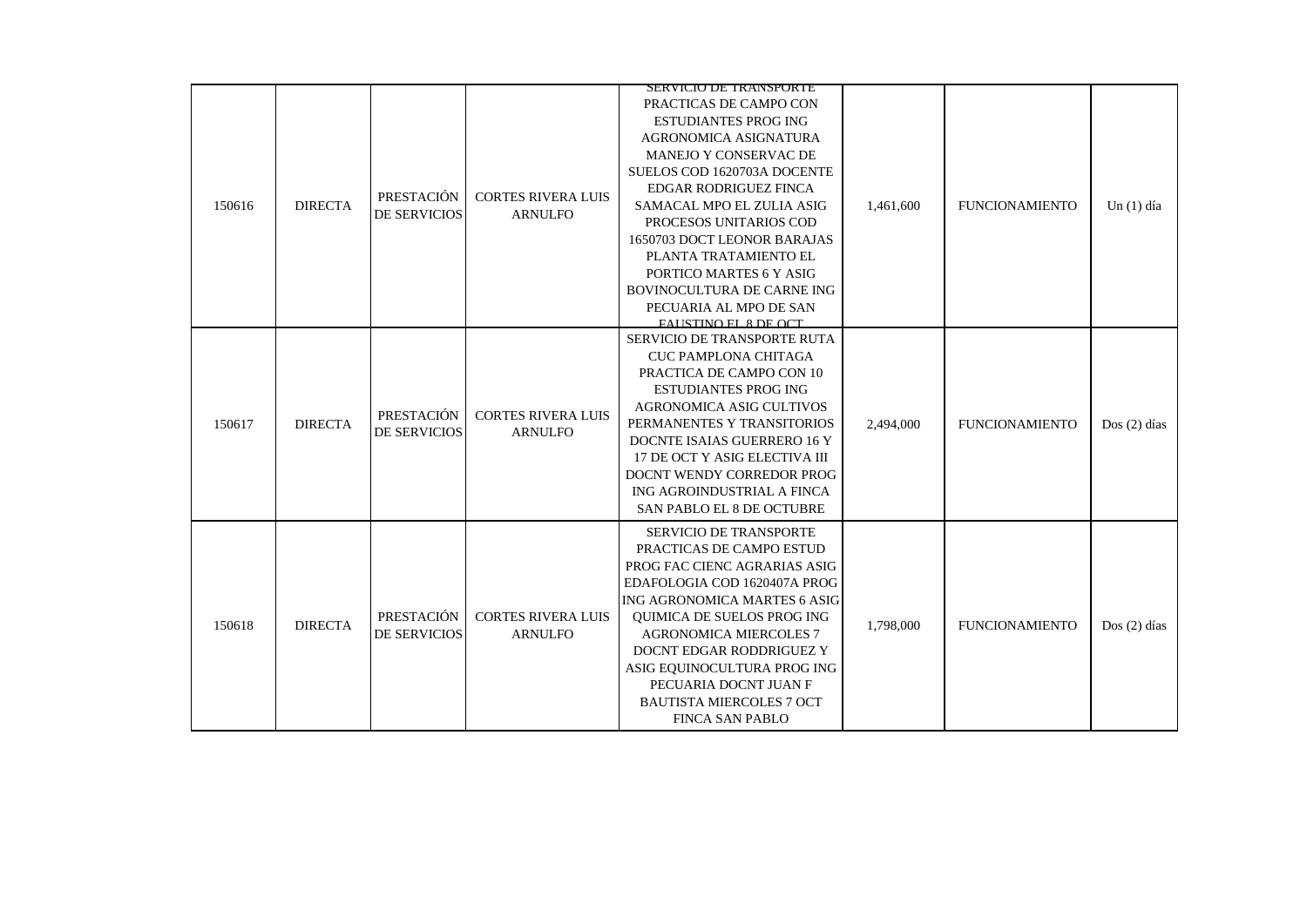|        |                |                                   |                                               | SERVICIO DE TRANSPORTE                                                                                                                                                                                                                                                                                                                                                          |           |                       |                  |
|--------|----------------|-----------------------------------|-----------------------------------------------|---------------------------------------------------------------------------------------------------------------------------------------------------------------------------------------------------------------------------------------------------------------------------------------------------------------------------------------------------------------------------------|-----------|-----------------------|------------------|
| 150619 | <b>DIRECTA</b> | PRESTACIÓN<br><b>DE SERVICIOS</b> | <b>CORTES RIVERA LUIS</b><br><b>ARNULFO</b>   | PRACTICAS DE CAMPO ASIG<br>SISTEMAS AGROFORESTALES<br><b>ESTUDIANTS PROG ING</b><br>AGRONOMICA DOCNT GERMAN<br><b>VILLAMIZAR ASIG</b><br><b>AGROINDUSTRIA NO</b><br>ALIMENTARIA PROG ING<br><b>AGROIND DOCNTE MARIBEL</b><br><b>GOMEZ Y ASIG DESARROLLO</b><br>SOSTNIBLE PROG TEC PROF EN<br>PROCES DE ALIMENTOS DOCT<br>SANDRA RODRIGUEZ Q EL 7 DE<br>OCTR AL MPO DE CHINACOTA | 1,566,000 | <b>FUNCIONAMIENTO</b> | $Un(1)$ día      |
| 150620 | <b>DIRECTA</b> | PRESTACIÓN<br><b>DE SERVICIOS</b> | <b>CORTES RIVERA LUIS</b><br><b>ARNULFO</b>   | <b>SERVICIO DE TRANSPORTE</b><br>PRACTICAS DE CAMPO<br>ESTUDIANTS FAC AGRARIAS ING<br>AMBIENTAL ASIG QUIMICA<br>AMBIENTAL II DOCNTE MAYELA<br><b>BAUTISTA 8 OCT ASIG INTROD A</b><br>LA ING PECUARIA DOCNTE JORGE<br>RUBIO Y RUBEN CARREÑO 9 OCT<br>Y ASIG ECOLOGIA PROG ING<br>AGRONOMICA DOCNT RAFAEL<br><b>CARRILLO 9 OCT FINCA SAN</b><br>PABLO MUNICIPIO DE CHINACOTA      | 1,798,000 | <b>FUNCIONAMIENTO</b> | $Dos(2)$ días    |
| 150621 | <b>DIRECTA</b> | <b>PRESTACIÓN</b><br>DE SERVICIOS | <b>BONILLA VALERO</b><br><b>BRYAN ESTEVEN</b> | PRESTACION DE SERVICIOS COMO<br><b>AUXILIAR ADMTRATIVO EN</b><br>ACTIVIDADES (ANEXAS) PARA EL<br><b>APOYO DE LA GESTION</b><br>ADMTRATIVA EN LA ETAPA POS-<br>CONTRACTUAL Y EN EL PROCESO<br>DE LIQUIDACION EN LA<br>EJECUCION DEL CONVENIO 0491<br><b>DURANTE TRES MESES PAGOS</b><br><b>MENCHALES</b>                                                                         | 4,500,000 | <b>INVERSIÓN</b>      | Trés $(3)$ meses |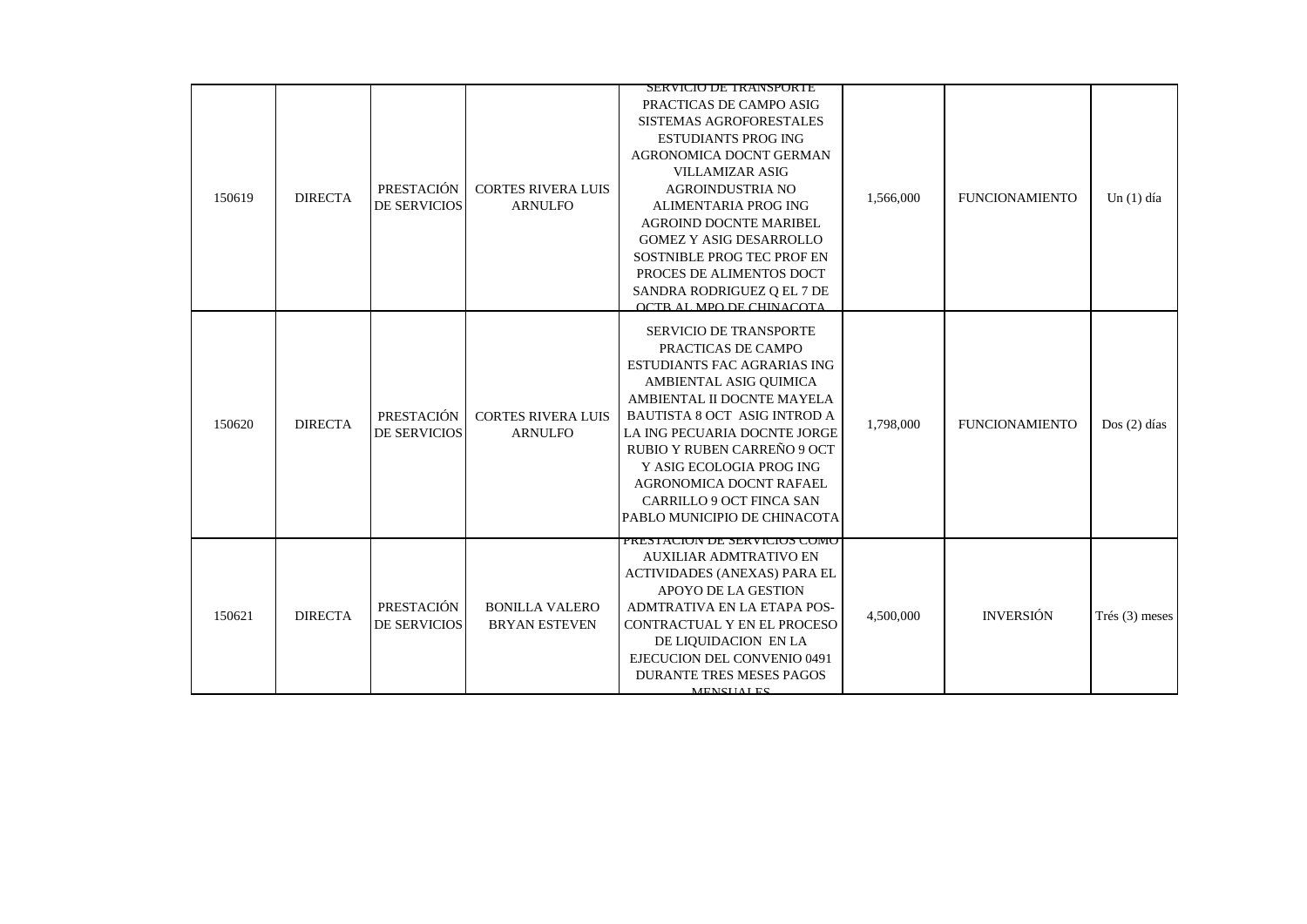| 150622 | <b>DIRECTA</b> | PRESTACIÓN<br><b>DE SERVICIOS</b> | <b>CARDENAS VIANCHA</b><br><b>RUTH LORENA</b> | SERVICIOS PROFESIONALES COMO<br><b>GERENTE PARA EL APOYO DE LA</b><br><b>GESTION ADMTRATIVA EN LA</b><br>ETAPA POS-CONTRACTUAL Y EN<br>EL PROCESO DE LIQUIDACION EN<br>LA EJECUCION DEL CONVENIO<br>0491 DURANTE TRES MESES PAGO<br><b>MENSUAL</b>                                                                           | 24,000,000 | <b>INVERSIÓN</b>      | Trés $(3)$ meses |
|--------|----------------|-----------------------------------|-----------------------------------------------|------------------------------------------------------------------------------------------------------------------------------------------------------------------------------------------------------------------------------------------------------------------------------------------------------------------------------|------------|-----------------------|------------------|
| 150623 | <b>DIRECTA</b> | PRESTACIÓN<br><b>DE SERVICIOS</b> | RODRIGUEZ GALEZO<br><b>LORENCITA</b>          | SERVICIOS PROFESIONALES EN EL<br>AREA DE SISTEMAS ACTIVIDADES<br>PARA EL APOYO DE LA GESTION<br>ADMTRATIVA EN LA ETAPA POS-<br>CONTRACTUAL Y PROCESO DE<br>LIQUIDACION EN LA EJECUCION<br>DEL CONVENIO 0491 HASTA EL 30<br>DE DICIEMBRE PAGOS<br><b>MENSUALES</b>                                                            | 9,000,000  | <b>INVERSIÓN</b>      | Trés $(3)$ meses |
| 150624 | <b>DIRECTA</b> | PRESTACIÓN<br><b>DE SERVICIOS</b> | <b>CORTES RIVERA LUIS</b><br><b>ARNULFO</b>   | SERVICIO DE TRANSPORTE<br>PRACTICAS DE CAMPO CON<br>ESTUDIANTES DEL PROG ING<br><b>AMBIENTAL ASIG GESTION</b><br>AMBIENTAL DOCNT DIANA<br>MARCELA CHAVEZ AL RELLENO<br>SANITARIO VEREDA GUAYABAL Y<br>ASIG MAQUINARIA Y MECANIZ<br><b>AGROP DOC GERMAN</b><br>VILLAMIZAR PROG ING<br>AGRONOMICA AL DIST DE RIEGO 9<br>DE OCT | 812,000    | <b>FUNCIONAMIENTO</b> | Un $(1)$ día     |
| 150625 | <b>DIRECTA</b> | PRESTACIÓN<br><b>DE SERVICIOS</b> | REINOSO DURAN JOSE<br><b>DAVID</b>            | SERVICIOS PROFESIONALES COMO<br>COORDINADOR FINANCIERO PARA<br>EL APOYO DE LA GESTION<br>ADMINISTRATIVA EN LA ETAPA<br>POS CONTRACTUAL EN EL<br>PROCESO DE LIQUIDACION EN LA<br>EJECUCION DEL CONVENIO 0491<br>HASTA EL 30 DE DICIEMBRE<br>PAGOS MENSUALES                                                                   | 6,900,000  | <b>INVERSIÓN</b>      | Trés $(3)$ meses |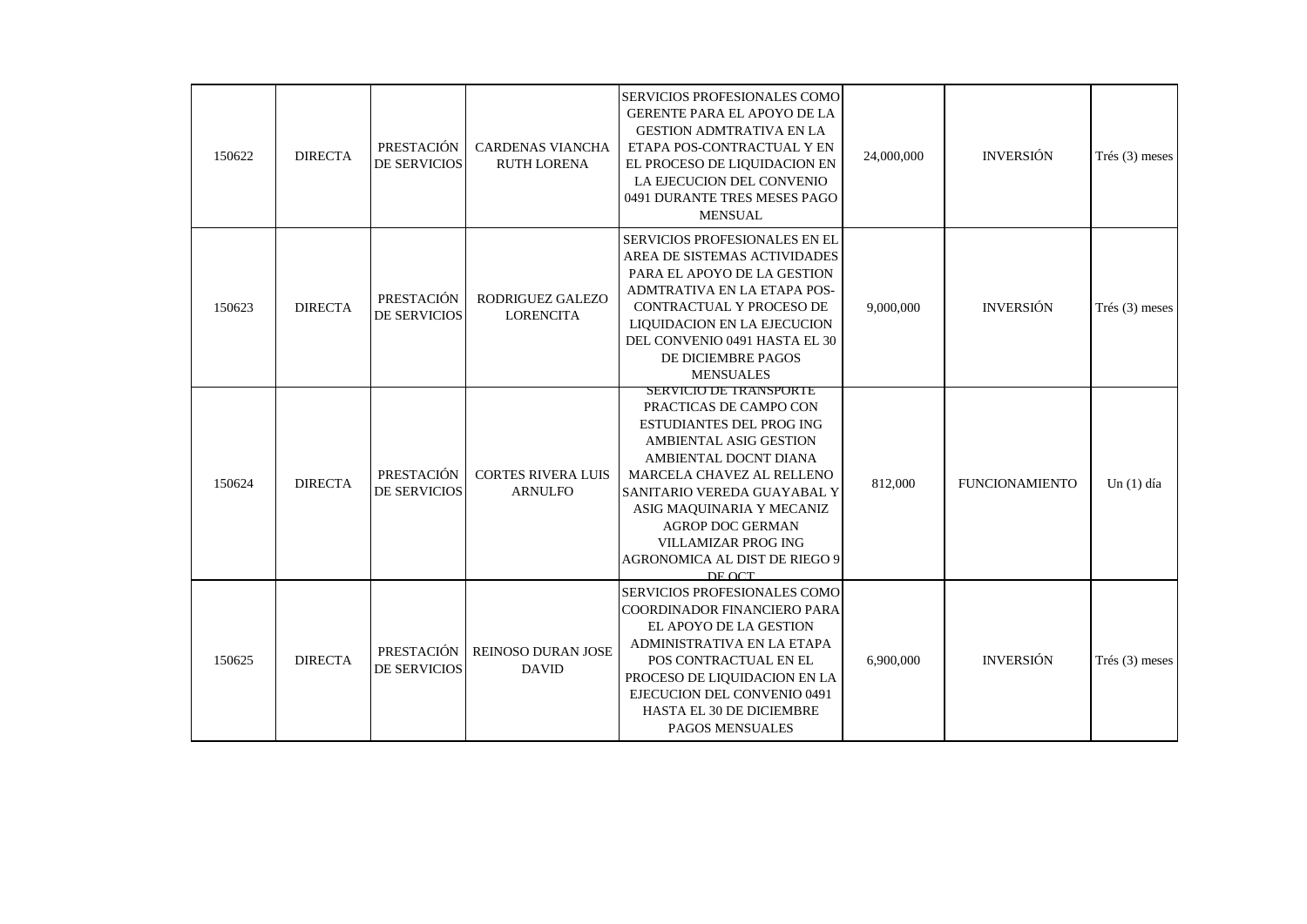|        |                |                                   |                                              | <u>JEN VIUIU DE TINAINJPUNTE FANA</u>                                                                                                                                                                                                                                                                                                                          |           |                       |               |
|--------|----------------|-----------------------------------|----------------------------------------------|----------------------------------------------------------------------------------------------------------------------------------------------------------------------------------------------------------------------------------------------------------------------------------------------------------------------------------------------------------------|-----------|-----------------------|---------------|
| 150626 | <b>DIRECTA</b> | PRESTACIÓN<br>DE SERVICIOS        | <b>CORTES RIVERA LUIS</b><br><b>ARNULFO</b>  | EL TRASLADO DE ESTUDIANTES<br>INTEGRANTES DEL GRUPO DE<br><b>DANZAS PRESENTACION</b><br>FOLCLORICA CULTURAL EN EL<br><b>MARCO DE LAS FERIAS DE SAN</b><br>NICOLAS EN EL MUNICIPIO DE<br><b>CHINACOTA EL JUEVES 8 DE</b><br>$\Omega$ TIDDE                                                                                                                      | 754,000   | <b>FUNCIONAMIENTO</b> | Un $(1)$ día  |
| 150627 | <b>DIRECTA</b> | PRESTACIÓN<br>DE SERVICIOS        | <b>MOROS CARDENAS</b><br><b>EDUARDO JOSE</b> | APOYO LOGISTICO REUNION CON<br>PARES COLABORATIVOS Y<br>PERSONAL DE APOYO EN EL<br>PROCESO ACREDITACION DE<br>ALTA CALIDAD DEL PROGRAMA<br><b>ACADEMICO INGENIERIA</b><br>BIOTECNOLOGICA EL MIERCOLES<br>7 Y JUEVES 8 DE OCTUBRE                                                                                                                               | 518,400   | <b>INVERSIÓN</b>      | $Dos(2)$ días |
| 150628 | <b>DIRECTA</b> | PRESTACIÓN<br>DE SERVICIOS        | <b>CORTES RIVERA LUIS</b><br><b>ARNULFO</b>  | SERVICIO DE TRANSPORTE<br>PRACTICAS DE CAMPO<br>ESTUDIANTS FAC AGRARIAS PROG<br>ING AGRONOMICA ASIG<br>ENTOMOLOGIA DOCNTE<br>JOHANNA OBANDO ASIG ING DE<br>RIEGOS Y DRENAJES PROG ING<br>PECUARIA DOCNT ORLANDO<br><b>BLANCO Y ASIG ZOOTESCNIA</b><br><b>GENERAL PROG ING</b><br>AGRONOMICA DOC GUSTAVO<br>ROJAS A REALIZARSE EL 9 DE<br>OCTB MPOS CHINACOTA Y | 2,030,000 | <b>FUNCIONAMIENTO</b> | Un $(1)$ día  |
| 150629 | <b>DIRECTA</b> | PRESTACIÓN<br><b>DE SERVICIOS</b> | <b>CORTES RIVERA LUIS</b><br><b>ARNULFO</b>  | <b>DERTO SANTANDER</b><br>SERVICIO DE TRANSPORTE RUTA<br><b>CUC PAMPLONA RELLENO</b><br>SANITARIO BMANGA<br>FLORIDABLANCA PARQUE<br><b>MEMORIAL TIERRA SANTA</b><br>PRACTICA DE CAMPO CON 22<br><b>ESTUDIANTES PROG ING</b><br>AMBIENTAL ASIGNATURA<br><b>GESTION AMBIENTAL COD</b><br>1650606DOCENTE MAURICIO<br>ANTEQUERA DEL 9 AL 11 DE<br><b>OCTUBRE</b>   | 2,204,000 | <b>FUNCIONAMIENTO</b> | $Dos(2)$ días |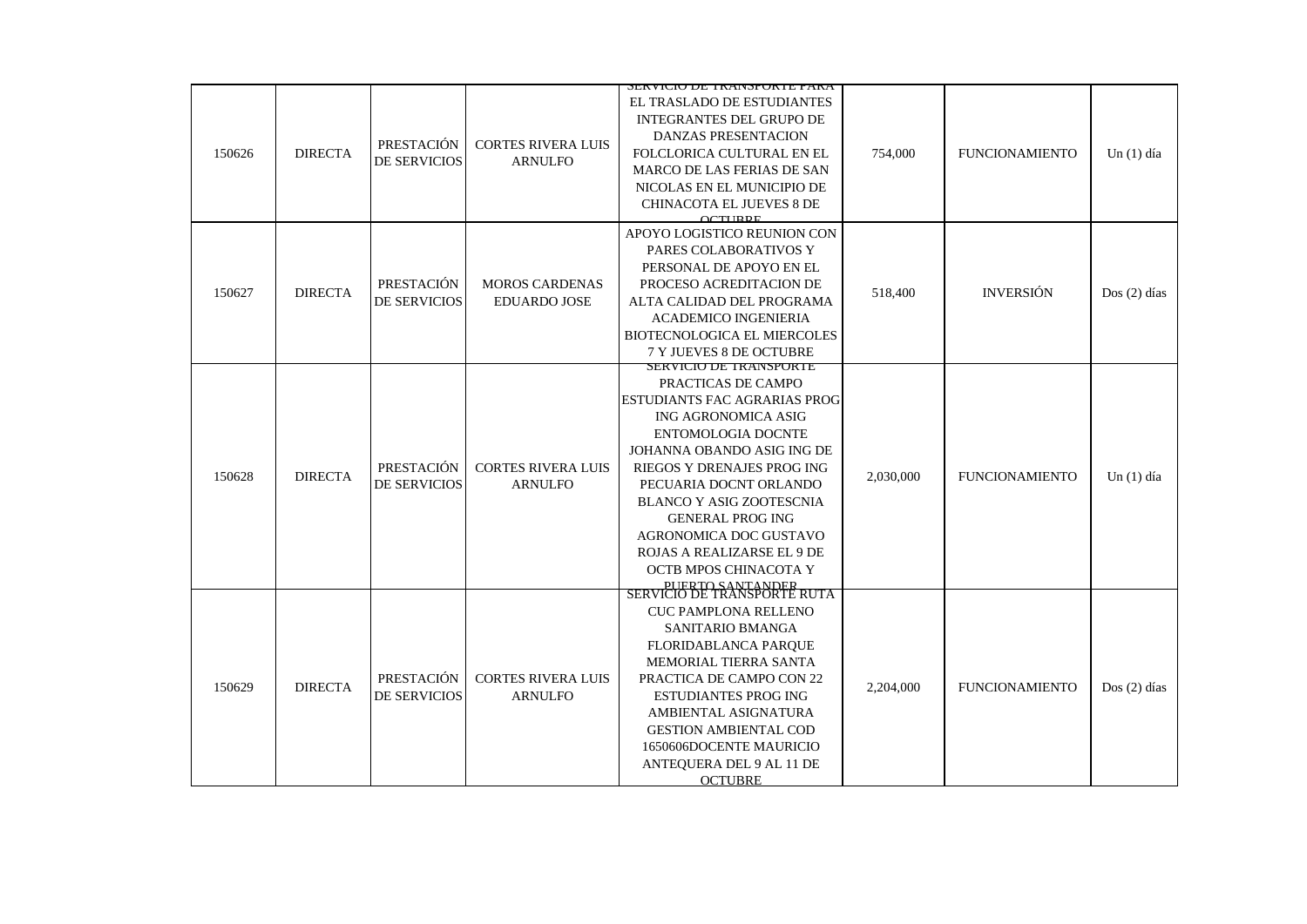|        |                |                            |                                              | APOYO LOGISTICO REUNION RED                                                                                                                                                                                                                                                                                             |           |                       |                 |
|--------|----------------|----------------------------|----------------------------------------------|-------------------------------------------------------------------------------------------------------------------------------------------------------------------------------------------------------------------------------------------------------------------------------------------------------------------------|-----------|-----------------------|-----------------|
| 150630 | <b>DIRECTA</b> | PRESTACIÓN<br>DE SERVICIOS | <b>MOROS CARDENAS</b><br><b>EDUARDO JOSE</b> | DE UNIVERSIDADES EL<br>MIERCOLES 7 DE OCTBRE CON EL<br>FIN DE FINIQUITAR LA<br>ORGANIZACION DEL FESTIVAL<br><b>HAGAMOS LAS PACES Y FORO</b><br>FRONTERAS SIN FRONTERAS<br>PROGRAMADO PARA EL 15 DE<br><b>OCTURRE</b>                                                                                                    | 259,200   | <b>INVERSIÓN</b>      | Un $(1)$ día    |
| 150631 | <b>DIRECTA</b> | PRESTACIÓN<br>DE SERVICIOS | <b>CORTES RIVERA LUIS</b><br><b>ARNULFO</b>  | SERVICIO DE TRANSPORTE VISITA<br>INDUSTRIAL A FINCA EL TABOR<br>ZONA BANANERA SANTA MARTA<br>CON ESTUDIANTES DEL<br>SEMILLERO DE INVESTIGACION<br>EN USO Y MANEJO DE SUSELOS<br>DEGRADADOS-SIUMASD DEL<br>PROGRAMA ING AGRONOMICA<br>LOS DIAS 15 AL 18 DE OCTBRE<br>DOCENTE EDGAR RODRIGUEZ<br>ARAUJO Y MAYELA BAUTISTA | 3,248,000 | <b>INVERSIÓN</b>      | Trés (3) días   |
| 150632 | <b>DIRECTA</b> | PRESTACIÓN<br>DE SERVICIOS | <b>SANABRIA RANGEL</b><br>PEDRO EMILIO       | <b>SERVICIOS ACADEMICOS</b><br>ORIENTADOR DEL MODULO<br>DESARROLLO Y CAPITAL SOCIAL<br>DIRIGIDO A ESTUDIANTES DE LA II<br><b>COHORTE DE LA MAESTRIA</b><br><b>GERENCIA DE EMPRESAS 9 AL 11</b><br>Y 16 AL 18 DE OCTUBRE                                                                                                 | 4,704,000 | <b>INVERSIÓN</b>      | Cuatro (4) días |
| 150634 | <b>DIRECTA</b> | PRESTACIÓN<br>DE SERVICIOS | <b>CORTES RIVERA LUIS</b><br><b>ARNULFO</b>  | SERVICIO DE TRANSPORTE<br>PRACTICAS DE CAMPO CON 37<br><b>ESTUDIANTES DEL PROG</b><br><b>INGENIERIA DE MINAS</b><br>ASIGNATURA GEOLOGIA<br>ESTRUCTURAL COD 1180503C<br><b>DOCENTE JAVIER ZAFRA</b><br><b>VELANDIA A REALIZARSE EL 9 DE</b><br>OCTUBRE EN LA MINA LA FAMA<br>MUNICIPIO DE MUTISCUA                       | 1,856,000 | <b>FUNCIONAMIENTO</b> | Un $(1)$ día    |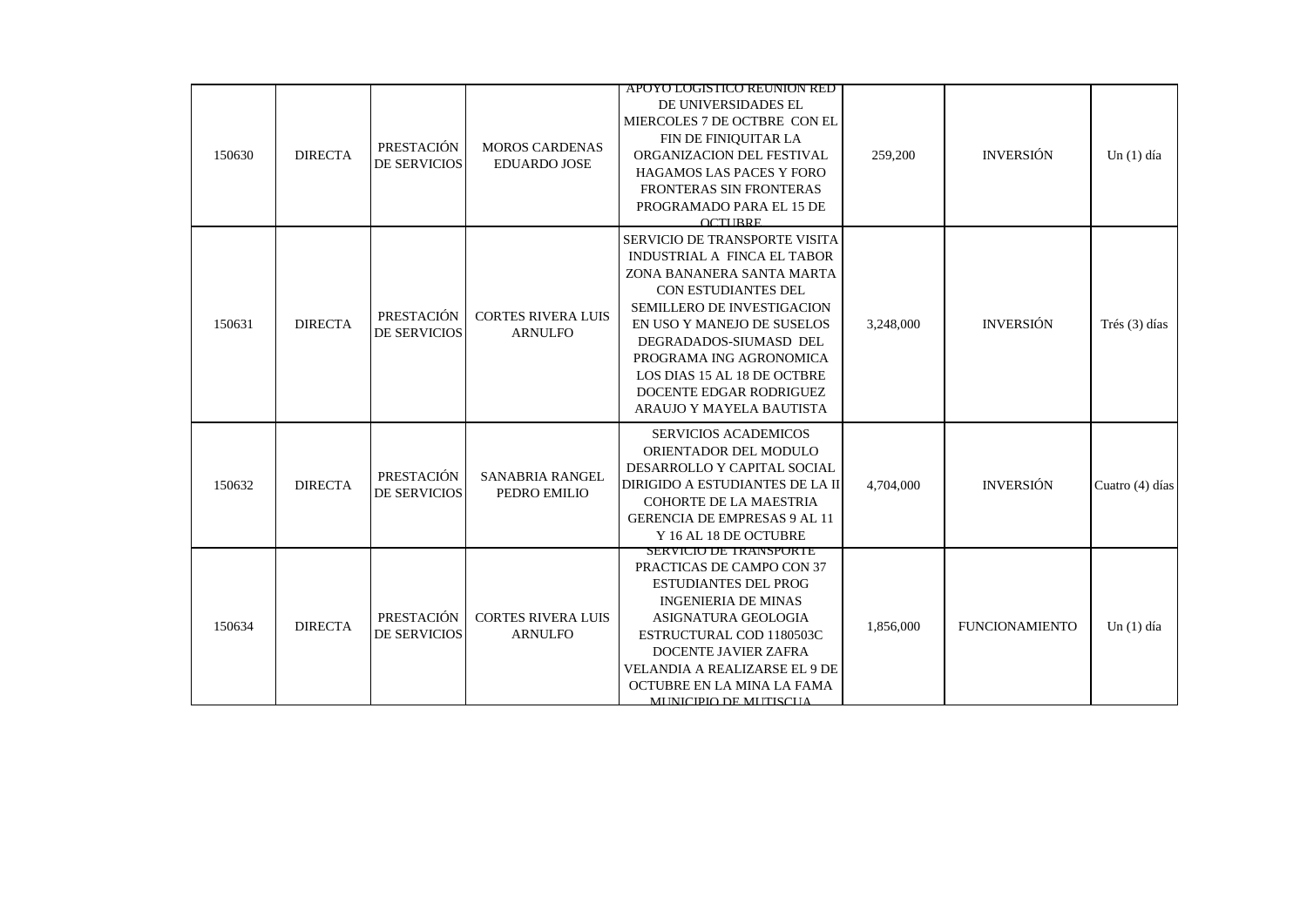| 150635 | <b>DIRECTA</b> | PRESTACIÓN<br>DE SERVICIOS        | <b>MOROS CARDENAS</b><br><b>EDUARDO JOSE</b>              | APOYO LOGISTICO REUNION<br>VISITA DE VERIFICACION<br>CONDICIONES DE CALIDAD DEL<br>PROGRAMA ACADEMICO QUIMICA<br><b>INDUSTRIAL LOS DIAS JUEVES 8 Y</b><br><b>VIERNES 9 DE OCTUBRE-</b><br>VICERECTORIA ACADEMICA                                                                                      | 1,242,000 | <b>INVERSIÓN</b>      | $Dos(2)$ días                |
|--------|----------------|-----------------------------------|-----------------------------------------------------------|-------------------------------------------------------------------------------------------------------------------------------------------------------------------------------------------------------------------------------------------------------------------------------------------------------|-----------|-----------------------|------------------------------|
| 150636 | <b>DIRECTA</b> | PRESTACIÓN<br><b>DE SERVICIOS</b> | <b>CORTES RIVERA LUIS</b><br><b>ARNULFO</b>               | <b>SERVICIO DE TRANSPORTE</b><br>PRACTICAS DE CAMPO CON<br>ESTUDIANTES DEL PROG ING DE<br>MINAS ASIGNATURA MINERIA<br>SUBTERRANEA EXPLOTACION<br>COD 1180606A DOCENTE AGUSTIN<br>VARGAS ROSAS EN LA MINA DE<br>YESO MUNICIPIO MESA DE LOS<br>SANTOS DPTO SANTANDER DEL<br>SUR DEL 15 AL 17 DE OCTUBRE | 3,364,000 | <b>FUNCIONAMIENTO</b> | Trés (3) días                |
| 150637 | <b>DIRECTA</b> | PRESTACIÓN<br><b>DE SERVICIOS</b> | <b>CORTES RIVERA LUIS</b><br><b>ARNULFO</b>               | SERVICIO DE TRANSPORTE<br>PRACTICA DE CAMPO CON 31<br>ESTUDIANTES DEL PROGRAMA<br><b>INGENIERIA PECUARIA</b><br>ASIGNATURA ZOOTCNIA<br><b>GENERAL BOVINOS DE LECHE Y</b><br>PORCICULTURA A REALIZARSE EN<br>LA PROVINCIA DE OCAÑA DEL 21                                                              | 4,292,000 | <b>FUNCIONAMIENTO</b> | Trés (3) días                |
| 150638 | <b>DIRECTA</b> | PRESTACIÓN<br><b>DE SERVICIOS</b> | <b>DISTRIBUCIONES</b><br><b>IMPRESION COLOR</b><br>S.A.S. | AL 23 DE OCTURRE<br>MARCADA DIGITACIÓN E<br><b>IMPRESION DE MIL</b><br><b>CUATROCIENTOS 1.400 DIPLOMAS</b><br>PARA GRADUANDOS DURANTE EL<br><b>IL SEMESTRE 2015</b>                                                                                                                                   | 7,957,600 | <b>FUNCIONAMIENTO</b> | Cincuenta y un<br>$(51)$ día |
| 150639 | <b>DIRECTA</b> | PRESTACIÓN<br><b>DE SERVICIOS</b> | <b>ESCOBAR ESPINOZA</b><br><b>ALVARO ANDRES</b>           | SERVICIOS ACADEMICOS COMO<br><b>JURADO EVALUADOR</b><br>DELTRABAJO TITULADO IMPACTO<br>DE LAS PRINCIPALES CRISIS<br>FINANCIERAS INTERNACIONALES<br>EN LA POLITICA ECONOMICA<br>COLOMBIANA PARA CAMBIO DE<br>CATEGORIA A ASOCIADO DE LA<br>DOCENTE GLORIA NURY CHACON<br><b>DURANTE UN MES</b>         | 170,753   | <b>FUNCIONAMIENTO</b> | Un $(1)$ mes                 |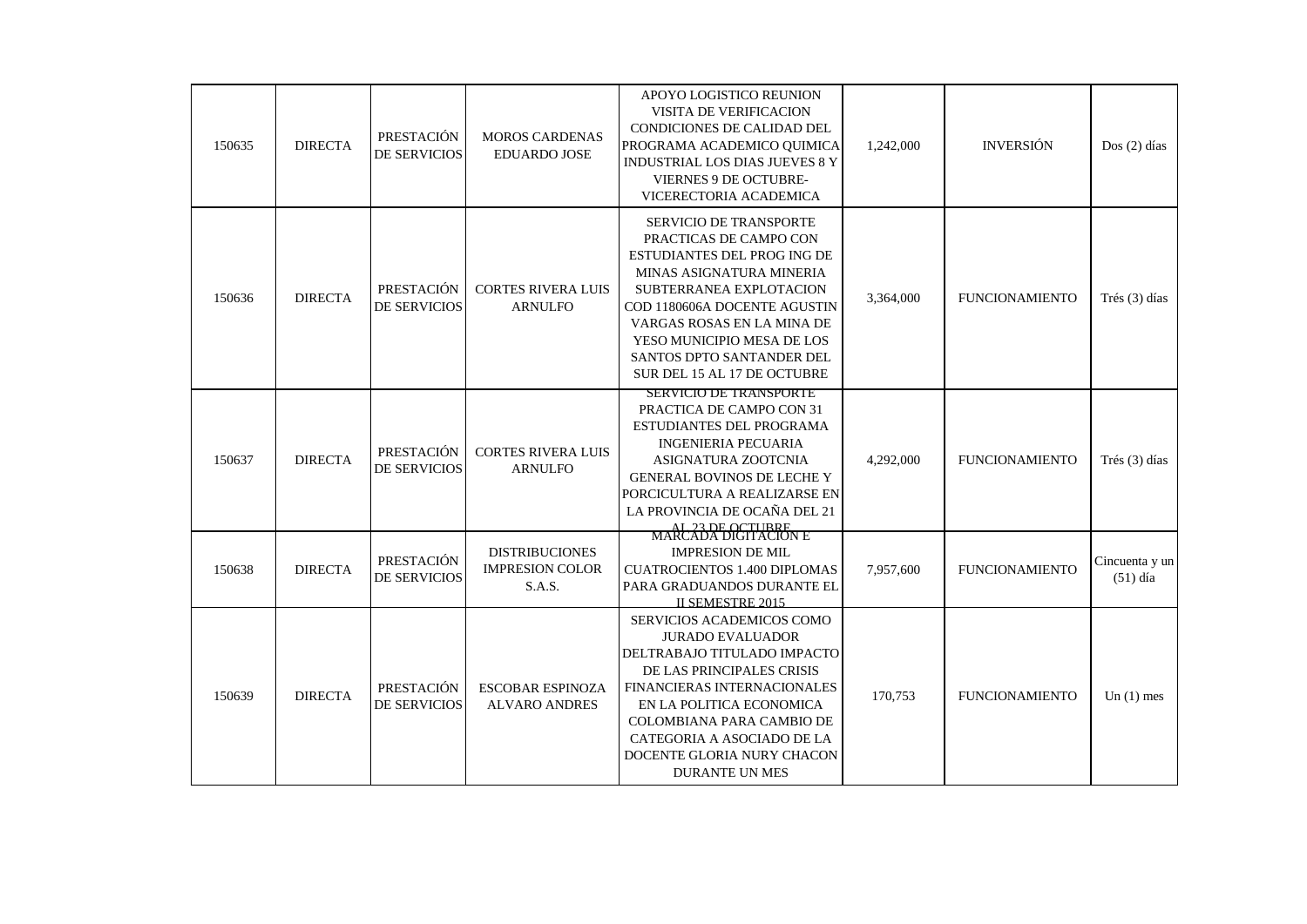|        |                |                                   |                                              | <b>SERVICIOS ACADEMICOS</b>                                                                                                                                                                                                                                                                                                                                                                     |           |                       |               |
|--------|----------------|-----------------------------------|----------------------------------------------|-------------------------------------------------------------------------------------------------------------------------------------------------------------------------------------------------------------------------------------------------------------------------------------------------------------------------------------------------------------------------------------------------|-----------|-----------------------|---------------|
| 150640 | <b>DIRECTA</b> | PRESTACIÓN<br><b>DE SERVICIOS</b> | <b>SANTAFE ROJAS</b><br><b>AKEVER KARINA</b> | ORIENTADORA DEL MODULO<br>GOBERNANZA CORPORATIVA<br>DIRIGIDA A ESTUDIANTES DE LA I<br><b>COHORTE DE LA MAESTRIA</b><br><b>GERENCIA DE EMPRESAS I SESION</b><br>10 Y 17 DE OCTUBRE II SESION 6 Y<br>7 DE NOVIEMBRE<br>SERVICIÓ DE TRANSPORTE                                                                                                                                                     | 5,888,000 | <b>INVERSIÓN</b>      | Un $(1)$ día  |
| 150641 | <b>DIRECTA</b> | PRESTACIÓN<br><b>DE SERVICIOS</b> | <b>CORTES RIVERA LUIS</b><br><b>ARNULFO</b>  | <b>TRASLADO DE ESTUDIANTES</b><br>PASANTES DE LOS DIFERENTE<br>PROGRAMAS DE LA FACULTAD<br>CIENCIAS AGRARIAS HASTA LA<br>FINCA SAN PABLO MUNICIPIO DE<br>CHINACOTA EL DIA MARTES 13 DE<br>APOYO LOGISTICO REALIZACION                                                                                                                                                                           | 754,000   | <b>FUNCIONAMIENTO</b> | Un $(1)$ día  |
| 150642 | <b>DIRECTA</b> | PRESTACIÓN<br>DE SERVICIOS        | <b>MOROS CARDENAS</b><br><b>EDUARDO JOSE</b> | <b>JUNTA DIRECTIVA CON LOS</b><br>MIEMBROS DE LA ASOCIACION<br><b>COLOMBIANA DE FACULTADES</b><br>DE DERECHO-ACOFADE A<br>REALIZARSE EL MIERCOLES 14 DE<br><b>OCTURRE</b>                                                                                                                                                                                                                       | 540,000   | <b>FUNCIONAMIENTO</b> | Un $(1)$ día  |
| 150643 | <b>DIRECTA</b> | PRESTACIÓN<br>DE SERVICIOS        | <b>CORTES RIVERA LUIS</b><br><b>ARNULFO</b>  | <b>SERVICIO DE TRANSPORTE</b><br>PRACTICAS DE CAMPO<br><b>ESTUDIANTS ING AGRONOMICA</b><br>ASIG CAFE CACAO Y MUSACEAS<br>DOC VICTOR CRISTANCHO PROG<br>ING PECUARIA ASIG MAQUINARIA<br>Y MECANIZ AGROP DOC GERMAN<br><b>VILLAMIZAR PROG ING</b><br>AMBIENTAL DOC MARJORIE<br>SANCHEZ ASIG ELECTIVA PROF I<br>14 Y 15 DE OCTBR MPOS EL XULIA<br>SANTIAGO LA FLORESTA Y<br><b>BARRIO SAN LUIS</b> | 986,000   | <b>FUNCIONAMIENTO</b> | $Dos(2)$ días |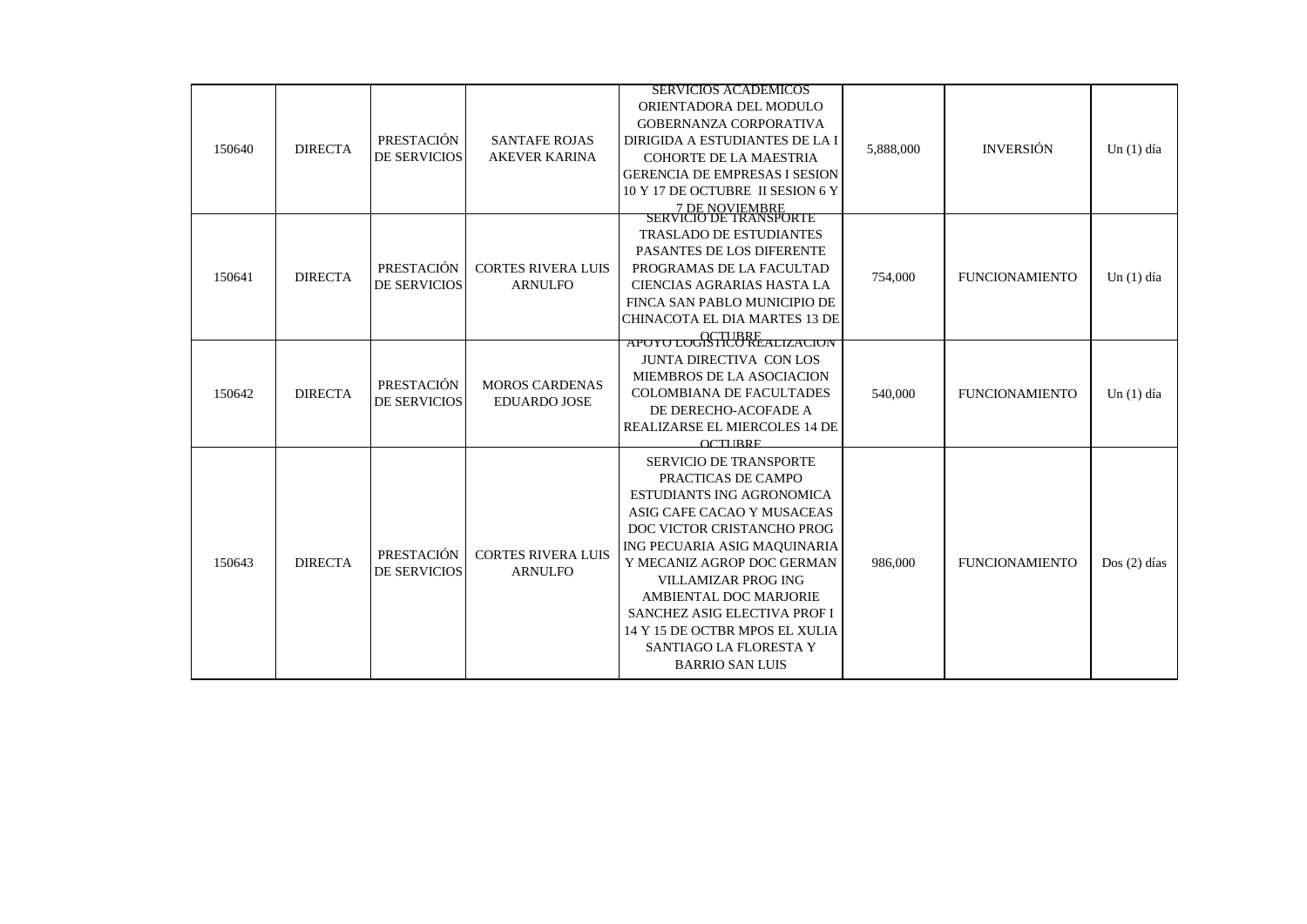| 150644 | <b>DIRECTA</b> | PRESTACIÓN<br><b>DE SERVICIOS</b> | <b>CORTES RIVERA LUIS</b><br><b>ARNULFO</b>           | <b>SERVICIO DE TRANSPORTE</b><br>PRACTICAS DE CAMPO<br><b>ESTUDIANTES PROG ING</b><br>AGRONOMICA ASIG MAQUINARIA<br>Y MECANIZ AGROP COD 1620701B<br>DOCNT GERMAN VILLAMIZAR AL<br>DISTRITO DE RIEGO PROG ING<br><b>AMBIENTAL ASIG</b><br>SOCIOHUMANISTICA II DOC<br>RAFAEL CASTELLANOS MPO<br><b>MUTISCUA PROG ING</b><br>BIOTECNOLOGICA ASIG BIOTEC<br>INDUST DOC YANETH MUÑOZ<br>MPO EL ZULIA 16 Y 17 DE<br><b>OCTUBRE</b> | 3,862,800 | <b>FUNCIONAMIENTO</b> | $Dos(2)$ días          |
|--------|----------------|-----------------------------------|-------------------------------------------------------|------------------------------------------------------------------------------------------------------------------------------------------------------------------------------------------------------------------------------------------------------------------------------------------------------------------------------------------------------------------------------------------------------------------------------|-----------|-----------------------|------------------------|
| 150645 | <b>DIRECTA</b> | PRESTACIÓN<br>DE SERVICIOS        | <b>GLOBAL SERVICE &amp;</b><br><b>BUSINESS S.A.S.</b> | APOYO LOGISTICO EN EL MARCO<br>DEL FESTIVAL HAGAMOS LAS<br>PACES A REALIZARSE EL JUEVES<br>15 DE OCTUBRE CONVOCA<br>VICERECTORIA ACADEMICA                                                                                                                                                                                                                                                                                   | 360,000   | <b>INVERSIÓN</b>      | Un $(1)$ día           |
| 150646 | <b>DIRECTA</b> | PRESTACIÓN<br><b>DE SERVICIOS</b> | <b>CORTES RIVERA LUIS</b><br><b>ARNULFO</b>           | <b>SERVICIO DE TRANSPORTE</b><br>PRACTICAS DE CAMPO CON<br><b>ESTUDIANTES DEL PROG ING</b><br><b>AGRONOMICA ASIG</b><br>FORRAJICULTURA PASTOS Y<br>FORRAJES DOCNT NORBERTO<br>DUOUE VEREDA LEGIA MPO<br>PAMPLONA PROG ING AGROIND<br>ASIG AGROIND NO ALIMENTARIA<br>II DOCNT GREGORIO RUIZ FINCA<br>SAN PABLO EL SABADO 17 DE<br><b>OCTBRE</b>                                                                               | 1,740,000 | <b>FUNCIONAMIENTO</b> | Un $(1)$ día           |
| 150647 | <b>DIRECTA</b> | PRESTACIÓN<br>DE SERVICIOS        | <b>DUQUE CAICEDO</b><br><b>DONAMAR FERNANDO</b>       | <b>SERVICIOS ACADEMICOS</b><br>ORIENTADOR DEL CURSO DE<br>EXTENSION NIVEL II DEL IDIOMA<br>INGLES DEL 16 DE OCTUBRE AL 30                                                                                                                                                                                                                                                                                                    | 2,000,000 | <b>INVERSIÓN</b>      | Catorce $(14)$<br>días |
| 150648 | <b>DIRECTA</b> | <b>PRESTACIÓN</b><br>DE SERVICIOS | <b>BELTRAN CARRASCAL</b><br><b>YAZMIN</b>             | DE NOVIEMBRE<br>SERVICIOS ACADEMICOS<br>ORIENTADOR DE DOS CURSOS<br><b>INTERSEMESTRALES DE INGLES</b><br>DEL 16 DE OCTUBRE AL 30 DE<br><b>NOVIEMBRE</b>                                                                                                                                                                                                                                                                      | 2,000,000 | <b>INVERSIÓN</b>      | Catorce (14)<br>días   |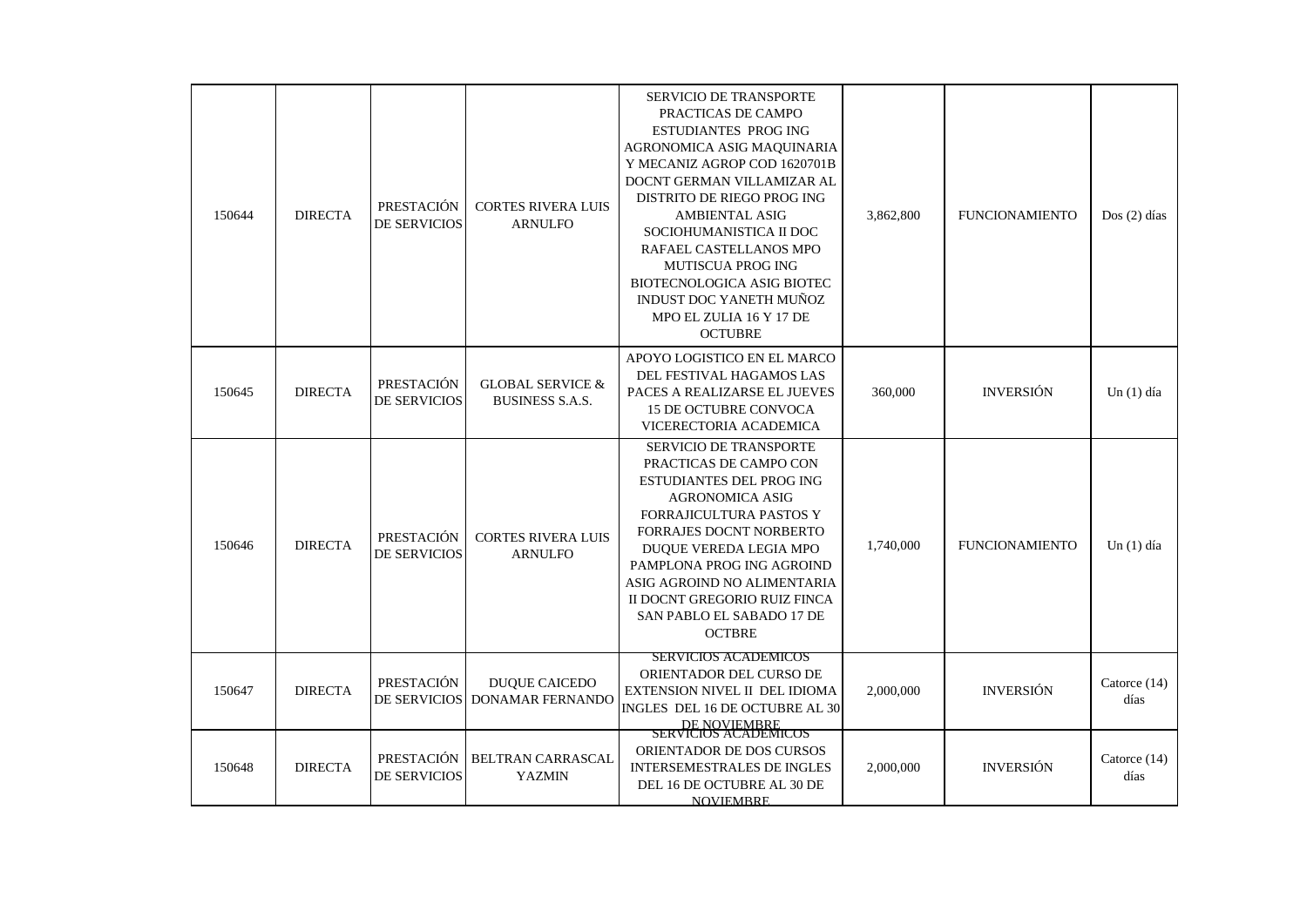|        |                |                                   |                                                 | <b>SERVICIOS ACADEMICOS</b>                                                                                                                                                                                                                                                            |           |                       |                               |
|--------|----------------|-----------------------------------|-------------------------------------------------|----------------------------------------------------------------------------------------------------------------------------------------------------------------------------------------------------------------------------------------------------------------------------------------|-----------|-----------------------|-------------------------------|
| 150649 | <b>DIRECTA</b> | PRESTACIÓN<br>DE SERVICIOS        | <b>BARRAGAN CAICEDO</b><br><b>JAVIER</b>        | ORIENTADOR DE DOS CURSOS<br><b>INTERSEMESTRALES DE INGLES</b><br>DEL 16 DE OCTUBRE AL 30 DE                                                                                                                                                                                            | 2,000,000 | <b>INVERSIÓN</b>      | Catorce $(14)$<br>días        |
|        |                |                                   |                                                 | NOVIEMBRE<br>SERVICIOS ACADEMICOS                                                                                                                                                                                                                                                      |           |                       |                               |
| 150650 | <b>DIRECTA</b> | <b>PRESTACIÓN</b><br>DE SERVICIOS | <b>CACERES VELASQUEZ</b><br><b>EDGAR FABIAN</b> | ORIENTADOR DE DOS CURSOS<br><b>INTERSEMESTRALES DE INGLES</b><br>DEL 16 DE OCTUBRE AL 30 DE<br>NIOVIEMBRE<br>SERVICIOS ACADEMICOS                                                                                                                                                      | 2,000,000 | <b>INVERSIÓN</b>      | Catorce $(14)$<br>días        |
| 150651 | <b>DIRECTA</b> | PRESTACIÓN<br><b>DE SERVICIOS</b> | ORTIZ ROJAS LUZ<br><b>YINETH</b>                | <b>ACTIVIDADES</b> (ANEXAS)<br>PROCESO DE IMPLEMENTACION<br>EN EL MARCO DEL CONVENIO<br><b>ARTICULACION POR</b><br>HOMOLOGACION DE SABERES<br>UFPS-COLEGIOS NUESTRA<br>SEÑORA DE FATIMA Y EL<br><b>INSTITUTO TECNICO MERCEDES</b><br>ABREGO) DEL 15 DE OCTUBRE AL                      | 5,666,666 | <b>INVERSIÓN</b>      | Un $(1)$ mes                  |
| 150652 | <b>DIRECTA</b> | PRESTACIÓN<br>DE SERVICIOS        | VILLAMIZAR VERA<br>LUIS ORLANDO                 | <b>ELABORACION DE DOS MIL</b><br>PLEGABLES OFERTA ACADEMICA<br><b>CORRESPONDIENTES AL</b><br>PROGRAMA TECNOLOGIA EN<br><b>CONSTRUCCIONES CIVILES</b><br>IMPRESOS A DOS COLORES POR<br><b>AMBOS LADOS OFICIO</b><br>PROPALCOTE DE 150 TIEMPO DE<br><b>ENTREGA 45 DIAS</b>               | 680,000   | <b>FUNCIONAMIENTO</b> | Cuarenta y<br>cinco (45) días |
| 150653 | <b>DIRECTA</b> | PRESTACIÓN<br>DE SERVICIOS        | <b>CORTES RIVERA LUIS</b><br><b>ARNULFO</b>     | <b>SERVICIO DE TRANSPORTE</b><br>PRACTICA DE CAMPO CON<br>ESTUDIANTES DEL PROGRAMA<br>ING BIOTECNOLOGICA<br>ASIGNATURA QUIMICA DE<br>SUELOS COD 1610909B DOCENTE<br>ORLANDO BLANCO COD 0687 EN<br>LA GRANJA DEL COMITE DE<br>CAFETEROS MUNICIPIO DE<br><b>SALAZAR EL VIERNES 16 DE</b> | 870,000   | <b>FUNCIONAMIENTO</b> | Un $(1)$ día                  |
| 150654 | <b>DIRECTA</b> | PRESTACIÓN<br>DE SERVICIOS        | <b>MOROS CARDENAS</b><br><b>EDUARDO JOSE</b>    | <b>APOYO LOGISTICO REUNION</b><br>PROYECTO DE PERMANENCIA<br>CONVOCADA POR LA RECTORIA<br><b>EL VIERNES 16 DE OCTURRE</b>                                                                                                                                                              | 194,400   | <b>FUNCIONAMIENTO</b> | Un $(1)$ día                  |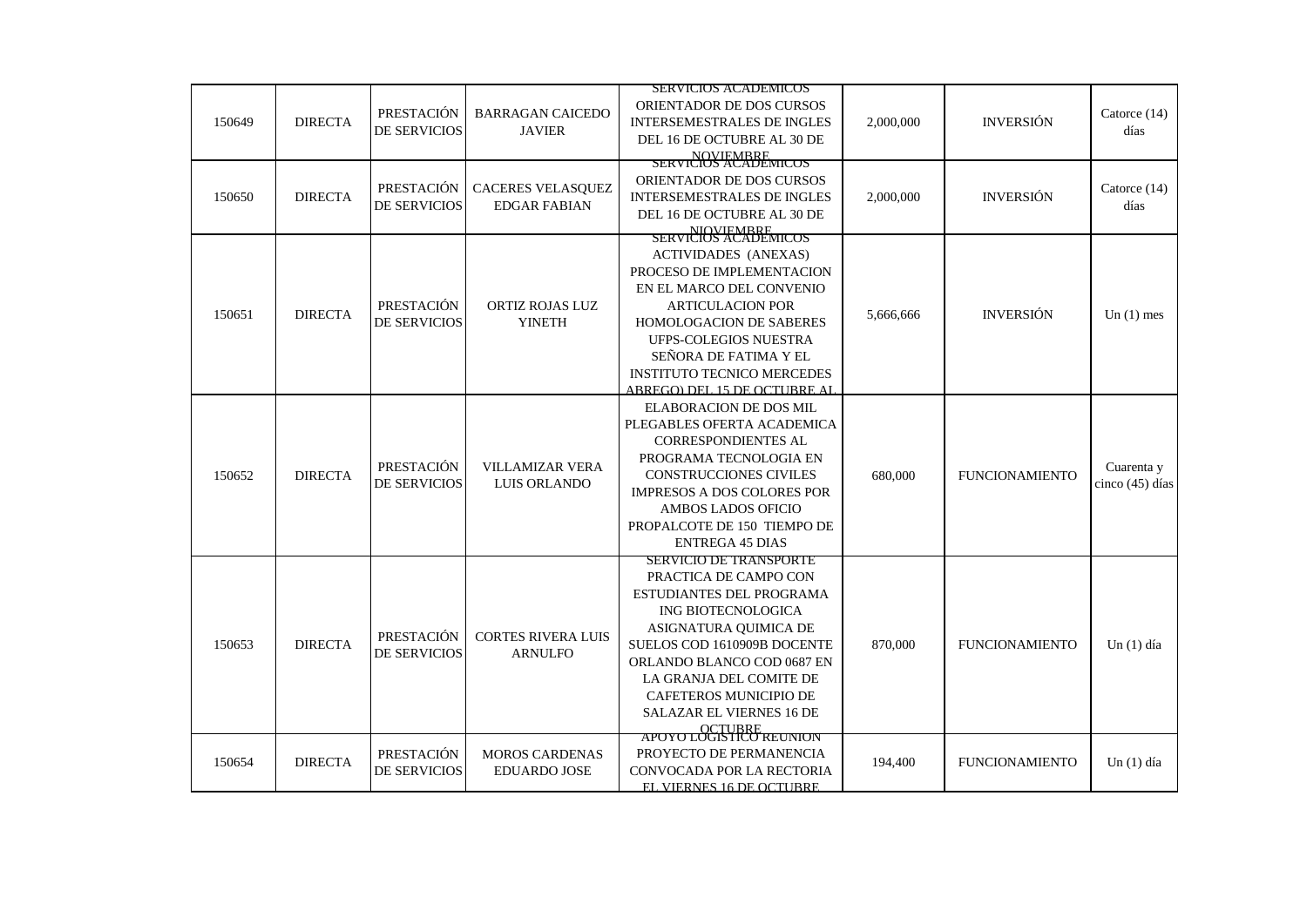|        |                |                                   |                                             | SERVICIO DE TRANSPORTE                                                                                                                                                                                                                                          |           |                       |                |
|--------|----------------|-----------------------------------|---------------------------------------------|-----------------------------------------------------------------------------------------------------------------------------------------------------------------------------------------------------------------------------------------------------------------|-----------|-----------------------|----------------|
| 150655 | <b>DIRECTA</b> | PRESTACIÓN<br><b>DE SERVICIOS</b> | <b>CORTES RIVERA LUIS</b><br><b>ARNULFO</b> | PRACTICA DE CAMPOS CON<br>ESTUD DEL PROGRAMA INGEN DE<br>MINAS ASIGNATURA<br><b>COMBUSTION DEL CARBON COD</b><br>1180812A DOC MARIO ORTEGA<br>ORTEGA EN LA VEREDA PASO DE<br><b>LOS RIOS FINCA INDUMINAS</b><br>TASAJERO LTDA EL SABADO 17 DE<br><b>OCTUBRE</b> | 522,000   | <b>FUNCIONAMIENTO</b> | $Un(1)$ día    |
| 150656 | <b>DIRECTA</b> | PRESTACIÓN<br>DE SERVICIOS        | CASTRO BOLAÑOS<br>WILLIAM ALEXANDER         | <b>SERVICIOS ACADEMICOS</b><br>ORIENTADOR DE DOS CURSOS<br><b>INTERSEMESTRALES DE INGLES</b><br>DURANTE EL MES DE NOVIEMBRE                                                                                                                                     | 1,200,000 | <b>INVERSIÓN</b>      | Un $(1)$ mes   |
| 150657 | <b>DIRECTA</b> | PRESTACIÓN<br><b>DE SERVICIOS</b> | LA OPINION S.A.                             | PUBLICACION INSTITUCIONAL<br>OFERTANDO LOS PROGRAMAS<br>ACADEMICOS QUE OFRECE LA<br>UFPS A TRAVES DE LA SEPARATA<br>RUMBO A LA U PUBLICADA EN EL<br>PERIODICO LA OPINION A EL<br>MIERCOLES 28 DE OCTUBRE                                                        | 4,825,600 | <b>FUNCIONAMIENTO</b> | $Un(1)$ día    |
| 150658 | <b>DIRECTA</b> | PRESTACIÓN<br><b>DE SERVICIOS</b> | LA OPINION S.A.                             | PUBLICACION AVISO POR DOS<br><b>VECES EN EL DIARIO LOCAL</b><br>RECLAMACION SUSTITUCION<br>PENSIONAL DEL SEÑOR JOAQUIN<br><b>AGUILAR BOLIVAR OEPS</b><br>MIERCOLES 21 Y MIERCOLES 4 DE<br>NOVIEMBRE<br>PRESTACION DE SERVICIOS                                  | 1,577,600 | <b>FUNCIONAMIENTO</b> | Dos $(2)$ días |
| 150660 | <b>DIRECTA</b> | PRESTACIÓN<br><b>DE SERVICIOS</b> | <b>JOYA NUÑEZ EDNA</b><br><b>CAROLINA</b>   | <b>ACTIVIDADES DE APOYO EN</b><br>TELECOMUNICACIONES EN<br>ETAPA POS CONTRACTUAL Y EN<br>EL PROCESO DE LIQUIDACION<br>TOTAL DEL CONVENIO 0491<br><b>DURANTE DOS MESES PAGOS</b><br><b>MENSUALES</b>                                                             | 4,600,000 | <b>INVERSIÓN</b>      | $Dos(2)$ meses |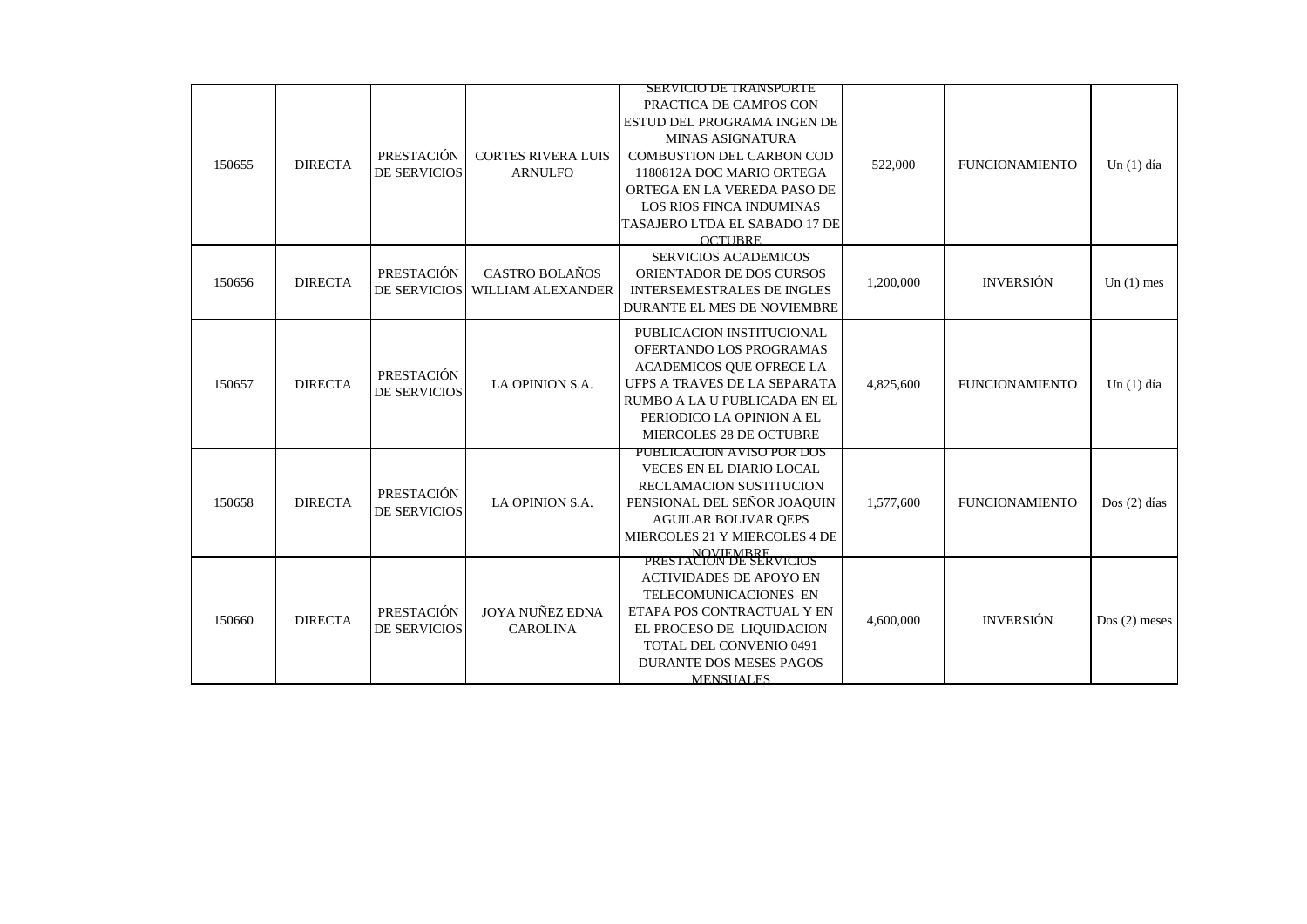|        |                |                                   |                                             | SEKVICIO DE TRANSPORTE                                                   |            |                       |                 |
|--------|----------------|-----------------------------------|---------------------------------------------|--------------------------------------------------------------------------|------------|-----------------------|-----------------|
|        |                |                                   |                                             | PRACTICAS DE CAMPO<br>ESTUDIANTES PROGRAMA ING<br><b>AGRONOMICA ASIG</b> |            |                       |                 |
| 150661 |                |                                   |                                             | PROPAGACION VEGETAL DOCNT                                                |            |                       |                 |
|        | <b>DIRECTA</b> | PRESTACIÓN                        | <b>CORTES RIVERA LUIS</b>                   | VICTOR CRISTANCHO ASUG                                                   | 1,450,000  | <b>FUNCIONAMIENTO</b> | $Dos(2)$ días   |
|        |                | <b>DE SERVICIOS</b>               | <b>ARNULFO</b>                              | <b>FISIOLOGIA DE PRODUCCION</b>                                          |            |                       |                 |
|        |                |                                   |                                             | DCNT YINETH ORTIZ MPO                                                    |            |                       |                 |
|        |                |                                   |                                             | MUTISCUA Y PROG ING                                                      |            |                       |                 |
|        |                |                                   |                                             | PEACUARIA ASIG ZOOCRIA DCNT                                              |            |                       |                 |
|        |                |                                   |                                             | JORGE RUBIO MPO EL ZULIA 20 Y                                            |            |                       |                 |
|        |                |                                   |                                             | HONORARIOS PROFESIONALES                                                 |            |                       |                 |
|        |                |                                   |                                             | <b>ACTIVIDADES DE ASESORIA</b>                                           |            |                       |                 |
|        |                |                                   |                                             | <b>JURIDICA EN LA GESTION</b>                                            |            |                       |                 |
|        |                |                                   |                                             | ADMINISTRATIVA ETAPA POS                                                 |            |                       |                 |
| 150662 | <b>DIRECTA</b> | PRESTACIÓN<br><b>DE SERVICIOS</b> | <b>FERRER PABON LEYDIS</b><br><b>YANETH</b> | CONTRACTUAL Y EN EL PROCESO                                              | 7.930.397  | <b>INVERSIÓN</b>      | Cuarenta y      |
|        |                |                                   |                                             | DE LIQUIDACION DEL CONVENIO                                              |            |                       | siete (47) días |
|        |                |                                   |                                             | 0491 DEL 19 DE OCTUBRE HASTA                                             |            |                       |                 |
|        |                |                                   |                                             | EL 28 DE DICIEMBRE PAGOS                                                 |            |                       |                 |
|        |                |                                   |                                             | <b>MENSUALES</b>                                                         |            |                       |                 |
|        |                |                                   |                                             | PROY CREE PFC INVESTIGACION                                              |            |                       |                 |
|        |                |                                   |                                             | <b>ESPACIO CIENT DIVULG</b>                                              |            |                       |                 |
|        |                |                                   |                                             | RESULTADOS DE INVEST AMBITO                                              |            |                       |                 |
|        |                |                                   |                                             | REGIONAL NAL E INTERNAL                                                  |            |                       |                 |
|        |                |                                   |                                             | DISEÑO E IMPRESION DE 4000                                               |            |                       |                 |
|        |                |                                   |                                             | PORTAFOLIOS DE INVESTIGACION                                             |            |                       |                 |
|        |                | <b>PRESTACIÓN</b>                 | <b>DISTRIBUCIONES</b>                       | 100 PORTAFOLIOS PARA 40                                                  |            |                       |                 |
| 150663 | <b>DIRECTA</b> | <b>DE SERVICIOS</b>               | <b>IMPRESION COLOR</b>                      | <b>GRUPOS TAMAÑO CARTA</b>                                               | 19,488,000 | <b>INVERSIÓN</b>      | Trés (3) días   |
|        |                |                                   | S.A.S.                                      | <b>IMPRESOS A COLOR POR DOS</b>                                          |            |                       |                 |
|        |                |                                   |                                             | CARAS EN PAPEL PROPALCOTE                                                |            |                       |                 |
|        |                |                                   |                                             | 240GRS EN EL MARCO DE LA II                                              |            |                       |                 |
|        |                |                                   |                                             | SEMANA INTERNAL Y X SEMANA                                               |            |                       |                 |
|        |                |                                   |                                             | <b>CIENCIA TECNOLOG E</b>                                                |            |                       |                 |
|        |                |                                   |                                             | <b>INNOVACION DEL 20 AL 23 DE</b>                                        |            |                       |                 |
|        |                |                                   |                                             | <b>OCTUBRE</b>                                                           |            |                       |                 |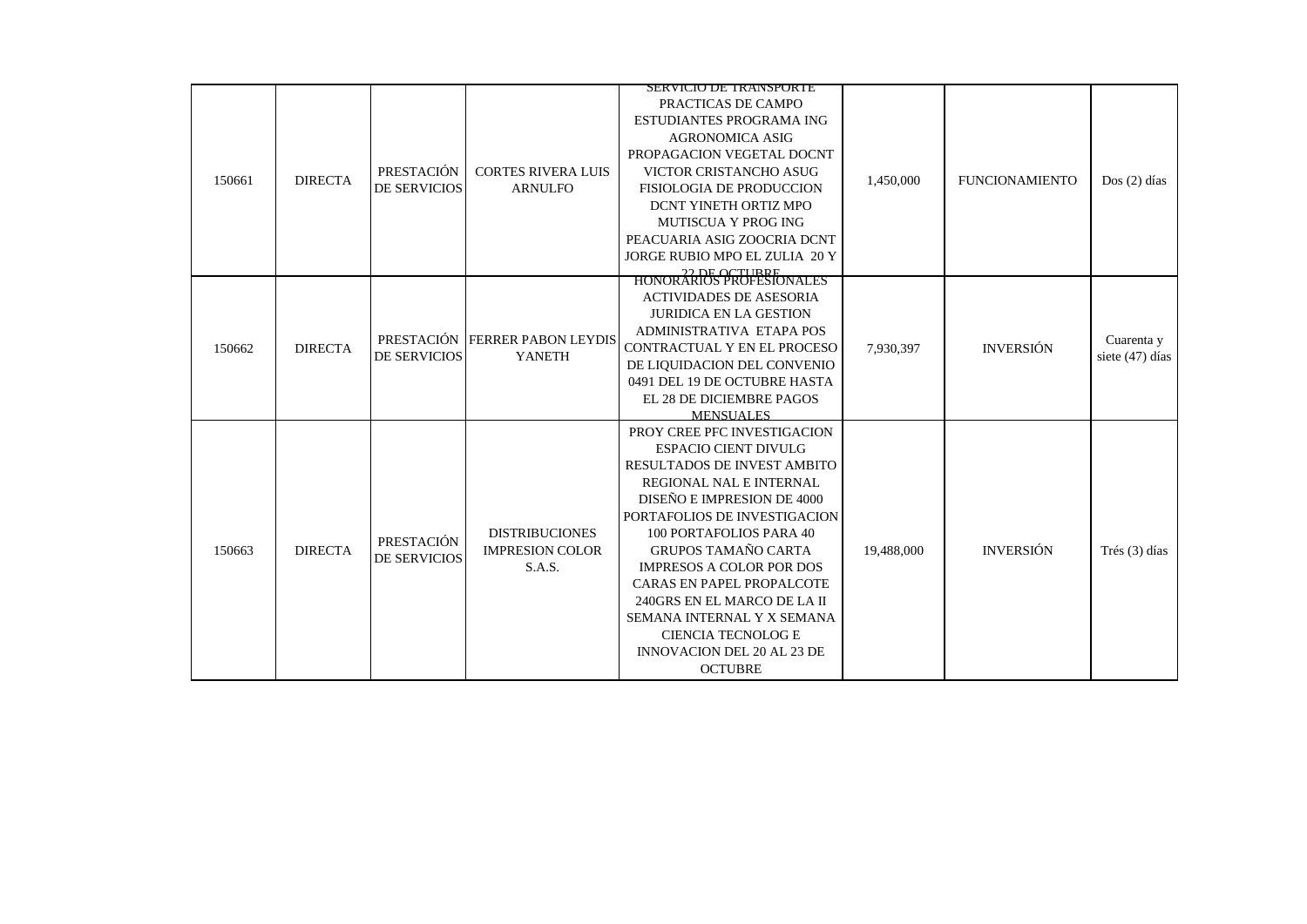|        |                |                     |                           | <b>SERVICIOS ACADEMICOS</b>                            |           |                       |               |
|--------|----------------|---------------------|---------------------------|--------------------------------------------------------|-----------|-----------------------|---------------|
|        |                |                     |                           | ORIENTADOR DEL SEMINARIO                               |           |                       |               |
|        |                |                     |                           | <b>TEORIA Y GESTION DE PROCESOS</b>                    |           |                       |               |
|        |                |                     |                           | <b>CURRICULARES DIRIGIDO A</b>                         |           |                       |               |
|        |                | PRESTACIÓN          | ORTIZ GELVEZ JAIRO        | <b>ESTUDIANTES DE LA VIII</b>                          |           |                       |               |
| 150664 | <b>DIRECTA</b> | <b>DE SERVICIOS</b> | <b>ALEJANDRO</b>          | <b>COHORTE MAESTRIA EN</b>                             | 2,956,800 | <b>INVERSIÓN</b>      | Trés (3) días |
|        |                |                     |                           | PRACTICA PEDAGOGICA LOS DIAS                           |           |                       |               |
|        |                |                     |                           | 67 Y 8 DE NOVIEMBRE 24 HORAS                           |           |                       |               |
|        |                |                     |                           | SEGUN ACUERDO 026 DEL 28 DE                            |           |                       |               |
|        |                |                     |                           | ABRIL DE 2005<br>SERVICIO DE TRANSPORTE                |           |                       |               |
|        |                |                     |                           | PRACTICA DE CAMPO                                      |           |                       |               |
|        |                |                     |                           | ESTUDIANTES ING AGRONOMICA                             |           |                       |               |
|        |                | PRESTACIÓN          | <b>CORTES RIVERA LUIS</b> | ASIGNATURA MANEJO                                      |           |                       |               |
| 150665 | <b>DIRECTA</b> | <b>DE SERVICIOS</b> | <b>ARNULFO</b>            | <b>INTEGRADO PLAGAS DOCNTE</b>                         | 556,800   | <b>FUNCIONAMIENTO</b> | Un $(1)$ día  |
|        |                |                     |                           | JOHANNA OBANDO VEREDA                                  |           |                       |               |
|        |                |                     |                           | <b>ISCALA CHINACOTA EL 21 DE</b>                       |           |                       |               |
|        |                |                     |                           | <b>SERVICIO DE TRANSPORTE</b>                          |           |                       |               |
|        |                |                     |                           |                                                        |           |                       |               |
|        |                |                     |                           | PRACTICA DE CAMPO CON 45                               |           |                       |               |
|        |                | PRESTACIÓN          | <b>CORTES RIVERA LUIS</b> | <b>ESTUDIANTES DE INGENIERIA</b>                       |           |                       |               |
| 150666 | <b>DIRECTA</b> | <b>DE SERVICIOS</b> | <b>ARNULFO</b>            | AMBIENTAL ASIGNATURA<br><b>OUIMICA AMBIENTAL I DOC</b> | 1,740,000 | <b>FUNCIONAMIENTO</b> | $Un(1)$ día   |
|        |                |                     |                           | NELSON VEGA Y JORGE                                    |           |                       |               |
|        |                |                     |                           | CORREDOR AL RIO PAMPLONITA                             |           |                       |               |
|        |                |                     |                           | APGSOLUGISTALO SESION                                  |           |                       |               |
|        |                |                     |                           |                                                        |           |                       |               |
|        |                | PRESTACIÓN          | <b>MOROS CARDENAS</b>     | <b>CONSEJO SUPERIOR</b>                                |           |                       |               |
| 150667 | <b>DIRECTA</b> | <b>DE SERVICIOS</b> | <b>EDUARDO JOSE</b>       | UNIVERSITARIO A REALIZARSE EL                          | 378,000   | <b>FUNCIONAMIENTO</b> | Un $(1)$ día  |
|        |                |                     |                           | VIERNES 23 DE OCTUBRE EN LA                            |           |                       |               |
|        |                |                     |                           | SERVICIO DE TRANSPORTE                                 |           |                       |               |
|        |                |                     |                           | PRACTICAS DE CAMPO CON                                 |           |                       |               |
|        |                |                     |                           | <b>ESTUDIANTES DEL PROG ING</b>                        |           |                       |               |
|        |                |                     |                           | PECUARIA ASIGNATURA INTROD                             |           |                       |               |
|        |                |                     |                           | A LA ING PECUARIA DOCNTE                               |           |                       |               |
| 150668 | <b>DIRECTA</b> | PRESTACIÓN          | <b>CORTES RIVERA LUIS</b> | JORGE RUBIO RUBEN CARREÑO Y                            | 1,577,600 | <b>FUNCIONAMIENTO</b> | Un $(1)$ día  |
|        |                | <b>DE SERVICIOS</b> | <b>ARNULFO</b>            | ASIGNATURA ZOOTECNIA                                   |           |                       |               |
|        |                |                     |                           | <b>GENERAL DOC GUSTAVO ROJAS</b>                       |           |                       |               |
|        |                |                     |                           | <b>MOGOLLON PROG ING</b>                               |           |                       |               |
|        |                |                     |                           | AGRONOMICA MPO PUERTO                                  |           |                       |               |
|        |                |                     |                           | SANTANDER Y EL ZULIA EL                                |           |                       |               |
|        |                |                     |                           | <b>VIERNES 23 DE OCTURRE</b>                           |           |                       |               |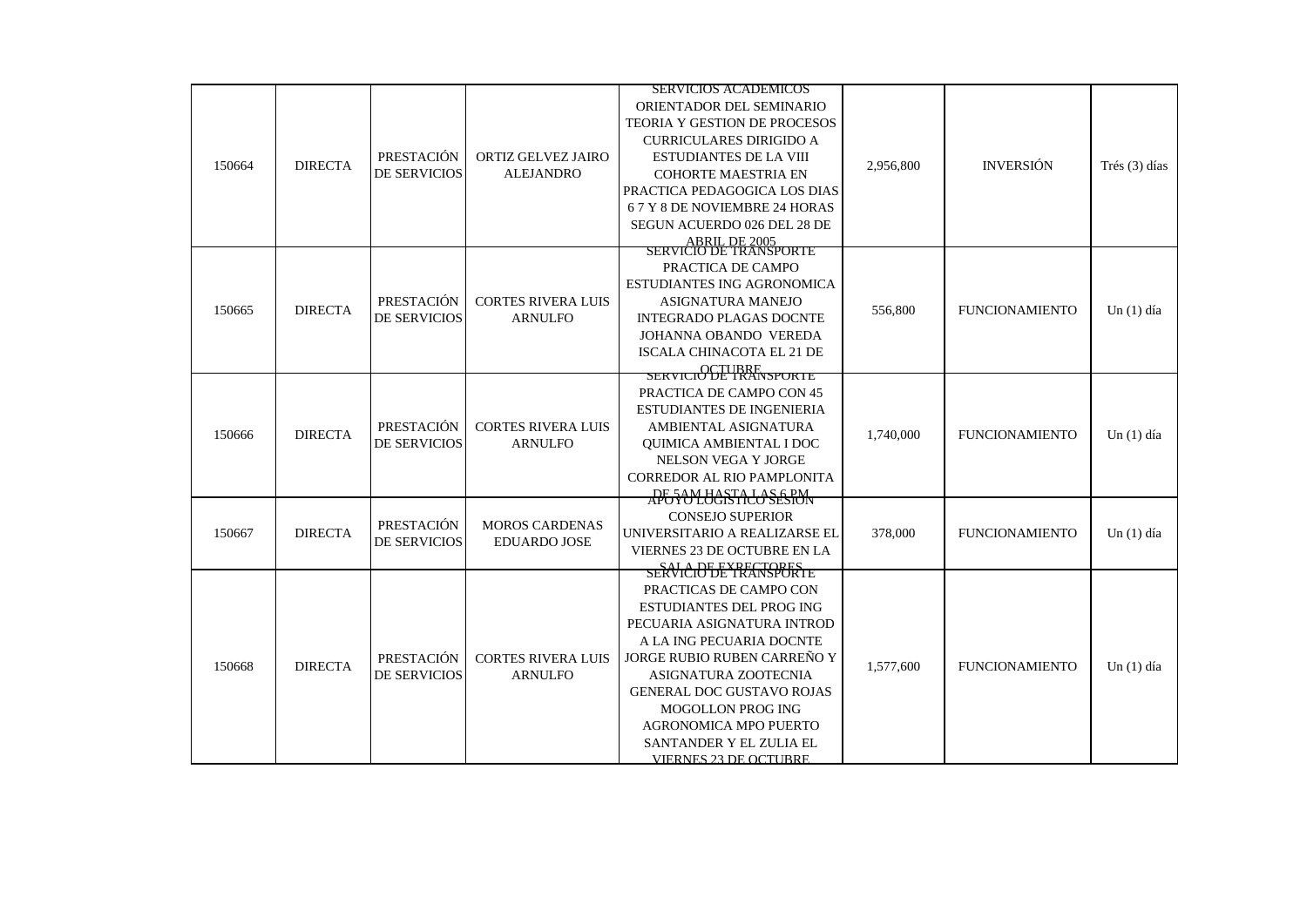|        |                |                                   |                                                                                                           | SERVICIO DE TRANSPORTE RUTA                                                                                                                                                                                                                                                                                    |           |                       |                 |
|--------|----------------|-----------------------------------|-----------------------------------------------------------------------------------------------------------|----------------------------------------------------------------------------------------------------------------------------------------------------------------------------------------------------------------------------------------------------------------------------------------------------------------|-----------|-----------------------|-----------------|
| 150669 | <b>DIRECTA</b> | PRESTACIÓN<br><b>DE SERVICIOS</b> | <b>CORTES RIVERA LUIS</b><br><b>ARNULFO</b>                                                               | <b>UFPS FINCA SAN PABLO</b><br>CHINACOTA UFPS TRASLADO DE<br>ESTUDIANTES EL VIERNES 23 Y<br>LUNES 26 DE OCTUBRE FACULTAD<br><b>CIENCIAS AGRARIAS Y DEL</b><br><b>AMBIENTE</b>                                                                                                                                  | 1,508,000 | <b>FUNCIONAMIENTO</b> | $Dos(2)$ días   |
| 150670 | <b>DIRECTA</b> | PRESTACIÓN<br>DE SERVICIOS        | <b>CORTES RIVERA LUIS</b><br><b>ARNULFO</b>                                                               | 50% VR TRANSPORTE RUTA UFPS<br>DPTO LA GUAJIRA MINA EL<br><b>CERREJON PRACTICA A CIELO</b><br>ABIERTO CON ESTUDIANTES DEL<br>PROG INGENIERIA AMBIENTAL<br>ASIGNATURA ELECTIVA DE<br>PROFUNDIZACION II Y III COD<br>1651002B Y 1650905D DOCENTE<br><b>IBONNE GGEANTH DEL 29 DE</b><br>OCTUBRE AL 1 DE NOVIEMBRE | 1,856,000 | <b>FUNCIONAMIENTO</b> | Cuatro (4) días |
| 150671 | <b>DIRECTA</b> | PRESTACIÓN<br><b>DE SERVICIOS</b> | NIÑO ORTIZ EDSON<br><b>HORACIO</b>                                                                        | APOYO LOGISTICO EN EL MARCO<br>DE LA CELEBRACION DEL DIA DE<br>LOS NIÑOS PARA HIJOS DE<br><b>FUNCIONARIOS DE LA UFPS A</b><br>REALIZARSE EL VIERNES 30 DE<br><b>OCTUBBE</b><br>SERVICIO DE TRANSPORTE UFPS                                                                                                     | 6,200,000 | <b>FUNCIONAMIENTO</b> | Un $(1)$ día    |
| 150672 | <b>DIRECTA</b> | PRESTACIÓN<br><b>DE SERVICIOS</b> | <b>CORTES RIVERA LUIS</b><br><b>ARNULFO</b>                                                               | <b>FINCA SAN PABLO UFPS</b><br><b>TRASLADO DE 10 ESTUDIANTES</b><br>PASANTES Y BECA TRABAJO EL<br>MIERCOLES 28 DE OCTUBRE<br>SERVICIO DE TRANSPORTE                                                                                                                                                            | 301,600   | <b>FUNCIONAMIENTO</b> | Un $(1)$ día    |
| 150673 | <b>DIRECTA</b> | PRESTACIÓN<br><b>DE SERVICIOS</b> | <b>AGENCIA DE VIAJES Y</b><br><b>TRANSPORTES</b><br><b>ESPECIALES</b><br><b>TRAVESIAS TOURS</b><br>S.A.S. | PRACTICA DE CAMPO CON 27<br>ESTUDIANTES DEL PROGRAMA<br>INGENIERIA AGROINDUSTRIAL<br>ASIG AGROINDUSTRIA ASIG<br><b>AGROINDUSTRIA NO</b><br><b>ALIMENTARIA I DOCENTE</b><br>MARIBEL GOMEZ PEÑARANDA<br>SITIO FINCA SAN PABLO EL<br><b>JUEVES 29 DE OCTUBRE</b>                                                  | 450,000   | <b>FUNCIONAMIENTO</b> | Un $(1)$ día    |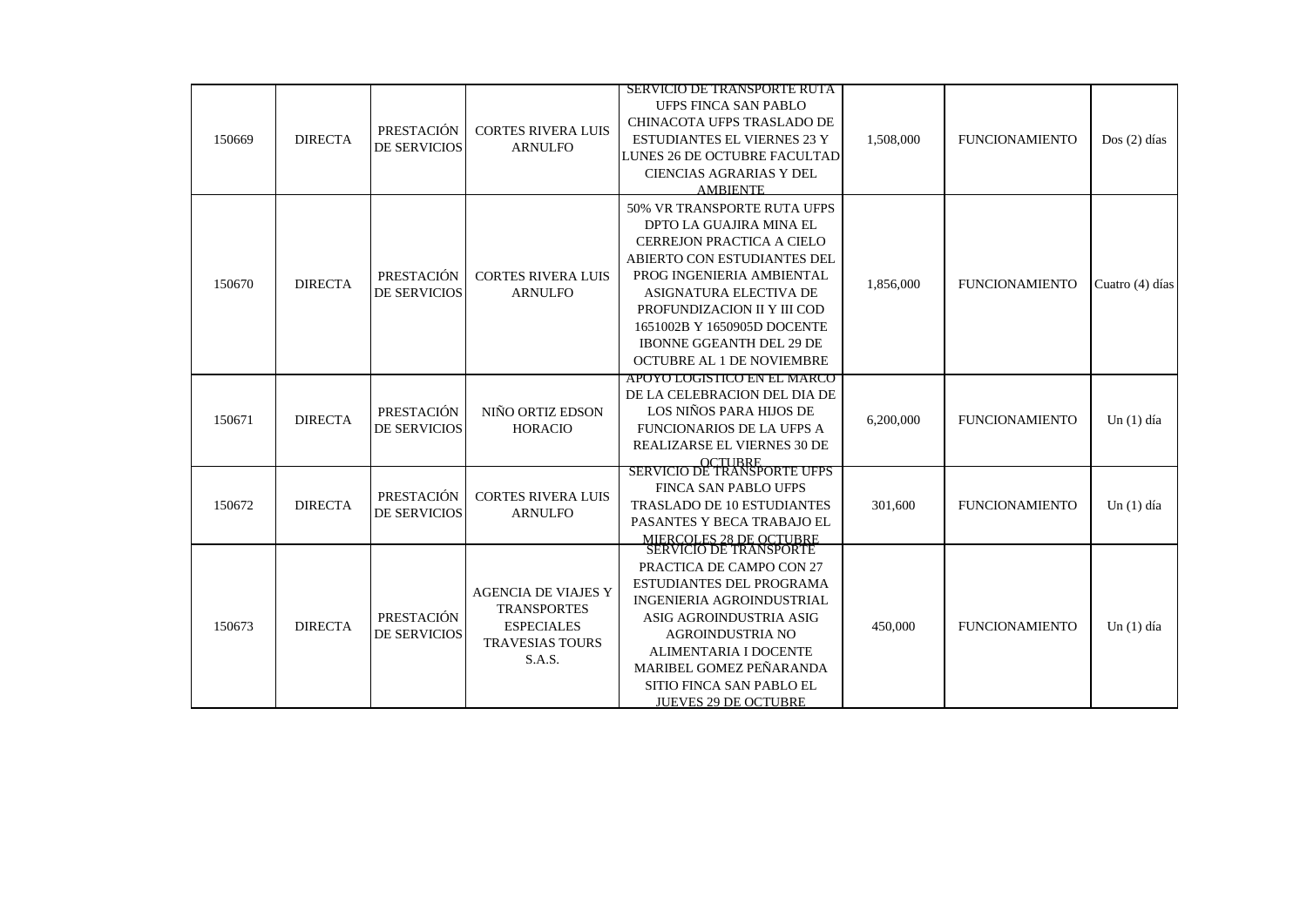| 150674 | <b>DIRECTA</b> | PRESTACIÓN<br>DE SERVICIOS        | <b>LATINOAMERICA</b><br><b>SOLUCIONES</b><br>PATOGENAS E.S.P.S.A.S. | SERVICIO DE RECOLECCION<br>TRANSPORTE TRATAMIENTO Y<br>DISPOSICION FINAL DE LOS<br><b>RESIDUOS LIQUIDOS</b><br>HOSPITALARIOS Y/O PELIGROSOS<br>EN LAS SEDES DE LA UFPS HASTA<br>DICIEMBRE 26 2015                                                                                                                        | 4,300,000  | <b>FUNCIONAMIENTO</b> | Cuarenta y dos<br>$(42)$ días |
|--------|----------------|-----------------------------------|---------------------------------------------------------------------|--------------------------------------------------------------------------------------------------------------------------------------------------------------------------------------------------------------------------------------------------------------------------------------------------------------------------|------------|-----------------------|-------------------------------|
| 150675 | <b>DIRECTA</b> | PRESTACIÓN<br><b>DE SERVICIOS</b> | <b>CORTES RIVERA LUIS</b><br><b>ARNULFO</b>                         | SERVICIO DE TRANSPORTE<br>PRACTICA DE CAMPO CON 25<br>ESTUDIANTES DEL PROGRAMA<br>ING AGROINDUSTRIAL<br>ASIGNATURA AGROINDUSTRIA NO<br>ALIMENTARIA II DOC JOSE<br><b>GREGORIO RUIZ SAYAGO EL</b><br><b>SABADO 31 DE OCTUBRE</b>                                                                                          | 255,200    | <b>FUNCIONAMIENTO</b> | Un $(1)$ día                  |
| 50491  | <b>DIRECTA</b> | DE SERVICIOS                      | PRESTACIÓN GRANADOS GUERRERO<br><b>ANTONIO VICENTE</b>              | SERVICIOS EDUCATIVOS DICTAR<br>EL MODULO FORMULACION Y<br><b>EVALUACION DE PROYECTOS LOS</b><br>DIAS 3 10 17 DE OCTUBRE CON<br>CARGO AL CURSO DE<br>PROFUNDIZACION GERENCIA<br>INTEGRAL VIII COHORTE CUCUTA                                                                                                              | 1,300,000  | <b>FUNCIONAMIENTO</b> | Trés (3) días                 |
| 50492  | <b>DIRECTA</b> | PRESTACIÓN<br>DE SERVICIOS        | <b>ALVAREZ NIETO</b><br><b>EDGAR ALEXIS</b>                         | SERVICIOS COMO MENSAJERO EN<br>DESARROLLO DEL CONTRATO PN<br>DIJIN UFPS 03 5 10046 15 PERIODO 1<br>DE OCTUBRE A 30 DE DICIEMBRE<br>DE 2015 CON CARGO AL MISMO<br><b>CONTRATO</b>                                                                                                                                         | 6,724,000  | <b>INVERSIÓN</b>      | $Trés (3)$ meses              |
| 50493  | <b>DIRECTA</b> | PRESTACIÓN<br>DE SERVICIOS        | <b>GEOCEM S A S</b>                                                 | <b>SERVICIOS PROFESIONALES PARA</b><br>LA EXPLOTACION DE SUBSUELO Y<br>ANALISIS GEOTECNICO DEL<br>PROYECTO EN LAS SECCIONALES<br>DE INVESTIGACION CRIMINAL<br>DIJIN EN DESARROLLO DEL<br><b>CONTRATO PN DIJIN UFPS 03 5</b><br>10046 15 PERIODO 1 DE OCTUBRE<br>A 30 DE NOVIEMBRE DE 2015 CON<br>CARGO AL MISMO CONTRATO | 58,584,944 | <b>INVERSIÓN</b>      | Trés $(3)$ meses              |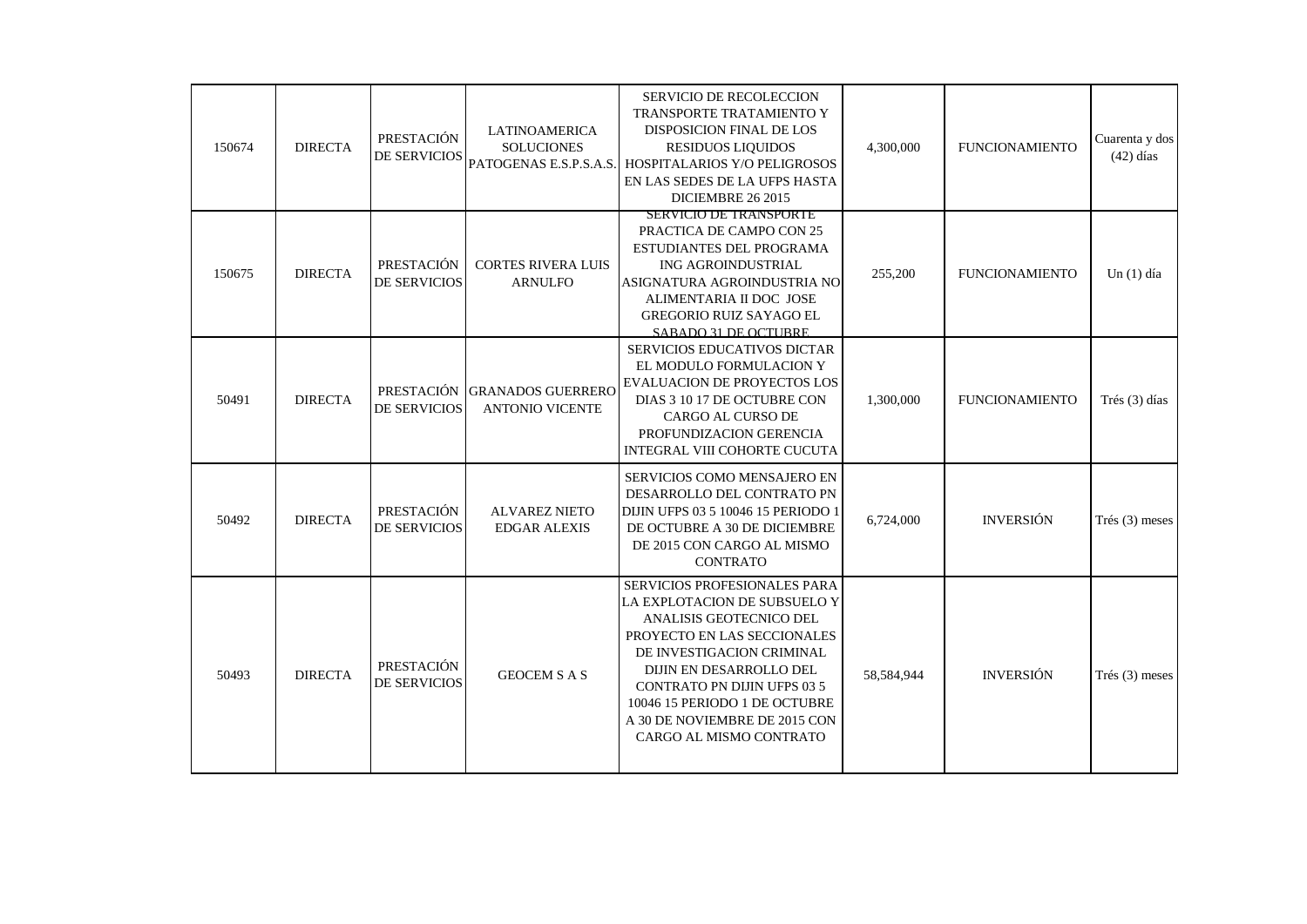|       |                |                            |                                 | SERVICIOS EDUCATIVOS DICTAR                                  |           |                       |                  |
|-------|----------------|----------------------------|---------------------------------|--------------------------------------------------------------|-----------|-----------------------|------------------|
|       |                |                            |                                 | EL MODULO BASES CLINICAS Y                                   |           |                       |                  |
|       |                |                            |                                 | TERAPEUTICAS LOS DIAS 5 8 15 19                              |           |                       |                  |
| 50494 | <b>DIRECTA</b> | PRESTACIÓN                 | <b>FIERRO CONCHA</b>            | 22 Y 29 DE OCTUBRE CON CARGO                                 | 1,400,000 | <b>FUNCIONAMIENTO</b> | Seis (6) días    |
|       |                | <b>DE SERVICIOS</b>        | <b>FRANCIA</b>                  | A LA ESPECIALIZACION CUIDADO                                 |           |                       |                  |
|       |                |                            |                                 | DE ENFERMERIA III COHORTE                                    |           |                       |                  |
|       |                |                            |                                 | GRUPO A<br>SERVICIOS EDUCATIVOS DICTAR                       |           |                       |                  |
|       |                |                            |                                 |                                                              |           |                       |                  |
|       |                |                            |                                 | EL MODULO LOS IMPUESTOS Y SU<br>EFECTO EN EL PRESUPUESTO LOS |           |                       |                  |
|       |                | PRESTACIÓN                 | <b>CASADIEGO DUOUE</b>          | DIAS 5 6 7 8 9 DE OCTUBRE CON                                |           |                       |                  |
| 50495 | <b>DIRECTA</b> | <b>DE SERVICIOS</b>        | YAIR ROLANDO                    | <b>CARGO AL CURSO DE</b>                                     | 1,457,160 | <b>FUNCIONAMIENTO</b> | Cinco $(5)$ días |
|       |                |                            |                                 | PROFUNDIZACION GESTION                                       |           |                       |                  |
|       |                |                            |                                 | TRIBUTARIA Y POLITICA FISCAL II                              |           |                       |                  |
|       |                |                            |                                 |                                                              |           |                       |                  |
|       |                |                            |                                 | SEMESTRE 2015 GRUPO B<br>SERVICIOS EDUCATIVOS DICTAR         |           |                       |                  |
|       |                |                            |                                 | EL MODULO SISTEMA                                            |           |                       |                  |
|       |                |                            |                                 | FINANCIERO COLOMBIANO LOS                                    |           |                       |                  |
|       | <b>DIRECTA</b> | PRESTACIÓN<br>DE SERVICIOS | ROJAS PEÑUELA<br><b>ALFREDO</b> | DIAS 5 6 7 8 9 13 DE OCTUBRE CON                             | 1,676,220 |                       |                  |
| 50496 |                |                            |                                 | CARGO AL CURSO DE                                            |           | <b>FUNCIONAMIENTO</b> | Seis (6) días    |
|       |                |                            |                                 | PROFUNDIZACION GERENCIA                                      |           |                       |                  |
|       |                |                            |                                 | <b>ESTRATEGICA FINANCIERA</b>                                |           |                       |                  |
|       |                |                            |                                 | GRUPO B IL SEMESTRE 2015<br>SERVICIOS EDUCATIVOS DICTAR      |           |                       |                  |
|       |                |                            |                                 | EL MODULO INVESTIGACION                                      |           |                       |                  |
|       |                |                            |                                 |                                                              |           |                       |                  |
| 50497 | <b>DIRECTA</b> | PRESTACIÓN                 | <b>RAMIREZ BERMUDEZ</b>         | PARA ADMINISTRADORES LOS<br>DIAS 9 10 11 DE OCTUBRE CON      |           | <b>FUNCIONAMIENTO</b> |                  |
|       |                | DE SERVICIOS               | <b>JUAN CARLOS</b>              |                                                              | 1,500,000 |                       | Trés (3) días    |
|       |                |                            |                                 | CARGO AL CURSO DE                                            |           |                       |                  |
|       |                |                            |                                 | PROFUNDIZACION GERENCIA                                      |           |                       |                  |
|       |                |                            |                                 | SERVICIOS EDUCATIVOS DICTAR                                  |           |                       |                  |
|       |                |                            |                                 | EL MODULO INVESTIGACION EN                                   |           |                       |                  |
|       |                |                            |                                 | LAS CIENCIAS ECONOMICAS                                      |           |                       |                  |
|       |                |                            |                                 | <b>COMERCIO INTERNACIONAL Y</b>                              |           |                       |                  |
| 50498 | <b>DIRECTA</b> | PRESTACIÓN                 | <b>GOMEZ MINA LUCY</b>          | NEGOCIOS INTERNACIONALES                                     | 1,658,775 | <b>FUNCIONAMIENTO</b> |                  |
|       |                | DE SERVICIOS               |                                 | LOS DIAS 678910 DE OCTUBRE                                   |           |                       | Cinco $(5)$ días |
|       |                |                            |                                 | CON CARGO AL CURSO DE                                        |           |                       |                  |
|       |                |                            |                                 | PROFUNDIZACION NEGOCIONS                                     |           |                       |                  |
|       |                |                            |                                 | <b>INTERNACIONALES II SEMESTRE</b>                           |           |                       |                  |
|       |                |                            |                                 | 2015 GRUPO A                                                 |           |                       |                  |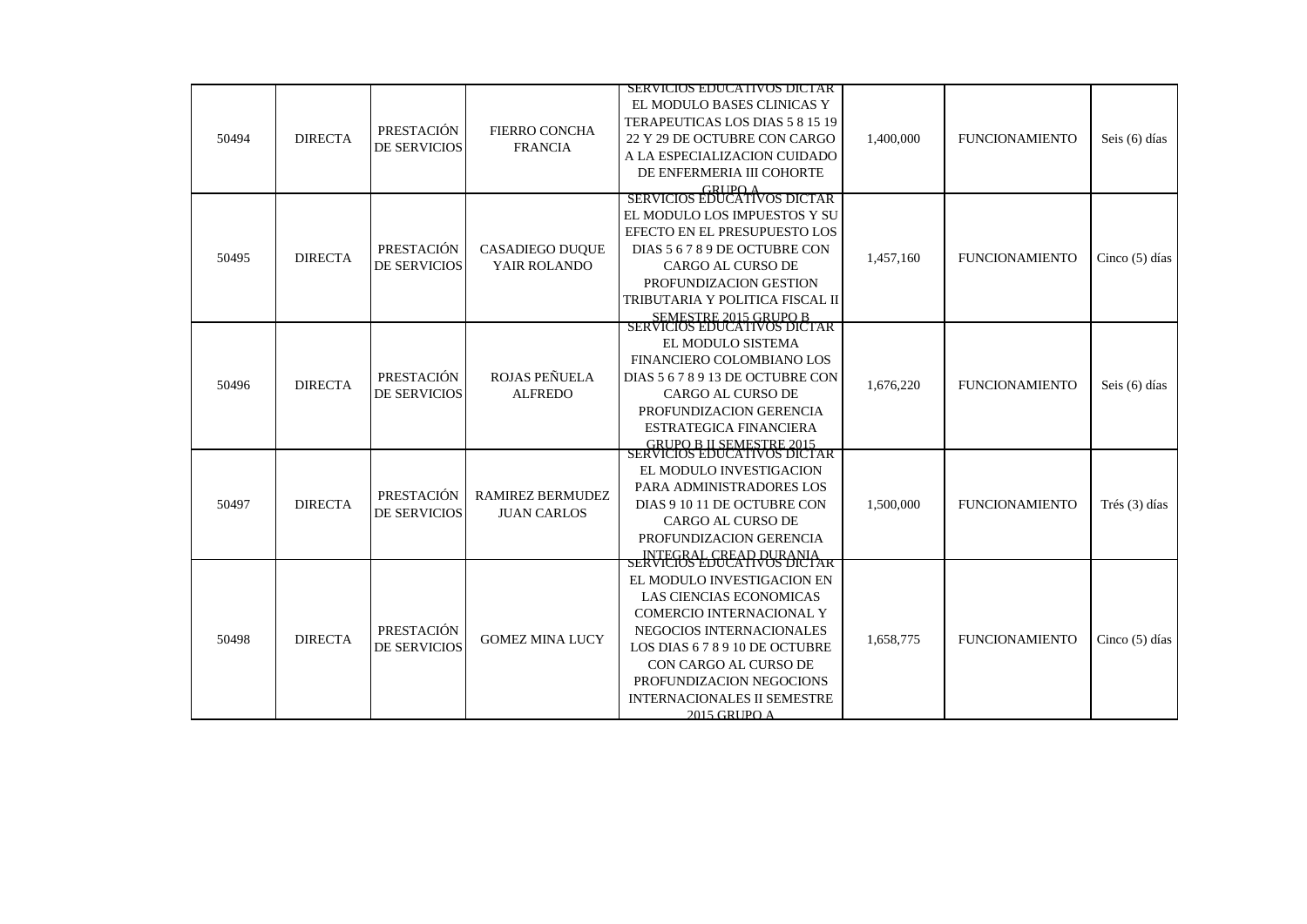| 50499 | <b>DIRECTA</b> | PRESTACIÓN<br><b>DE SERVICIOS</b> | <b>ORJUELA ABRIL</b><br><b>MARTHA SOFIA</b>  | SERVICIOS EDUCATIVOS DICTAR<br>EL MODULO ASEGURAMIENTO DE<br>LA CALIDAD LOS DIAS 6 7 8 9 10 13<br>DE OCTUBRE CON CARGO AL<br><b>CURSO DE PROFUNDIZACION</b><br><b>GERENCIA INTEGRAL II SEMESTRE</b><br>2015 NOCTURNA GRUPO A                                                | 1,658,775 | <b>FUNCIONAMIENTO</b> | Seis (6) días   |
|-------|----------------|-----------------------------------|----------------------------------------------|-----------------------------------------------------------------------------------------------------------------------------------------------------------------------------------------------------------------------------------------------------------------------------|-----------|-----------------------|-----------------|
| 50500 | <b>DIRECTA</b> | PRESTACIÓN<br>DE SERVICIOS        | FORERO SEPULVEDA<br><b>LUIS AUGUSTO</b>      | SERVICIOS EDUCATIVOS DICTAR<br>EL MODULO GERENCIA DEL<br>TALENTO HUMANO LOS DIAS 678<br>9 10 13 DE OCTUBRE CON CARGO<br>AL CURSO DE PROFUNDIZACION<br>GERENCIA INTEGRAL II SEMESTRE<br>2015 NOCTURNA GRUPO B                                                                | 1,658,775 | <b>FUNCIONAMIENTO</b> | Seis (6) días   |
| 50501 | <b>DIRECTA</b> | PRESTACIÓN<br><b>DE SERVICIOS</b> | <b>CORONEL DUARTE</b><br><b>JOSE ANGEL</b>   | SERVICIOS EDUCATIVOS DICTAR<br>EL MODULO GERENCIA<br>FINANCIERA LOS DIAS 6 7 8 9 10 13<br>DE OCTUBRE CON CARGO AL<br><b>CURSO DE PROFUNDIZACION</b><br><b>GERENCIA INTEGRAL II SEMESTRE</b><br>2015 NOCTURNA GRUPO D                                                        | 1,658,775 | <b>FUNCIONAMIENTO</b> | Seis (6) días   |
| 50502 | <b>DIRECTA</b> | PRESTACIÓN<br><b>DE SERVICIOS</b> | <b>GARCIA MENDOZA</b><br><b>JOSE ORLANDO</b> | <b>SERVICIOS EDUCATIVOS DICTAR</b><br>EL MODULO ASEGURAMIENTO DE<br>LA CALIDAD LOS DIAS 6 7 8 9 10 13<br>DE OCTUBRE CON CARGO AL<br><b>CURSO DE PROFUNDIZACION</b><br><b>GERENCIA INTEGRAL II SEMESTRE</b><br>2015 NOCTURNA GRUPO E                                         | 1,658,775 | <b>FUNCIONAMIENTO</b> | Seis (6) días   |
| 50503 | <b>DIRECTA</b> | PRESTACIÓN<br>DE SERVICIOS        | <b>HURTADO SOTO ALIX</b><br><b>ZULAY</b>     | <b>SERVICIOS EDUCATIVOS DICTAR</b><br>EL MODULO GESTION Y<br><b>EVALUACION DE PROYECTOS DE</b><br><b>INVERSIÓN PUBLICA LOS DIAS 67</b><br>8 9 10 DE OCTUBRE CON CARGO<br>AL CURSO DE PROFUNDIZACION<br><b>GERENCIA INTEGRAL II SEMESTRE</b><br>2015 FINES DE SEMANA GRUPO G | 1,461,975 | <b>FUNCIONAMIENTO</b> | Cuatro (4) días |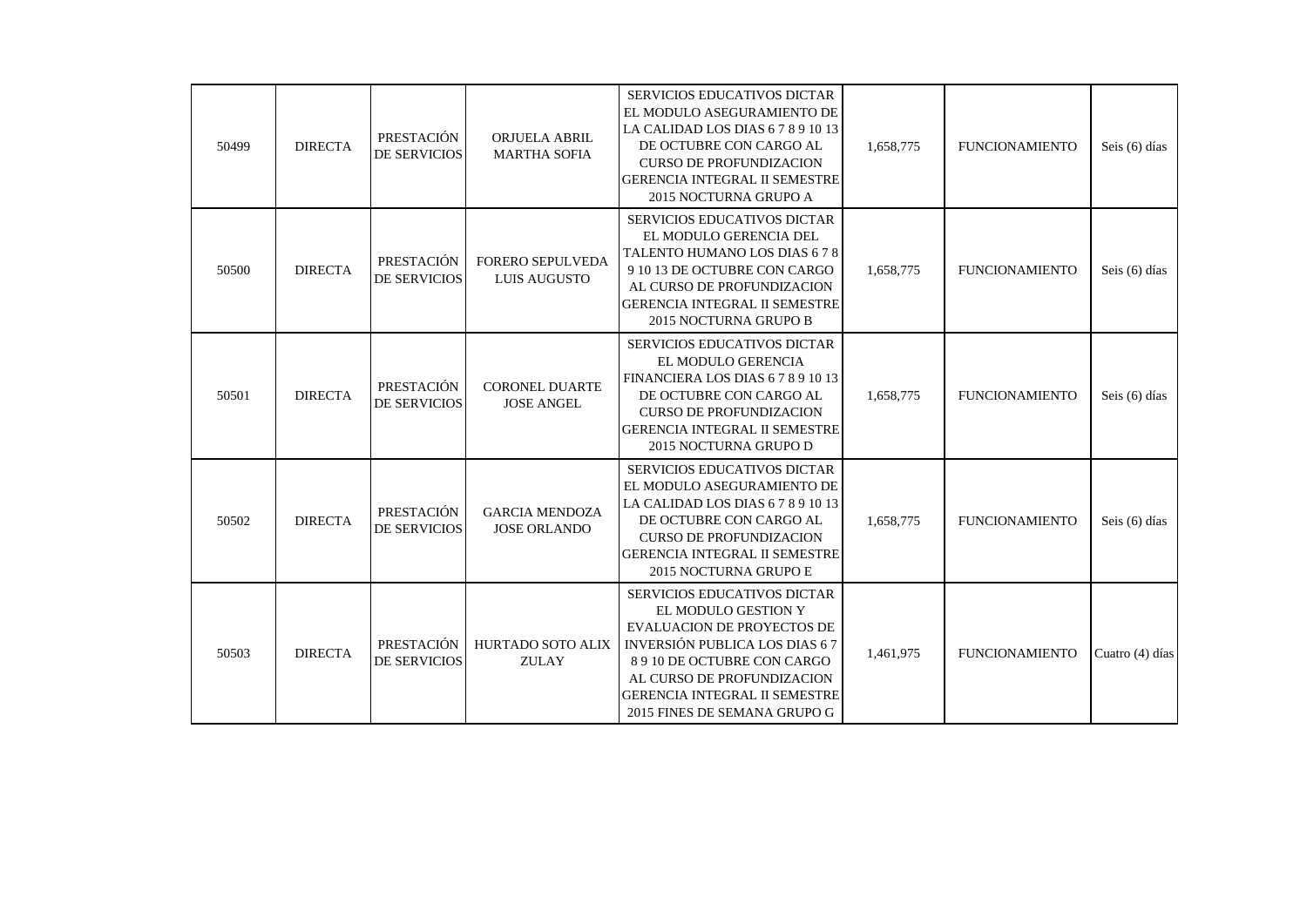| 50504 | <b>DIRECTA</b> | PRESTACIÓN<br><b>DE SERVICIOS</b> | <b>CACERES RINCON</b><br><b>OSCAR JOSE</b>     | <b>SERVICIOS EDUCATIVOS DICTAR</b><br>EL MODULO ASEGURAMIENTO DE<br>LA CALIDAD LOS DIAS 6 7 8 9 10 13<br>DE OCTUBRE CON CARGO AL<br><b>CURSO DE PROFUNDIZACION</b><br><b>GERENCIA INTEGRAL II SEMESTRE</b><br>2015 DIURNO GRUPO H                                                 | 1,658,775 | <b>FUNCIONAMIENTO</b> | Seis (6) días    |
|-------|----------------|-----------------------------------|------------------------------------------------|-----------------------------------------------------------------------------------------------------------------------------------------------------------------------------------------------------------------------------------------------------------------------------------|-----------|-----------------------|------------------|
| 50505 | <b>DIRECTA</b> | PRESTACIÓN<br><b>DE SERVICIOS</b> | <b>CASTRO CETINA JOSE</b><br><b>MISAEL</b>     | SERVICIOS EDUCATIVOS DICTAR<br>EL MODULO LA EDUCACION VS<br>LAS PROPUESTAS EDUCATIVAS<br>GLOBALES GRUPO A LOS DIAS 9 10<br>16 17 DE OCTUBRE CON CARGO AL<br><b>CURSO DE PROFUNDIZACION</b><br>PROPUESTA FORMATIVA PARA EL<br><b>DESARROLLO CURRICULAR</b><br>CREAD CUCUTA GRUPO A | 1,500,000 | <b>FUNCIONAMIENTO</b> | Cuatro (4) días  |
| 50506 | <b>DIRECTA</b> | PRESTACIÓN<br><b>DE SERVICIOS</b> | <b>GARCIA GARCIA</b><br><b>ADRIANA MARCELA</b> | <b>SERVICIOS EDUCATIVOS DICTAR</b><br>EL MODULO EL DESARROLLO DE<br>PROPUESTAS FORMATIVAS<br>GRUPO C LOS DIAS 10 11 12 DE<br>OCTUBRE CON CARGO AL CURSO<br>DE PROFUNDIZACION PROPUESTA<br>FORMATIVA PARA EL<br>DESARROLLO CURRICULAR<br><u>CREAD CUCUTA GRUPO C</u>               | 1,500,000 | <b>FUNCIONAMIENTO</b> | Trés (3) días    |
| 50507 | <b>DIRECTA</b> | PRESTACIÓN<br>DE SERVICIOS        | <b>ORTIZ CARDENAS</b><br><b>ELIAS</b>          | SERVICIOS EDUCATIVOS DICTAR<br>EL MODULO SISTEMAS DE COSTOS<br>Y PRESUPUESTO LOS DIAS 1031<br>DE OCTUBRE Y 7 DE NOVIEMBRE<br>CON CARGO AL CURSO DE<br>PROFUNDIZACION SISTEMAS DE<br><b>INFORMACION FINANCIERA</b><br><b>CREAD CHINACOTA</b>                                       | 1,500,000 | <b>FUNCIONAMIENTO</b> | Trés (3) días    |
| 50508 | <b>DIRECTA</b> | PRESTACIÓN<br>DE SERVICIOS        | ORJUELA ABRIL<br><b>MARTHA SOFIA</b>           | <b>SERVICIOS EDUCATIVOS DICTAR</b><br>EL MODULO ASEGURAMIENTO DE<br>LA CALIDAD LOS DIAS 13 14 15 16<br>17 DE OCTUBRE CON CARGO AL<br><b>CURSO DE PROFUNDIZACION</b><br><b>GERENCIA INTEGRAL II SEMESTRE</b><br>2015 FINES DE SEMANA GRUPO G                                       | 1,658,775 | <b>FUNCIONAMIENTO</b> | Cinco $(5)$ días |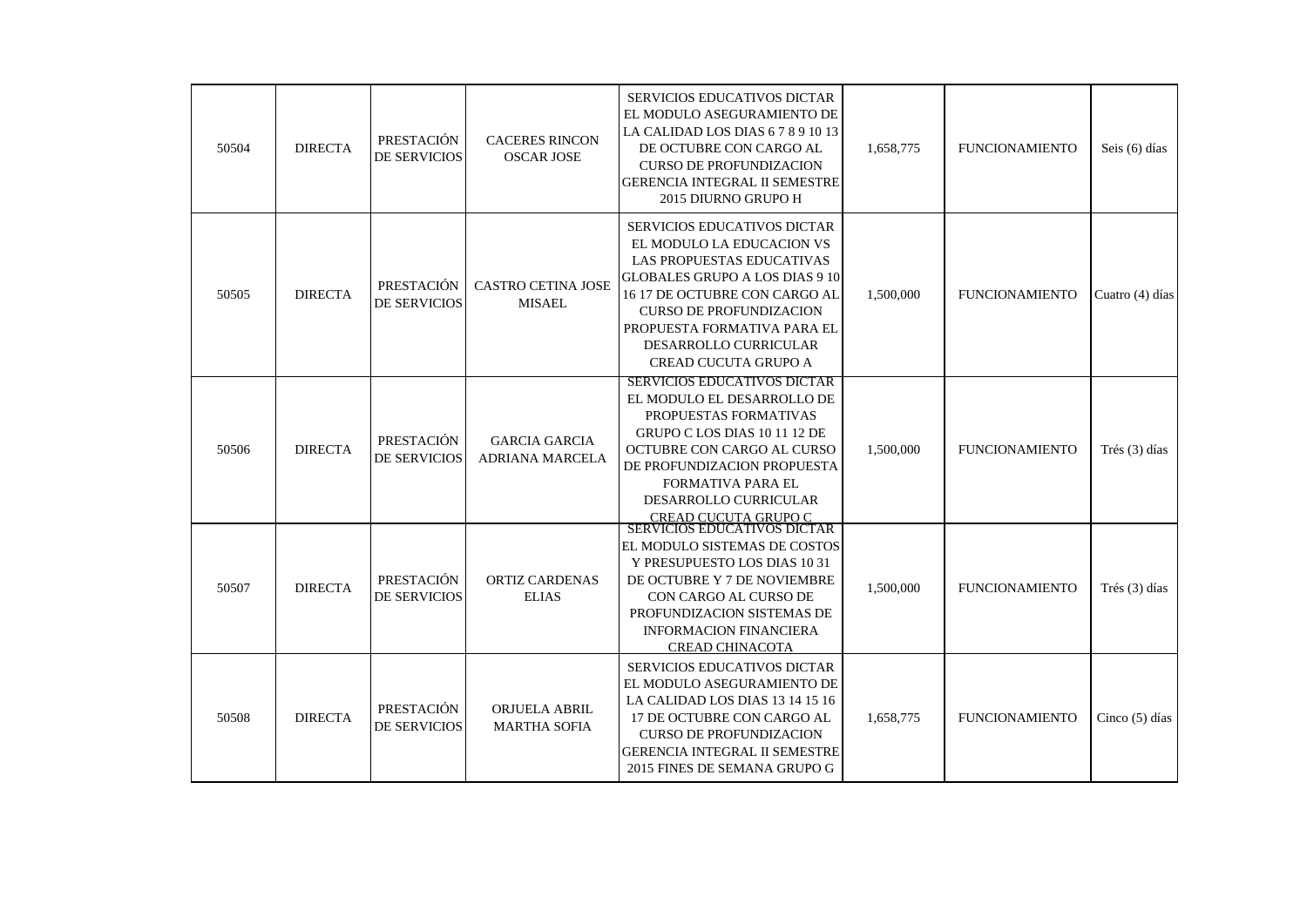|       |                |                                   |                                                 | <b>SERVICIOS EDUCATIVOS DICTAR</b>                                                                                                                                                                                               |           |                       |                  |
|-------|----------------|-----------------------------------|-------------------------------------------------|----------------------------------------------------------------------------------------------------------------------------------------------------------------------------------------------------------------------------------|-----------|-----------------------|------------------|
| 50509 | <b>DIRECTA</b> | PRESTACIÓN<br>DE SERVICIOS        | HURTADO SOTO ALIX<br><b>ZULAY</b>               | EL MODULO GESTION Y<br>EVALUACION DE PROYECTOS DE<br>INVERSIÓN PUBLICA LOS DIAS 13<br>14 15 16 17 DE OCTUBRE CON<br>CARGO AL CURSO DE<br>PROFUNDIZACION GERENCIA<br><b>INTEGRAL II SEMESTRE 2015</b><br><b>DIURNA GRUPO H</b>    | 1,461,975 | <b>FUNCIONAMIENTO</b> | Cinco $(5)$ días |
| 50510 | <b>DIRECTA</b> | DE SERVICIOS                      | PRESTACIÓN   RAMIREZ OSPINA JOSE<br><b>LUIS</b> | SERVICIOS EDUCATIVOS DICTAR<br>EL MODULO GERENCIA<br>PROSPECTIVA LOS DIAS 13 14 15 16<br>17 DE OCTUBRE CON CARGO AL<br><b>CURSO DE PROFUNDIZACION</b><br><b>GERENCIA INTEGRAL II SEMESTRE</b><br>2015 FINES DE SEMANA GRUPO F    | 1,658,775 | <b>FUNCIONAMIENTO</b> | Cinco $(5)$ días |
| 50511 | <b>DIRECTA</b> | PRESTACIÓN<br><b>DE SERVICIOS</b> | FORERO SEPULVEDA<br>LUIS AUGUSTO                | SERVICIOS EDUCATIVOS DICTAR<br>EL MODULO GERENCIA DEL<br>TALENTO HUMANO LOS DIAS 14 15<br>16 17 19 DE OCTUBRE CON CARGO<br>AL CURSO DE PROFUNDIZACION<br><b>GERENCIA INTEGRAL II SEM 2015</b><br><b>GRUPO E NOCTURNO</b>         | 1,658,775 | <b>FUNCIONAMIENTO</b> | Cinco $(5)$ días |
| 50512 | <b>DIRECTA</b> | PRESTACIÓN<br><b>DE SERVICIOS</b> | <b>GARCIA MENDOZA</b><br><b>JOSE ORLANDO</b>    | SERVICIOS EDUCATIVOS DICTAR<br>EL MODULO ASEGURAMIENTO DE<br>LA CALIDAD LOS DIAS 14 15 16 17<br>19 20 DE OCTUBRE CON CARGO AL<br><b>CURSO DE PROFUNDIZACION</b><br><b>GERENCIA INTEGRAL II SEMESTRE</b><br>2015 GRUPO C NOCTURNO | 1,658,775 | <b>FUNCIONAMIENTO</b> | Seis (6) días    |
| 50513 | <b>DIRECTA</b> | PRESTACIÓN<br><b>DE SERVICIOS</b> | <b>CASTELLANOS CAIPA</b><br><b>RUTH ADRIANA</b> | SERVICIOS COMO AUXILIAR DE<br>CAMPO LOS DIAS 15 17 18 DE<br>OCTUBRE DE 2015 CON CARGO AL<br>PROYECTO FINU 044/2015<br>ANALISIS DE LA CRISIS<br>SOCIOECONOMICA POLITICA Y<br><b>CULTURAL EN LA ZONA DE</b><br><b>FRONTERA</b>     | 1,960,000 | <b>INVERSIÓN</b>      | Trés (3) días    |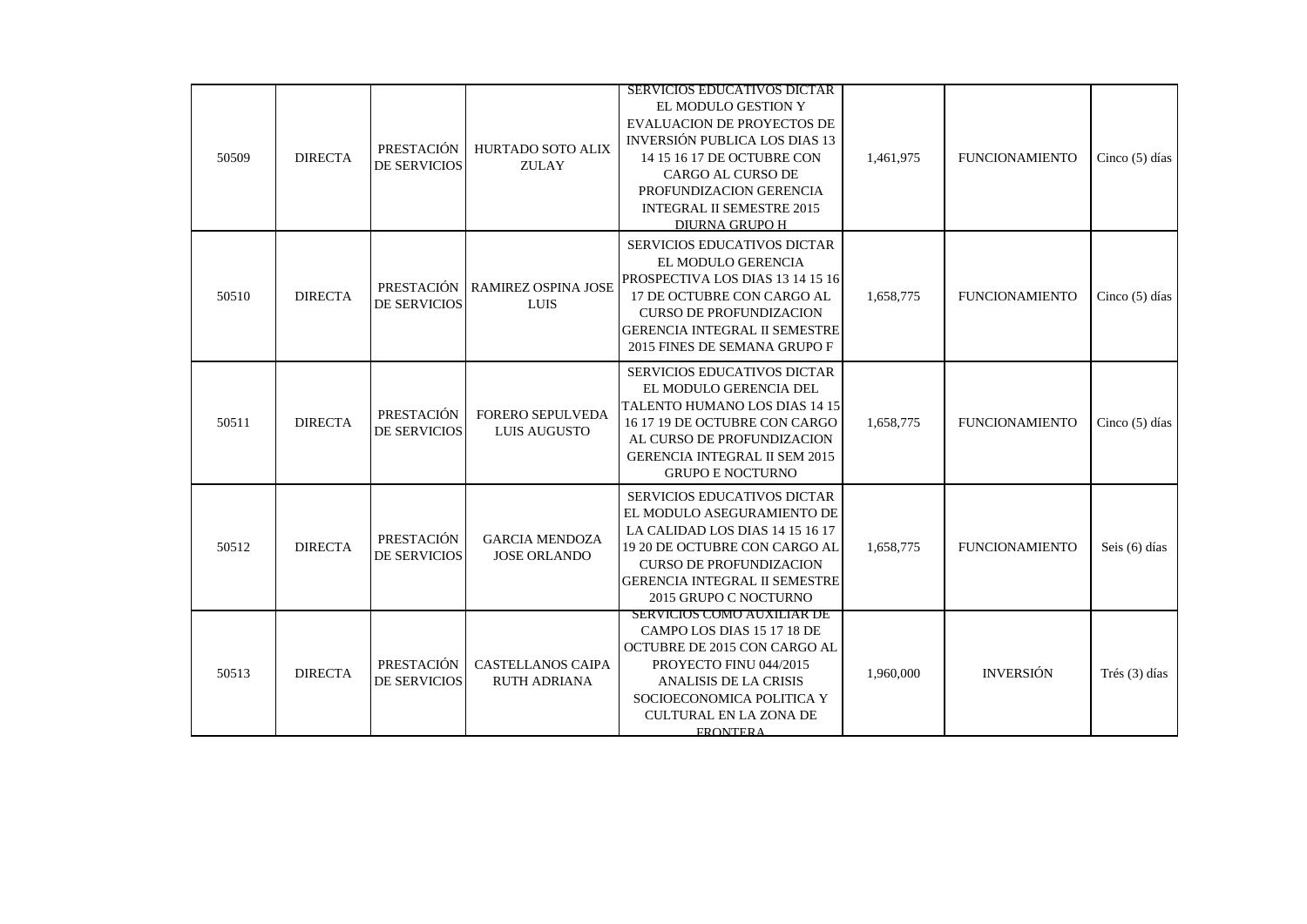|       |                |              |                        | SERVICIOS EDUCATIVOS DICTAR                           |           |                       |                |
|-------|----------------|--------------|------------------------|-------------------------------------------------------|-----------|-----------------------|----------------|
|       |                |              |                        | EL MODULO FORMULACION Y                               |           |                       |                |
|       |                |              |                        | <b>EVALUACION DE PROYECTOS LOS</b>                    |           |                       |                |
| 50514 | <b>DIRECTA</b> | PRESTACIÓN   | <b>MARQUEZ PEREZ</b>   | DIAS 16 17 18 DE OCTUBRE CON                          | 1,500,000 | <b>FUNCIONAMIENTO</b> | Trés (3) días  |
|       |                | DE SERVICIOS | <b>JOSUE ANTONIO</b>   | CARGO AL CURSO DE                                     |           |                       |                |
|       |                |              |                        | PROFUNDIZACION GERENCIA                               |           |                       |                |
|       |                |              |                        | INTEGRAL CREAD DURANIA<br>SERVICIOS EDUCATIVOS DICTAR |           |                       |                |
|       |                |              |                        | EL MODULO SEMINARIO DE                                |           |                       |                |
|       |                |              |                        | <b>INVESTIGACION LOS DIAS 17 21 22</b>                |           |                       |                |
|       |                | PRESTACIÓN   | DELGADO MARTHA         | 23 24 DE OCTUBRE CON CARGO AL                         |           |                       |                |
| 50515 | <b>DIRECTA</b> | DE SERVICIOS | <b>BEATRIZ</b>         | <b>CURSO DE PROFUNDIZACION</b>                        | 1,200,000 | <b>FUNCIONAMIENTO</b> | Cinco (5) días |
|       |                |              |                        | SISTEMAS DE INFORMACION                               |           |                       |                |
|       |                |              |                        | FINANCIERA XX COHORTE GRUPO                           |           |                       |                |
|       |                |              |                        |                                                       |           |                       |                |
|       |                |              |                        | SERVICIOS POR COORDINACION                            |           |                       |                |
|       |                |              |                        | DE LOS CURSOS DE                                      |           |                       |                |
|       |                |              |                        | PROFUNDIZACION GERENCIA                               |           |                       |                |
|       |                | PRESTACIÓN   | <b>DAVILA PEREZ</b>    | ESTRATEGICA FINANCIERA Y                              |           |                       | Veinticuatro   |
| 50516 | <b>DIRECTA</b> | DE SERVICIOS | <b>MARVIN VLADIMIR</b> | <b>GESTION TRIBUTARIA Y POLITICA</b>                  | 3.500,000 | <b>FUNCIONAMIENTO</b> | $(24)$ días    |
|       |                |              |                        | FISCAL DURANTE LOS DIAS DEL 7                         |           |                       |                |
|       |                |              |                        | AL 30 DE OCTUBRE DE 2015 CON                          |           |                       |                |
|       |                |              |                        | CARGO AL PLAN DE ESTUDIOS DE                          |           |                       |                |
|       |                |              |                        | SERVICIO DE REACCION DE                               |           |                       |                |
|       |                |              |                        | SECUENCIAS POR EXTENSION DEL                          |           |                       |                |
|       |                |              |                        | <b>INICIADOR NUMERO DE</b>                            |           |                       |                |
|       |                |              |                        | REACCIONES 11 TIEMPO DE                               |           |                       |                |
|       |                |              |                        | <b>ENTREGA 2 SEMANAS DESPUES DE</b>                   |           |                       |                |
| 50517 | <b>DIRECTA</b> | PRESTACIÓN   | CORPORACION            | LA ENTREGA DE LAS MUESTRAS Y                          | 339,999   | <b>INVERSIÓN</b>      | Catorce (14)   |
|       |                | DE SERVICIOS | <b>CORPOGEN</b>        | DE LA ORDEN CON CARGO AL                              |           |                       | días           |
|       |                |              |                        | PROYECTO FINU 002 2015                                |           |                       |                |
|       |                |              |                        | CARACTERIZACION MOLECULAR                             |           |                       |                |
|       |                |              |                        | MEDIANTE ITS DEL                                      |           |                       |                |
|       |                |              |                        | <b>BIOCONTROLADOR</b>                                 |           |                       |                |
|       |                |              |                        | SERVICIÓS EDUCATIVOS DICIAR                           |           |                       |                |
|       |                |              |                        | EL MODULO ANALISIS Y                                  |           |                       |                |
|       |                |              |                        | PRESENTACION DE ESTADOS                               |           |                       |                |
|       |                |              |                        | FINANCIEROS LOS DIAS 19 20 21 22                      |           |                       |                |
| 50518 | <b>DIRECTA</b> | PRESTACIÓN   | <b>CASADIEGO DUQUE</b> | 23 DE OCTUBRE CON CARGO AL                            | 1,457,160 | <b>FUNCIONAMIENTO</b> | Cinco (5) días |
|       |                | DE SERVICIOS | YAIR ROLANDO           | <b>CURSO DE PROFUNDIZACION</b>                        |           |                       |                |
|       |                |              |                        | <b>GERENCIA ESTRATEGICA</b>                           |           |                       |                |
|       |                |              |                        | <b>FINANCIERA II SEMESTRE 2015</b>                    |           |                       |                |
|       |                |              |                        | GRIIDOR                                               |           |                       |                |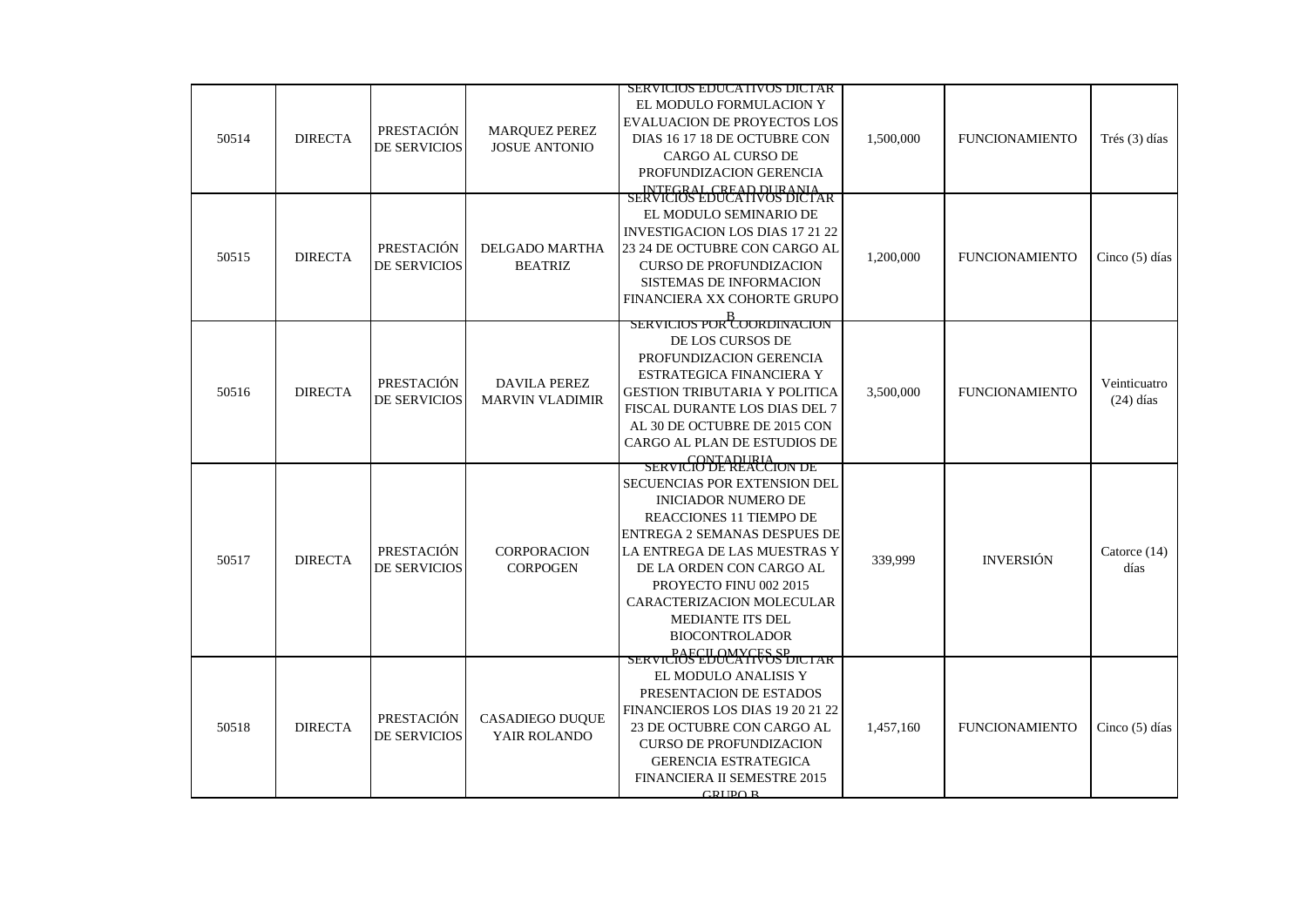|       |                |                     |                        | <b>SERVICIOS EDUCATIVOS DICTAR</b>            |           |                       |                         |
|-------|----------------|---------------------|------------------------|-----------------------------------------------|-----------|-----------------------|-------------------------|
|       |                |                     |                        | EL MODULO SISTEMA                             |           |                       |                         |
|       |                |                     |                        | TRIBUTARIO COLOMBIANO LOS                     |           |                       |                         |
|       |                | PRESTACIÓN          | <b>GAMBOA ALVARADO</b> | DIAS 19 20 21 22 DE OCTUBRE CON               |           |                       |                         |
| 50519 | <b>DIRECTA</b> | <b>DE SERVICIOS</b> | <b>CARLOS DAVID</b>    | <b>CARGO AL CURSO DE</b>                      | 1,676,220 | <b>FUNCIONAMIENTO</b> | Cuatro (4) días         |
|       |                |                     |                        | PROFUNDIZACION GESTION                        |           |                       |                         |
|       |                |                     |                        | TRIBUTARIA Y POLITICA FISCAL II               |           |                       |                         |
|       |                |                     |                        | SEMESTRE 2015 GRUPO A<br>SERVICIOS EDUCATIVOS |           |                       |                         |
|       |                |                     |                        | DOCENTE DEL CURSO 1 GRUPO A                   |           |                       |                         |
|       |                | PRESTACIÓN          | <b>BECERRA</b>         | DE INGLES CREAD TIBU LOS DAS                  |           |                       |                         |
| 50520 | <b>DIRECTA</b> | DE SERVICIOS        | ALBARRACIN RAMIRO      | 19 20 21 22 23 24 26 27 28 29 DE              | 1,200,000 | <b>FUNCIONAMIENTO</b> | Diez $(10)$ días        |
|       |                |                     | <b>ALFONSO</b>         | OCTUBRE CON CARGO AL MISMO                    |           |                       |                         |
|       |                |                     |                        | CIFRSO                                        |           |                       |                         |
|       |                |                     |                        | SERVICIOS EDUCATIVOS DICTAR                   |           |                       |                         |
|       |                |                     |                        | MODULO LOS IMPUESTOS Y SU                     |           |                       |                         |
|       |                |                     |                        | EFECTO EN EL PRESUESTO LOS                    |           |                       |                         |
| 50521 | <b>DIRECTA</b> | PRESTACIÓN          | <b>DAVILA PEREZ</b>    | DIAS 19 20 21 22 23 26 27 28 29 DE            | 1,650,570 | <b>FUNCIONAMIENTO</b> | Nueve (9) días          |
|       |                | <b>DE SERVICIOS</b> | <b>MARVIN VLADIMIR</b> | OCTUBRE CON CARGO AL CURSO                    |           |                       |                         |
|       |                |                     |                        | DE PROFUNDIZACION GESTION                     |           |                       |                         |
|       |                |                     |                        | TRIBUTARIA Y POLITICA FISCAL II               |           |                       |                         |
|       |                |                     |                        | SEMESTRE 2015 GRUPO D                         |           |                       |                         |
|       |                |                     |                        | SERVICIOS EDUCATIVOS DICTAR                   |           |                       |                         |
|       |                |                     |                        | MODULO SISTEMA FINANCIERO                     |           |                       |                         |
|       |                |                     |                        | COLOMBIANO LOS DIAS 19 20 21 24               |           |                       |                         |
| 50522 | <b>DIRECTA</b> | PRESTACIÓN          | ROJAS PEÑUELA          | DE OCTUBRE CON CARGO AL                       | 1,676,220 | <b>FUNCIONAMIENTO</b> | Cuatro (4) días         |
|       |                | <b>DE SERVICIOS</b> | <b>ALFREDO</b>         | <b>CURSO DE PROFUNDIZACION</b>                |           |                       |                         |
|       |                |                     |                        | <b>GERENCIA ESDTRATEGICA</b>                  |           |                       |                         |
|       |                |                     |                        | FINANCIERA II SEMESTRE 2015                   |           |                       |                         |
|       |                |                     |                        | SERVICIOS COMO AUXILIAR DE                    |           |                       |                         |
|       |                |                     |                        | <b>CAMPO PARA REALIZAR 246</b>                |           |                       |                         |
|       |                |                     |                        | <b>ENCUESTAS EN RIOHACHA</b>                  |           |                       |                         |
|       |                |                     |                        | <b>MAICAO URIBIA VALLEDUPAR</b>               |           |                       |                         |
|       |                | PRESTACIÓN          | CARREÑO MONTAÑO        | LOS DIAS 19 AL 24 DE OCTUBRE 26               |           |                       |                         |
| 50523 | <b>DIRECTA</b> | <b>DE SERVICIOS</b> | <b>JORGE LUIS</b>      | AL 30 DE OCTUBRE 3 AL 7 DE                    | 3,198,000 | <b>INVERSIÓN</b>      | Veintiseis (26)<br>días |
|       |                |                     |                        | NOVIEMBRE Y 9 AL 18 DE                        |           |                       |                         |
|       |                |                     |                        | NOVIEMBRE CON CARGO AL                        |           |                       |                         |
|       |                |                     |                        | PROYECTO FINU 032 2015                        |           |                       |                         |
|       |                |                     |                        | <b>ECONOMIA SUMERGIDA E</b>                   |           |                       |                         |
|       |                |                     |                        | INFORMABILIDAD LABORAL                        |           |                       |                         |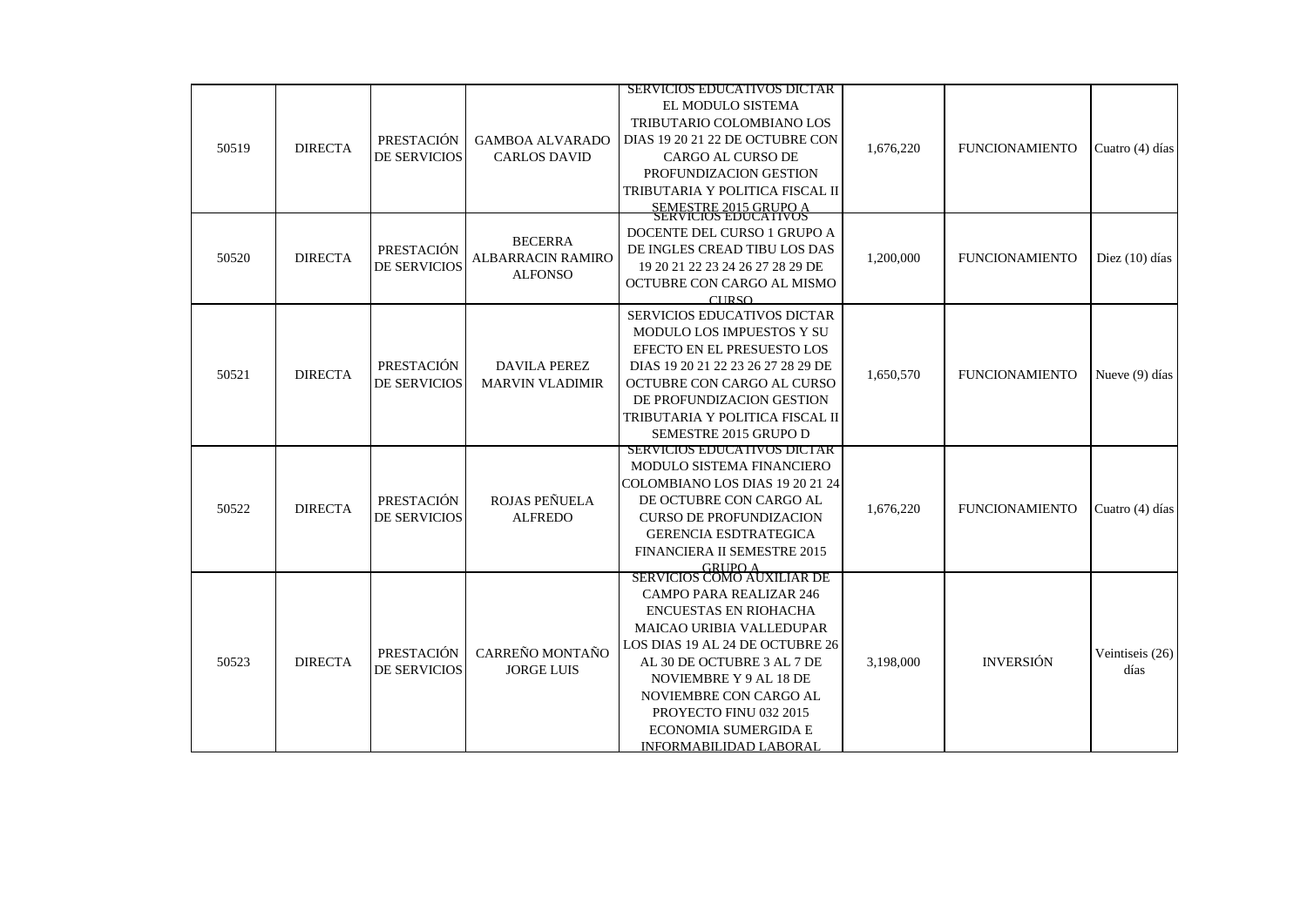|       |                |                                          |                                               | <b>SERVICIOS EDUCATIVOS DICTAR</b>                                                                     |            |                       |                  |
|-------|----------------|------------------------------------------|-----------------------------------------------|--------------------------------------------------------------------------------------------------------|------------|-----------------------|------------------|
| 50524 | <b>DIRECTA</b> | PRESTACIÓN<br><b>DE SERVICIOS</b>        | <b>GAMBOA ALVARADO</b><br><b>CARLOS DAVID</b> | EL MODULO SISTEMA<br>TRIBUTARIO COLOMBIANO LOS<br>DIAS 20 22 23 24 DE OCTUBRE CON<br>CARGO AL CURSO DE | 1,676,220  | <b>FUNCIONAMIENTO</b> | Cuatro (4) días  |
|       |                |                                          |                                               | PROFUNDIZACION GESTION<br>TRIBUTARIA Y POLITICA FISCAL II<br>SEMESTRE 2015 GRUPO C                     |            |                       |                  |
|       |                |                                          |                                               | SERVICIOS PROFESIONALES COMO                                                                           |            |                       |                  |
|       |                |                                          |                                               | <b>ASISTENTE DE DIRECCION</b><br>TECNICA PARA EL SISTEMA DE                                            |            |                       |                  |
|       |                | <b>PRESTACIÓN</b>                        | ARROYO ESPAÑA                                 | <b>GESTION DE LA SEGURIDAD Y</b><br>SALUD EN EL TRABAJO EN                                             |            |                       | Cuarenta y dos   |
| 50525 | <b>DIRECTA</b> | DE SERVICIOS                             | <b>LAURA EVELYN</b>                           | DESARROLLO DEL CONTRATO PN                                                                             | 15,000,000 | <b>INVERSIÓN</b>      | $(42)$ días      |
|       |                |                                          |                                               | DIJIN UFPS 03 5 10046 15 PERIODO                                                                       |            |                       |                  |
|       |                |                                          |                                               | 19 DE OCTUBRE A 30 DE                                                                                  |            |                       |                  |
|       |                |                                          |                                               | DICIEMBRE CON CARGO AL                                                                                 |            |                       |                  |
|       |                |                                          |                                               | <b>MISMO CONTRATO</b>                                                                                  |            |                       |                  |
|       |                |                                          |                                               | <b>SERVICIOS PROFESIONALES COMO</b>                                                                    |            |                       |                  |
|       |                |                                          |                                               | <b>ASISTENTE DE DIRECCION</b>                                                                          |            |                       |                  |
|       |                |                                          |                                               | TECNICA PARA EL SISTEMA DE                                                                             |            |                       |                  |
|       |                |                                          |                                               | <b>GESTION DE LA SEGURIDAD Y</b>                                                                       |            |                       |                  |
|       |                | <b>PRESTACIÓN</b>                        | OME OSORIO IVAN                               | SALUD EN EL TRABAJO EN                                                                                 |            |                       | Cuarenta y dos   |
| 50526 | <b>DIRECTA</b> | DE SERVICIOS                             | <b>RICARDO</b>                                | DESARROLLO DEL CONTRATO PN                                                                             | 20,000,000 | <b>INVERSIÓN</b>      | $(42)$ días      |
|       |                |                                          |                                               | DIJIN UFPS 03 5 10046 15 PERIODO<br>19 DE OCTUBRE A 30 DE                                              |            |                       |                  |
|       |                |                                          |                                               | DICIEMBRE CON CARGO AL                                                                                 |            |                       |                  |
|       |                |                                          |                                               | <b>MISMO CONTRATO</b>                                                                                  |            |                       |                  |
|       |                |                                          |                                               | SEKVICIOS EDUCATIVOS DICTAR                                                                            |            |                       |                  |
|       |                |                                          |                                               | EL MODULO GERENCIA                                                                                     |            |                       |                  |
|       |                |                                          |                                               | PROSPECTIVA LOS DIAS 20 21 22 23                                                                       |            |                       |                  |
| 50527 | <b>DIRECTA</b> | PRESTACIÓN                               | <b>CONTRERAS MONROY</b>                       | 24 DE OCTUBRE DE 2015 CON                                                                              | 1,658,775  | <b>FUNCIONAMIENTO</b> | Cinco $(5)$ días |
|       |                | <b>DE SERVICIOS</b>                      | <b>CARLOS ARTURO</b>                          | CARGO AL CURSO DE                                                                                      |            |                       |                  |
|       |                |                                          |                                               | PROFUNDIZACION GERENCIA                                                                                |            |                       |                  |
|       |                |                                          |                                               | <b>INTEGRAL II SEMESTRE 2015</b>                                                                       |            |                       |                  |
|       |                |                                          |                                               | SERVICIOS EDUCATIVOS DE TAR                                                                            |            |                       |                  |
|       |                |                                          |                                               | EL MODULO REGIMEN CAMBIARIO                                                                            |            |                       |                  |
|       |                |                                          |                                               | TRIBUTARIO Y ADUANERO LOS                                                                              |            |                       |                  |
| 50528 | <b>DIRECTA</b> | <b>PRESTACIÓN</b><br><b>DE SERVICIOS</b> | <b>VILLAN DIAZ JOSE</b>                       | DIAS 20 21 22 23 24 26 DE OCTUBRE                                                                      | 1,461,975  | <b>FUNCIONAMIENTO</b> | Seis (6) días    |
|       |                |                                          | <b>MAURICIO</b>                               | CON CARGO AL CURSO DE<br>PROFUNDIZACION NEGOCIOS                                                       |            |                       |                  |
|       |                |                                          |                                               | <b>INTERNACIONALES II SEMESTRE</b>                                                                     |            |                       |                  |
|       |                |                                          |                                               | 2015 GRUPO B                                                                                           |            |                       |                  |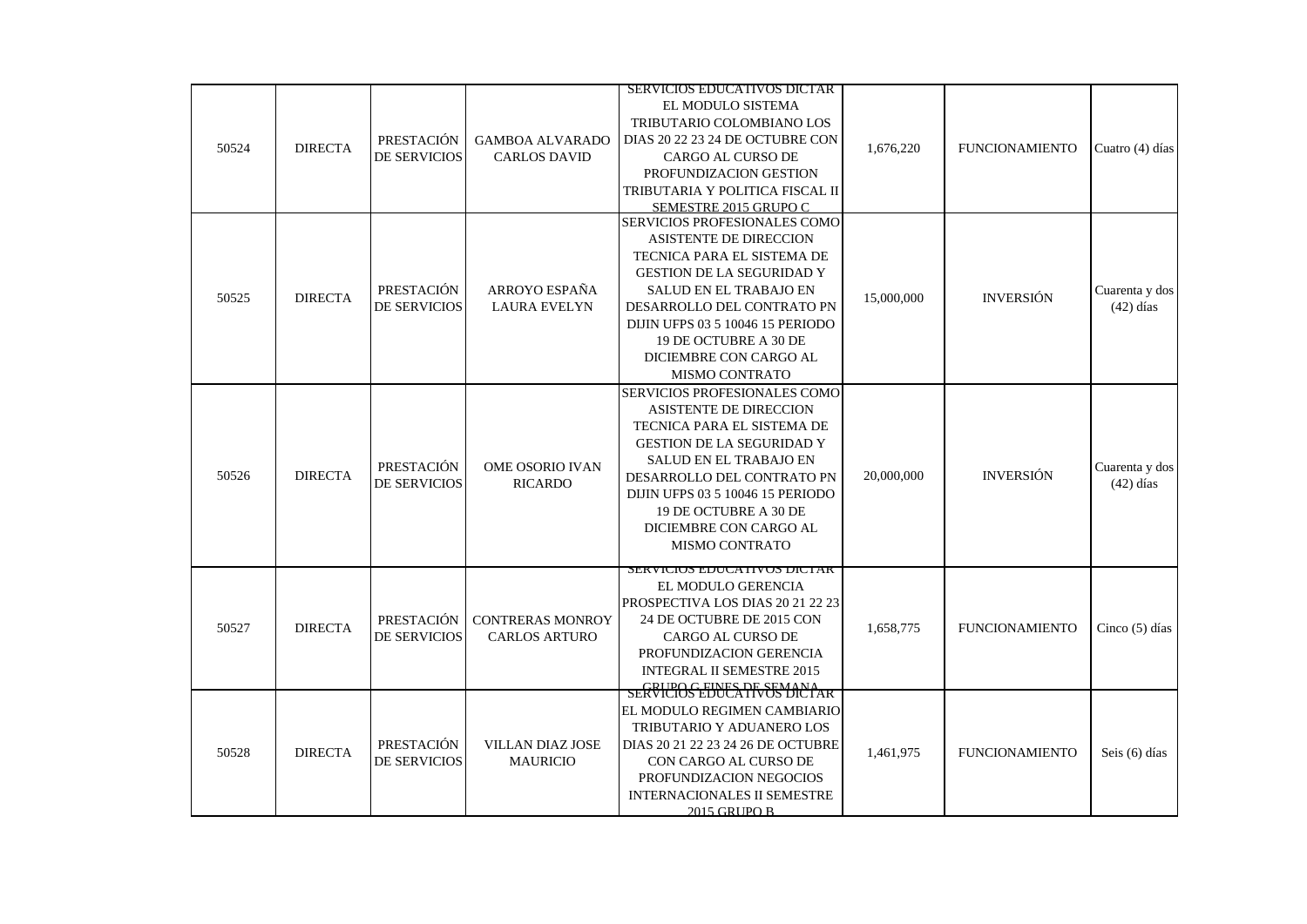| 50529 | <b>DIRECTA</b> | PRESTACIÓN<br><b>DE SERVICIOS</b> | <b>TORRES GARCIA</b><br><b>EDGAR DANIEL</b>  | SERVICIOS PROFESIONALES COMO<br><b>INGENIERO ELECTRONICO</b><br>ASISTENTE DE DIRECCION<br>TECNICA EN DESARROLLO DEL<br><b>CONTRATO PN DIJIN UFPS 03 5</b><br>10046 15 PERIODO 20 DE OCTUBRE<br>A 30 DE DICIEMBRE DE 2015 CON<br>CARGO AL MISMO CONTRATO                              | 29,975,000 | <b>INVERSIÓN</b>      | Cuarenta y un<br>$(41)$ día |
|-------|----------------|-----------------------------------|----------------------------------------------|--------------------------------------------------------------------------------------------------------------------------------------------------------------------------------------------------------------------------------------------------------------------------------------|------------|-----------------------|-----------------------------|
| 50530 | <b>DIRECTA</b> | PRESTACIÓN<br><b>DE SERVICIOS</b> | <b>SAYAGO GOMEZ LUIS</b><br><b>FRANCISCO</b> | SERVICIOS EDUCATIVOS DICTAR<br>EL MODULO LA EDUCACION VS<br>LAS PROPUESTAS EDUCATIVAS<br>GLOBALES LOS DIAS 25 26 27 28 29<br>DE OCTUBRE CON CARGO AL<br><b>CURSO DE PROFUNDIZACION</b><br>PROPUESTA FORMATIVA PARA EL<br>DESARROLLO CURRICULAR<br>CREAD CUCUTA GRUPO B               | 1,500,000  | <b>FUNCIONAMIENTO</b> | Cinco $(5)$ días            |
| 50531 | <b>DIRECTA</b> | PRESTACIÓN<br><b>DE SERVICIOS</b> | <b>CORONEL DUARTE</b><br><b>JOSE ANGEL</b>   | SERVICIOS EDUCATIVOS DICTAR<br>EL MODULO GERENCIA<br>FINANCIERA LOS DIAS 26 27 28 29<br>30 31 DE OCTUBRE CON CARGO AL<br><b>CURSO DE PROFUNDIZACION</b><br><b>GERENCIA INTEGRAL II SEMESTRE</b><br>2015 JORNADA DIURNA GRUPO H                                                       | 1,658,775  | <b>FUNCIONAMIENTO</b> | Seis (6) días               |
| 50532 | <b>DIRECTA</b> | PRESTACIÓN<br><b>DE SERVICIOS</b> | HURTADO SOTO ALIX<br><b>ZULAY</b>            | SERVICIOS EDUCATIVOS DICTAR<br>EL MODULO GESTION Y<br><b>EVALUACION DE PROYECTOS DE</b><br>INVERSIÓN PUBLICA LOS DIAS 21<br>22 23 24 26 27 DE OCTUBRE DE 2015<br><b>CON CARGO CURSO DE</b><br>PROFUNDIZACION GERENCIA<br><b>INTEGRAL II SEMESTRE 2015</b><br><b>GRUPO E NOCTURNO</b> | 1,461,975  | <b>FUNCIONAMIENTO</b> | Seis (6) días               |
| 50533 | <b>DIRECTA</b> | PRESTACIÓN<br><b>DE SERVICIOS</b> | FORERO SEPULVEDA<br><b>LUIS AUGUSTO</b>      | <b>SERVICIOS EDUCATIVOS DICTAR</b><br>EL MODULO GERENCIA DEL<br>TALENTO HUMANO LOS DIAS 21 22<br>23 24 26 DE OCTUBRE DE 2015 CON<br>CARGO AL CURSO DE<br>PROFUNDIZACION GERENCIA<br><b>INTEGRAL II SEMESTRE 2015</b><br><b>GRUPO F FINES DE SEMANA</b>                               | 1,658,775  | <b>FUNCIONAMIENTO</b> | Cinco $(5)$ días            |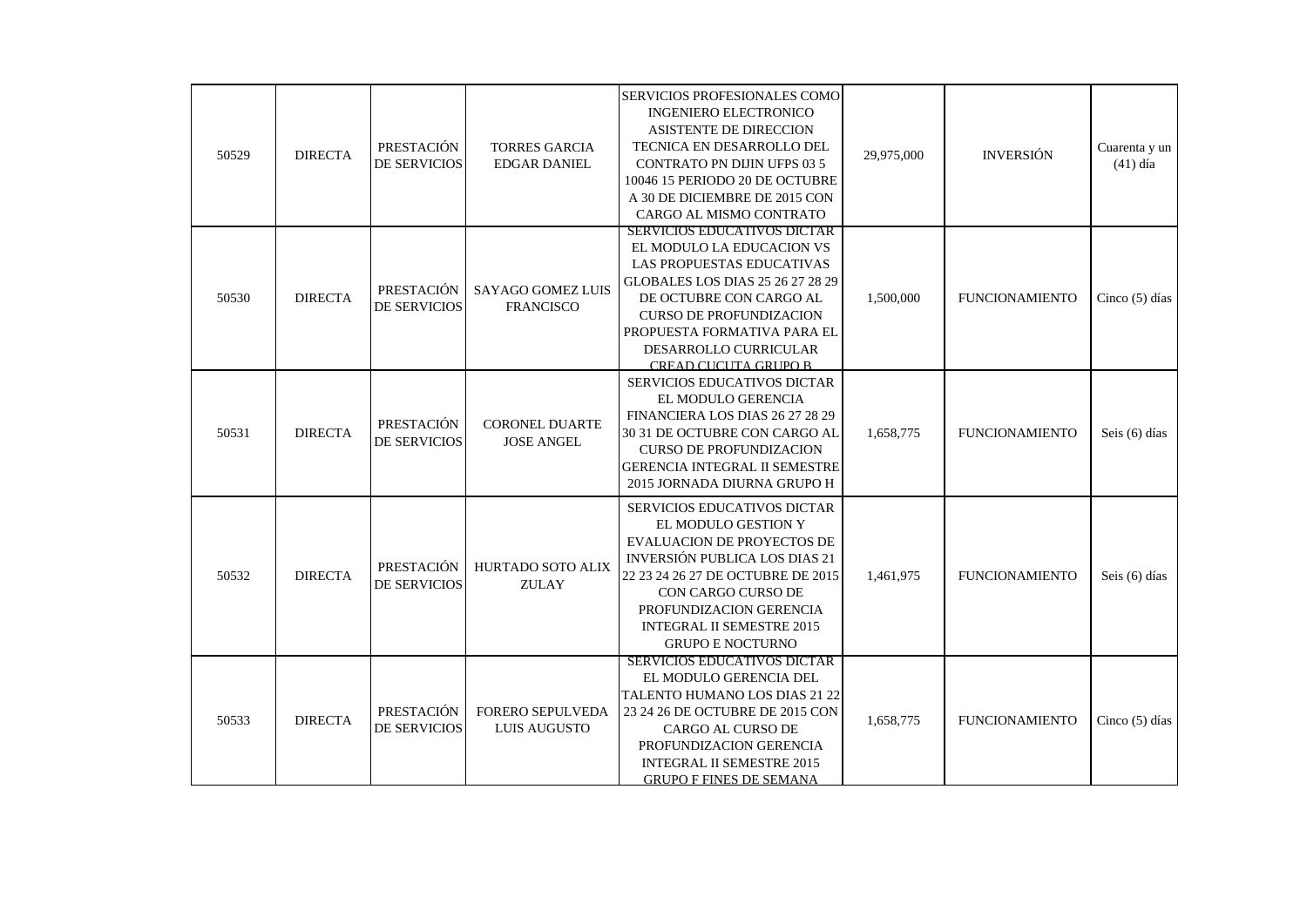| 50534 | <b>DIRECTA</b> | PRESTACIÓN<br>DE SERVICIOS        | <b>GARCIA MENDOZA</b><br><b>JOSE ORLANDO</b> | SERVICIOS EDUCATIVOS DICTAR<br>EL MODULO ASEGURAMIENTO DE<br>LA CALIDAD LOS DIAS 21 22 23 24<br>26 27 DE OCTUBRE CON CARGO AL<br><b>CURSO DE PROFUNDIZACION</b><br><b>GERENCIA INTEGRAL II SEMESTRE</b><br>2015 GRUPO D NOCTURNO                                                                                        | 1,658,775 | <b>FUNCIONAMIENTO</b> | Seis (6) días    |
|-------|----------------|-----------------------------------|----------------------------------------------|-------------------------------------------------------------------------------------------------------------------------------------------------------------------------------------------------------------------------------------------------------------------------------------------------------------------------|-----------|-----------------------|------------------|
| 50535 | <b>DIRECTA</b> | PRESTACIÓN<br>DE SERVICIOS        | <b>GOMEZ MINA LUCY</b>                       | <b>SERVICIOS EDUCATIVOS DICTAR</b><br>EL MODULO INVESTIGACION<br>PARA ADMINISTRADORES LOS<br>DIAS 21 22 23 24 26 27 DE OCTUBRE<br>CON CARGO AL CURSO DE<br>PROFUNDIZACION GERENCIA<br><b>INTEGRAL II SEMESTRE 2015</b><br><b>GRUPO H DIURNO</b>                                                                         | 1,658,775 | <b>FUNCIONAMIENTO</b> | Seis (6) días    |
| 50536 | <b>DIRECTA</b> | PRESTACIÓN<br>DE SERVICIOS        | <b>GARCIA MENDOZA</b><br><b>JOSE ORLANDO</b> | <b>SERVICIOS EDUCATIVOS DICTAR</b><br>EL MODULO ASEGURAMIENTO DE<br>LA CALIDAD LOS DIAS 24 31 DE<br>OCTUBRE Y 7 DE NOVIEMBRE CON<br>CARGO AL CURSO DE<br>PROFUNDIZACION GERENCIA<br>INTEGRAL 8 COHORTE CUCUTA                                                                                                           | 1,300,000 | <b>FUNCIONAMIENTO</b> | Trés (3) días    |
| 50537 | <b>DIRECTA</b> | PRESTACIÓN<br><b>DE SERVICIOS</b> | <b>CORONEL DUARTE</b><br><b>JOSE ANGEL</b>   | SERVICIOS EDUCATIVOS DICTAR<br>EL MODULO GERENCIA<br>FINANCIERA LOS DIAS 26 27 28 29<br>30 31 DE OCTUBRE CON CARGO AL<br><b>CURSO DE PROFUNDIZACION</b><br><b>GERENCIA INTEGRAL II SEMESTRE</b><br>2015 JORNADA FIN DE SEMANA<br><b>GRUPO G</b>                                                                         | 1,658,775 | <b>FUNCIONAMIENTO</b> | Seis (6) días    |
| 50538 | <b>DIRECTA</b> | PRESTACIÓN<br><b>DE SERVICIOS</b> | HURTADO SOTO ALIX<br><b>ZULAY</b>            | <b>SERVICIOS EDUCATIVOS DICTAR</b><br>EL MODULO GESTION Y<br><b>EVALUACION DE PROYECTOS DE</b><br><b>INVERSIÓN PUBLICA LOS DIAS 28</b><br>29 30 31 DE OCTUBRE Y 3 DE<br>NOVIEMBRE CON CARGO AL<br><b>CURSO DE PROFUNDIZACION</b><br><b>GERENCIA INTEGRAL II SEMESTRE</b><br>2015 JORNADA NOCTURNA GRUPO<br><sub>B</sub> | 1,461,975 | <b>FUNCIONAMIENTO</b> | Cinco $(5)$ días |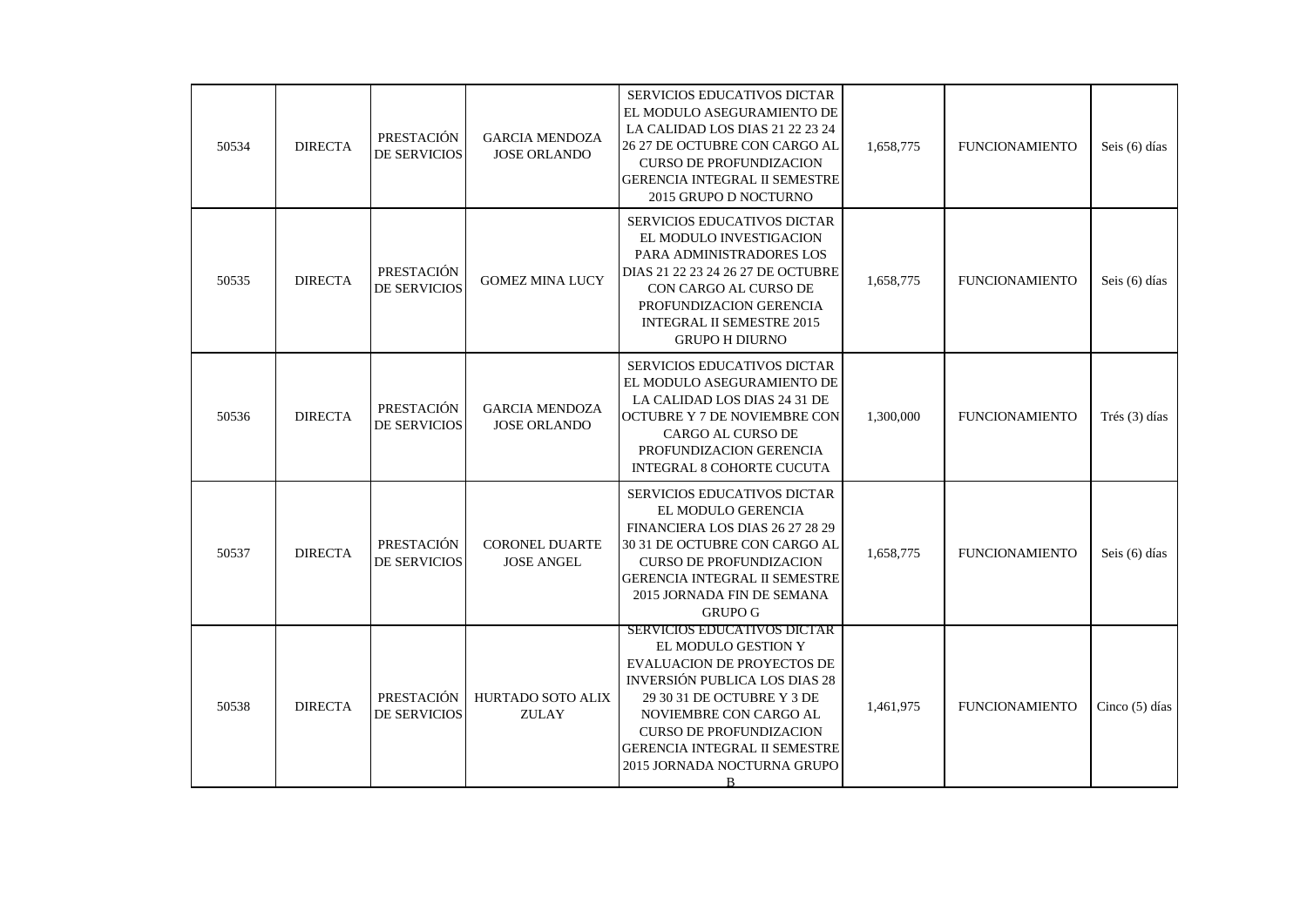| 50539 | <b>DIRECTA</b> | PRESTACIÓN<br>DE SERVICIOS        | ORJUELA ABRIL<br><b>MARTHA SOFIA</b>    | <b>SERVICIOS EDUCATIVOS DICTAR</b><br>EL MODULO ASEGURAMIENTO DE<br>LA CALIDAD LOS DIAS 28 29 30 31<br>DE OCTUBRE Y 3 4 DE NOVIEMBRE<br>CON CARGO AL CURSO DE<br>PROFUNDIZACION GERENCIA<br><b>INTEGRAL II SEMESTRE 2015</b><br><b>JORNADA NOCTURNA GRUPO E</b>                             | 1,658,775 | <b>FUNCIONAMIENTO</b> | Seis (6) días |
|-------|----------------|-----------------------------------|-----------------------------------------|---------------------------------------------------------------------------------------------------------------------------------------------------------------------------------------------------------------------------------------------------------------------------------------------|-----------|-----------------------|---------------|
| 50540 | <b>DIRECTA</b> | PRESTACIÓN<br><b>DE SERVICIOS</b> | <b>JACOME CASTILLA</b><br>NAYDU JUDITH  | <b>SERVICIOS EDUCATIVOS DICTAR</b><br>EL MODULO GERENCIA<br>FINANCIERA LOS DIAS 28 29 30 31<br>DE OCTUBRE Y 3 Y 4 DE<br>NOVIEMBRE CON CARGO AL<br><b>CURSO DE PROFUNDIZACION</b><br><b>GERENCIA INTEGRAL II SEMESTRE</b><br>2015 GRUPO D NOCTURNO                                           | 1,658,775 | <b>FUNCIONAMIENTO</b> | Seis (6) días |
| 50541 | <b>DIRECTA</b> | PRESTACIÓN<br><b>DE SERVICIOS</b> | CARDENAS GARCIA<br><b>FERNEL MANUEL</b> | SERVICIOS EDUCATIVOS DICTAR<br>MODULO LA EDUCACION VS LAS<br>PROPUESTAS EDUCATIVAS<br><b>GLOBALES LOS DIAS 31 DE</b><br><b>OCTUBRE Y 1 2 DE NOVIEMBRE</b><br>CON CARGO AL CURSO DE<br>PROFUNDIZACION PROPUESTA<br>FORMATIVA PARA EL<br><b>DESARROLLO CURRICULAR</b><br>CREAD CUCUTA GRUPO C | 1,500,000 | <b>FUNCIONAMIENTO</b> | Trés (3) días |
| 50542 | <b>DIRECTA</b> | PRESTACIÓN<br><b>DE SERVICIOS</b> | <b>ORTIZ CARDENAS</b><br><b>ELIAS</b>   | <b>SERVICIOS EDUCATIVOS DICTAR</b><br>EL MODULO SISTEMAS DE<br>INFORMACION GERENCIAL LOS<br>DIAS 1 2 7 DE NOVIEMBRE CON<br>CARGO AL CURSO DE<br>PROFUNDIZACION SISTEMAS DE<br><b>INFORMACION FINANCIERA</b><br><b>CREAD ARBOLEDAS II SEMESTRE</b><br>2015                                   | 1,500,000 | <b>FUNCIONAMIENTO</b> | Trés (3) días |
| 50543 | <b>DIRECTA</b> | PRESTACIÓN<br>DE SERVICIOS        | <b>ROZO WILCHES LUZ</b><br>ZORAYDA      | SERVICIOS EDUCATIVOS DICTAR<br>EL MODULO BASES CLINICAS Y<br>TERAPEUTICAS AL GRUPO A LOS<br>DIAS 5 9 12 23 26 29 DE<br>NOVIEMBRE CON CARGO A LA<br><b>ESPECIZACION CUIDADO</b><br>ENFERMERIA AL PACIENTE<br>CRITICO III COHORTE                                                             | 1,400,000 | <b>FUNCIONAMIENTO</b> | Seis (6) días |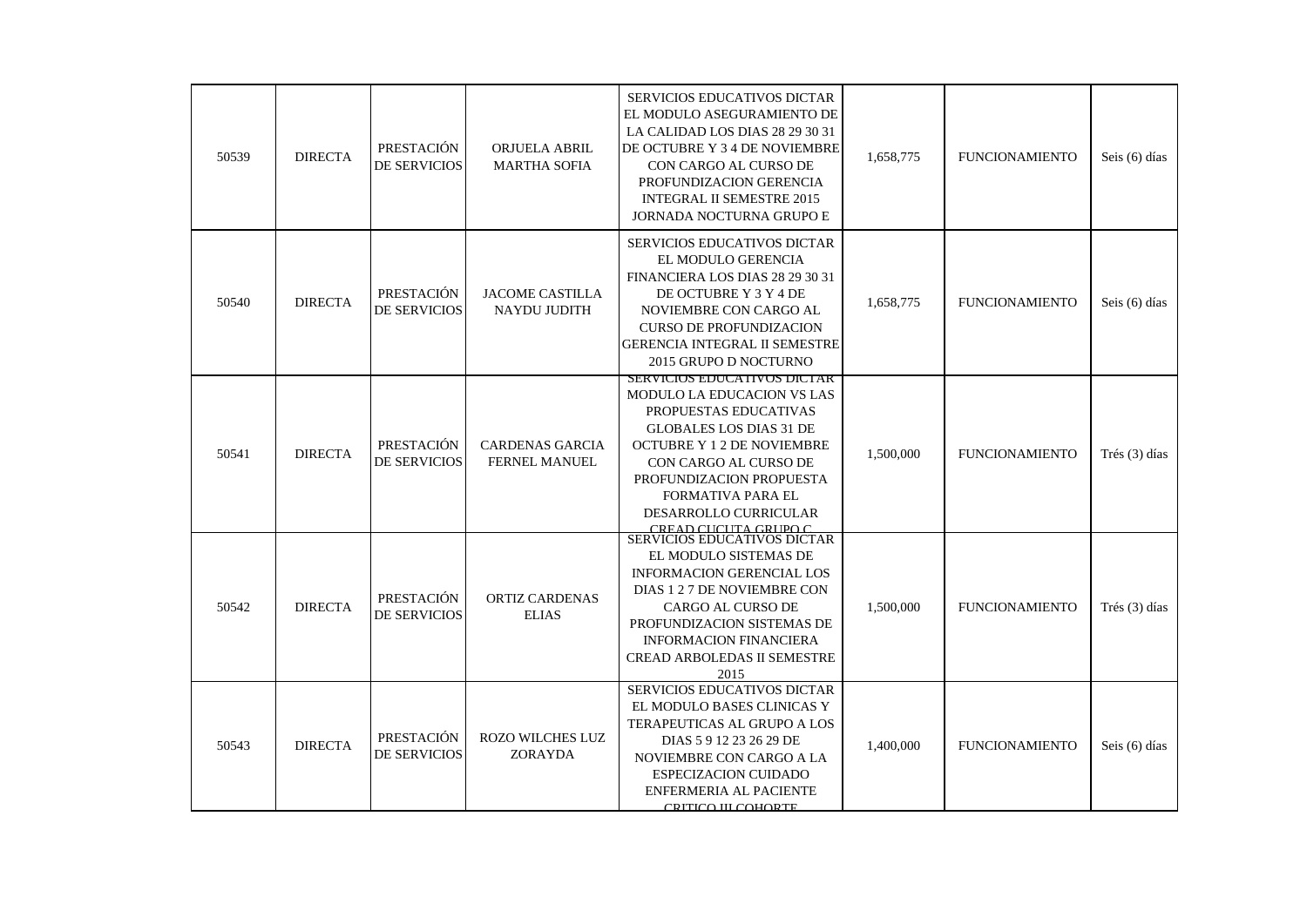| 50544  | <b>DIRECTA</b> | PRESTACIÓN<br><b>DE SERVICIOS</b> | <b>MOROS CARDENAS</b><br>EDUARDO JOSE O<br>LONCHERIA D ALICIAS       | APOYO LOGISTICO Y<br>ACOMPAÑAMIENTO EN EL<br>DESARROLLO DE LA SEMANA DEL<br>ADMINISTRADOR A REALIZARSE<br>LOS DIAS 3 4 5 Y 6 DE NOVIEMBRE<br>DE 2015 CON CARGO AL PLAN DE<br><b>ESTUDIOS DE ADMINISTRACION</b><br>DE EMPRESAS                                                                                                                                                     | 2,300,000 | <b>INVERSIÓN</b> | Cuatro (4) días   |
|--------|----------------|-----------------------------------|----------------------------------------------------------------------|-----------------------------------------------------------------------------------------------------------------------------------------------------------------------------------------------------------------------------------------------------------------------------------------------------------------------------------------------------------------------------------|-----------|------------------|-------------------|
| 150548 | <b>DIRECTA</b> | ORDEN DE<br><b>COMPRA</b>         | <b>MUNDIDESTINOS</b><br><b>AGENCIA DE VIAJES Y</b><br>TURISMO S.A.S. | TIQUETE A NOMBRE DE DOCENTE<br>MONICA PEÑALOZA GARCIA RUTA<br>SANTAMARTA CUC ASISTENCIA<br>AL XII COLOQUIO NACIONAL DE<br><b>INVESTIGACION EN ENFERMERIA</b><br>A REALIZARSE DEL 28 AL 31 DE<br><b>OCTUBRE</b>                                                                                                                                                                    | 788,324   | <b>INVERSIÓN</b> | Cuatro $(4)$ días |
| 150549 | <b>DIRECTA</b> | <b>ORDEN DE</b><br><b>COMPRA</b>  | <b>VIAJES DACAR</b><br><b>AGENCIA DE VIAJES</b>                      | <b>TIQUETE A NOMBRE DE</b><br>ESTUDIANTE LUILLY GARCIA<br>ORTIZ PROG ING ELECTRONICA<br>RUTA CUC BTA LA PAZ BTA CUC<br>PARTICIPACION EN EL VII<br>CONGRESO BOLIVIANO DE<br><b>INGENIERIA Y TECNOLOGIA</b><br>BETCON 2015 CON EL PAPER<br>EFECTOS MODULACION DE FASE<br>CRUZADA EN COMUNICACIONES<br>POR FIBRA OPTICA A REALIZARSE<br>DEL 21 AL 23 DE OCTUBRE EN LA<br>PAZ BOLIVIA | 2,380,572 | <b>INVERSIÓN</b> | Trés (3) días     |
| 150550 | <b>DIRECTA</b> | <b>ORDEN DE</b><br><b>COMPRA</b>  | <b>GONZALEZ DE GOMEZ</b><br><b>NUBIA VICTORIA</b>                    | PROYECTOS CREE PFC 2015<br>INVESTIGACION SUMINISTRO DE<br>TRES ARREGLOS FLORALES EN<br>DESARROLLO DE LA II SEMANA<br>INTERNACIONAL Y X SEMANA DE<br>CIENCIA TECNOLOGIA E<br><b>INNOVACION A REALIZARSE DEL</b><br>20 AL 23 DE OCTUBRE EN LA UFPS                                                                                                                                  | 300,000   | <b>INVERSIÓN</b> | Cuatro (4) días   |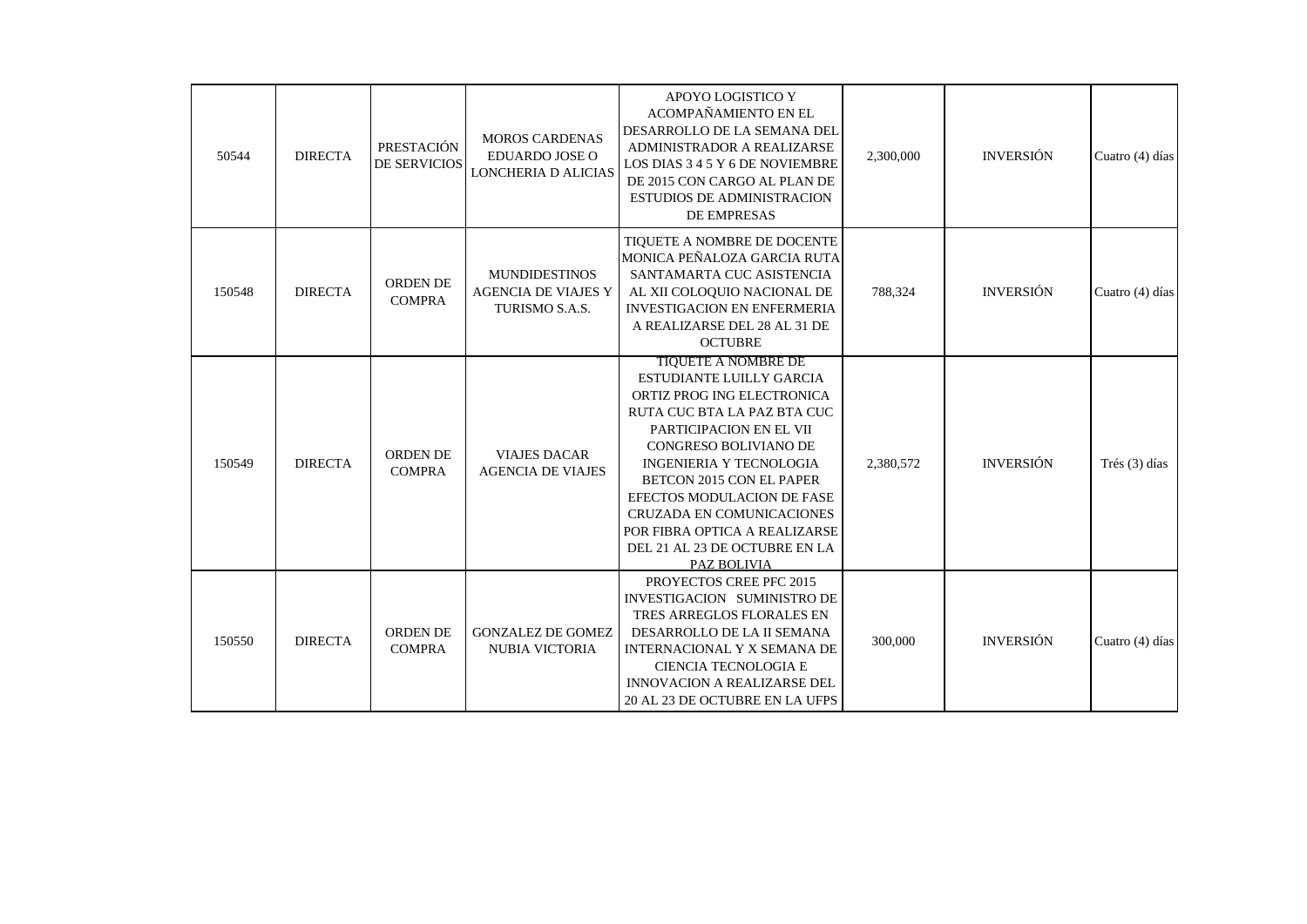|        |                |                 |                            | TIQUETE A NOMBRE DE VICTOR          |            |                       |               |
|--------|----------------|-----------------|----------------------------|-------------------------------------|------------|-----------------------|---------------|
|        |                |                 |                            | <b>ARDILA VIC BIESTAR</b>           |            |                       |               |
|        |                |                 |                            | UNIVERSITARIO RUTA CUC BTA          |            |                       |               |
|        |                |                 |                            | CUC ACOMPAÑAMIENTO                  |            |                       |               |
|        |                | <b>ORDEN DE</b> | <b>MUNDIDESTINOS</b>       | DELEGACION DE DEPORTISTAS           |            |                       |               |
| 150551 | <b>DIRECTA</b> | <b>COMPRA</b>   | <b>AGENCIA DE VIAJES Y</b> | <b>UFPS PARTICIPACION EN LOS</b>    | 585,004    | <b>FUNCIONAMIENTO</b> | Trés (3) días |
|        |                |                 | TURISMO S.A.S.             | XXIV JUEGOS DEPORTIVOS              |            |                       |               |
|        |                |                 |                            | UNIVERSITARIO NACIONALES            |            |                       |               |
|        |                |                 |                            | ORGANIZADOS POR ASCUN DEL 2         |            |                       |               |
|        |                |                 |                            | AL 5 DE OCTURRE                     |            |                       |               |
|        |                |                 |                            | PROY CREE PFC 2015                  |            |                       |               |
|        |                |                 |                            | <b>CUALIFICACION DOCENTE</b>        |            |                       |               |
|        |                |                 |                            | TIQUETE A NOMBRE DE DOCENTE         |            |                       |               |
|        |                |                 |                            | JOHANNA MOGROVEJO RUTA CUC          |            |                       |               |
|        |                | ORDEN DE        | <b>MUNDIDESTINOS</b>       | BTA CUC ASISTENCIA A LA             |            |                       |               |
| 150552 | <b>DIRECTA</b> | <b>COMPRA</b>   | <b>AGENCIA DE VIAJES Y</b> | TERCERA SESION DEL SEXTO            | 553,754    | <b>INVERSIÓN</b>      | Un $(1)$ día  |
|        |                |                 | TURISMO S.A.S.             | SEMESTRE 2015-II COMISION DE        |            |                       |               |
|        |                |                 |                            | <b>ESTUDIOS DOCTORADO EN</b>        |            |                       |               |
|        |                |                 |                            | ESTUDIOS POLITICOS CONTRATO         |            |                       |               |
|        |                |                 |                            | 001 DE 2013                         |            |                       |               |
|        |                |                 |                            | PRUT UREE PPU 2013                  |            |                       |               |
|        |                |                 |                            | <b>INVESTIGACION COMPRA AFICHES</b> |            |                       |               |
|        |                |                 |                            | <b>AGENDAS PLEGABLES</b>            |            |                       |               |
|        |                |                 | <b>DISTRIBUCIONES</b>      | <b>BOLIGRAFOS CAMISETAS</b>         |            |                       |               |
| 150553 | <b>DIRECTA</b> | ORDEN DE        | <b>IMPRESION COLOR</b>     | <b>TARJETAS POSTER SELLOS DE</b>    | 10,188,280 | <b>INVERSIÓN</b>      | Veinte $(20)$ |
|        |                | <b>COMPRA</b>   | S.A.S.                     | CAJA SEMANA DE CIENCIA Y            |            |                       | días          |
|        |                |                 |                            | TECNOLOGIA TIEMPO DE                |            |                       |               |
|        |                |                 |                            | EJECUCION 20 DIAS DESPUES DE        |            |                       |               |
|        |                |                 |                            | ADDORADOS AD                        |            |                       |               |
|        |                |                 |                            | PRO CREE PFC 2015                   |            |                       |               |
|        |                |                 |                            | <b>INVESTIGACION 2</b>              |            |                       |               |
| 150554 | <b>DIRECTA</b> | <b>ORDEN DE</b> | <b>MIGUEL ANGEL</b>        | PRESENTADORES LASER PILAS           | 412,000    | <b>INVERSIÓN</b>      | Treinta (30)  |
|        |                | <b>COMPRA</b>   | PEDRAZA MORANTES           | SEMANA CIENCIA Y TECNOLOGIA         |            |                       | días          |
|        |                |                 |                            | TIEMPO DE EJECUCION 45 DIAS         |            |                       |               |
|        |                |                 |                            | <b>COMPRA 57 JUEGOS DE</b>          |            |                       |               |
|        |                |                 |                            | UNIFORMES DEPORTIVOS DE             |            |                       |               |
|        |                |                 |                            | PRESENTACION XV JUEGOS              |            |                       |               |
|        | <b>DIRECTA</b> | ORDEN DE        | MENDOZA CRUZ LUZ           | NACIONALES DE SINTRAUNICOL          |            |                       | Treinta (30)  |
| 150555 |                | <b>COMPRA</b>   | <b>MARINA</b>              | SUBDIRECTIVA SINTRAUNICOL           | 5,358,000  | <b>FUNCIONAMIENTO</b> | días          |
|        |                |                 |                            | UFPS CUCUTA A REALIZARSE EN         |            |                       |               |
|        |                |                 |                            | TUNJA DEL 28 DE OCTUBRE AL 2        |            |                       |               |
|        |                |                 |                            | DE NOVIEMBRE DE 2015                |            |                       |               |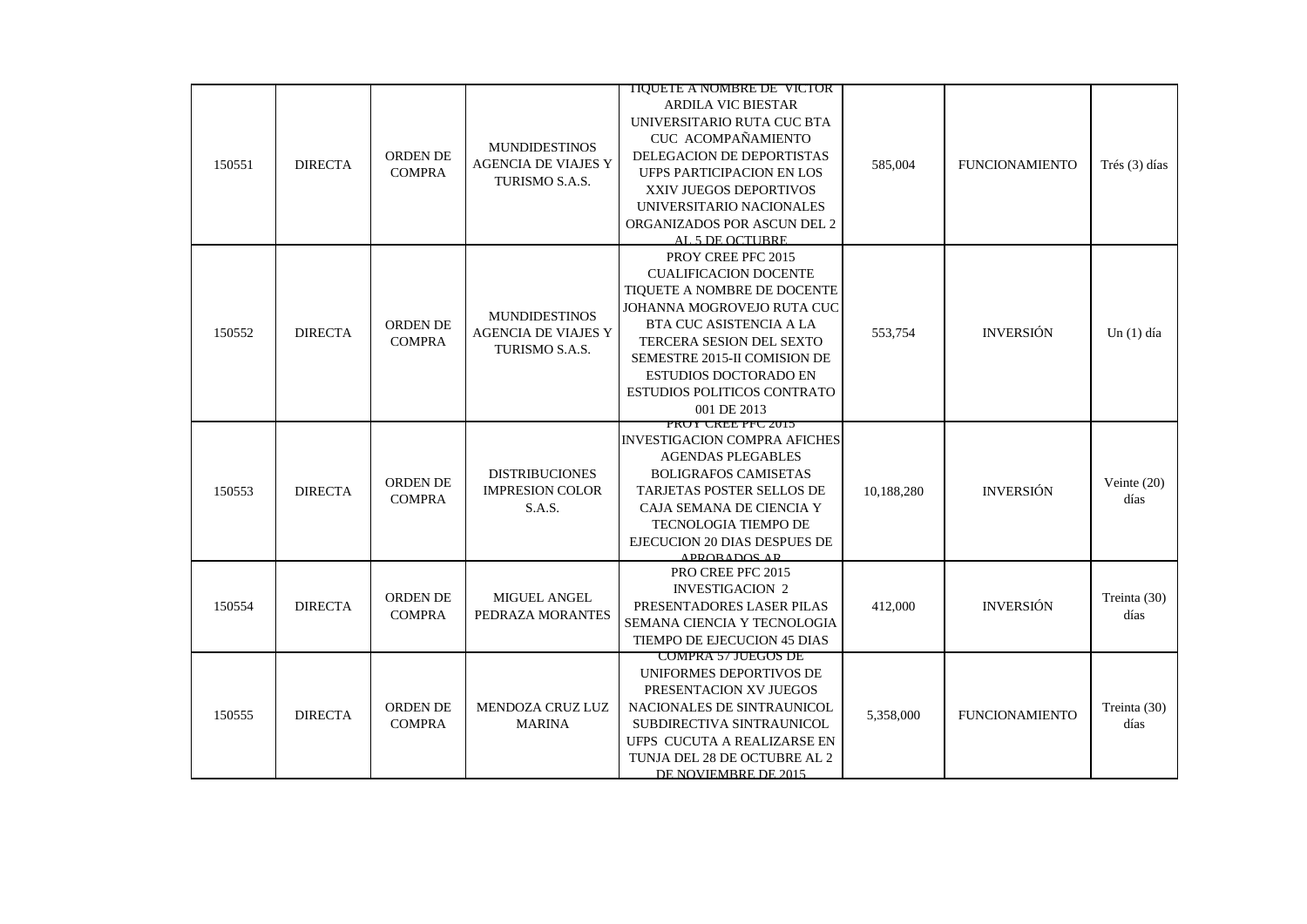| 150556 | <b>DIRECTA</b> | ORDEN DE<br><b>COMPRA</b> | <b>VIAJES DACAR</b><br><b>AGENCIA DE VIAJES</b> | TIQUETE A NOMBRE DE PEDRO<br>EMILIO SANABRIA RUTA BTA CUC<br>BTA ORIENTADOR DEL MODULO<br>DESARROLLO Y CAPITAL SOCIAL<br>DIRIGIDO A ESTUDIANTES DE LA II<br>COHORTE MAESTRIA GERENCIA<br>DE EMPRESAS LOS DIAS 09 11 Y 16<br>Y 18 DE OCTUBRE                                                                                                        | 941,528 | <b>INVERSIÓN</b>      | Cuatro (4) días |
|--------|----------------|---------------------------|-------------------------------------------------|----------------------------------------------------------------------------------------------------------------------------------------------------------------------------------------------------------------------------------------------------------------------------------------------------------------------------------------------------|---------|-----------------------|-----------------|
| 150557 | <b>DIRECTA</b> | ORDEN DE<br><b>COMPRA</b> | <b>VIAJES DACAR</b><br><b>AGENCIA DE VIAJES</b> | PROY CREE 2015 ESPACIO CIENT<br>FIVULG RESULTADOS INV AMBITO<br>REG NAL INTERNAL TIQUETE A<br>NOMBRE DEL DR OSCAR<br>GUALDRON GONZALEZ DIRECTOR<br>DE FOMENTO A LA<br><b>INVESTGIGACION COLCIENCIAS</b><br>CONFERENCISTA INVITADO ACTO<br><b>INAUGURAL II SEMANA INTERNAL</b><br>Y X SEMANA CIENCIA<br>TECNOLOGIA E INNOVACION EL<br>20 DE OCTURRE | 403,376 | <b>INVERSIÓN</b>      | Un $(1)$ día    |
| 150558 | <b>DIRECTA</b> | ORDEN DE<br><b>COMPRA</b> | <b>VIAJES DACAR</b><br><b>AGENCIA DE VIAJES</b> | TIQUETE A NOMBRE DE EDUARDO<br>CRISTANCHO GUERRERO RUTA<br>CUC BMANAGA CUC VISITA AL<br>CREAD DE CACHIRA CON EL FIN<br>DE EVALUAR A LOS TUTORES Y<br>APLICAR A ESTUDIANTES LA<br>PRUEBA EKT LOS DIAS 15 AL 17 DE<br><b>OCTUBRE</b>                                                                                                                 | 537,084 | <b>FUNCIONAMIENTO</b> | Trés (3) días   |
| 150559 | <b>DIRECTA</b> | ORDEN DE<br><b>COMPRA</b> | <b>VIAJES DACAR</b><br><b>AGENCIA DE VIAJES</b> | TIQUETES AEREOS RUTA CUC BTA<br><b>CUC A NOMBRE DE</b><br>FUNCIONARIAS NORY CACERES<br>TESORERA SINTRAUNICOL Y<br><b>ROCIO URIBE FISCAL</b><br>SINTRAUNICOL ASISTENCIA AL<br>SEGUNDO SEMINARIO TALLER<br><b>RESPONSABILIDADES</b><br>TRIBUTARIAS ANTE LA DIAN<br>CONVOCA SINTRAUNICOL<br>NACIONAL DEL 14 AL 17 DE<br><b>OCTUBRE</b>                | 922,968 | <b>INVERSIÓN</b>      | Cuatro (4) días |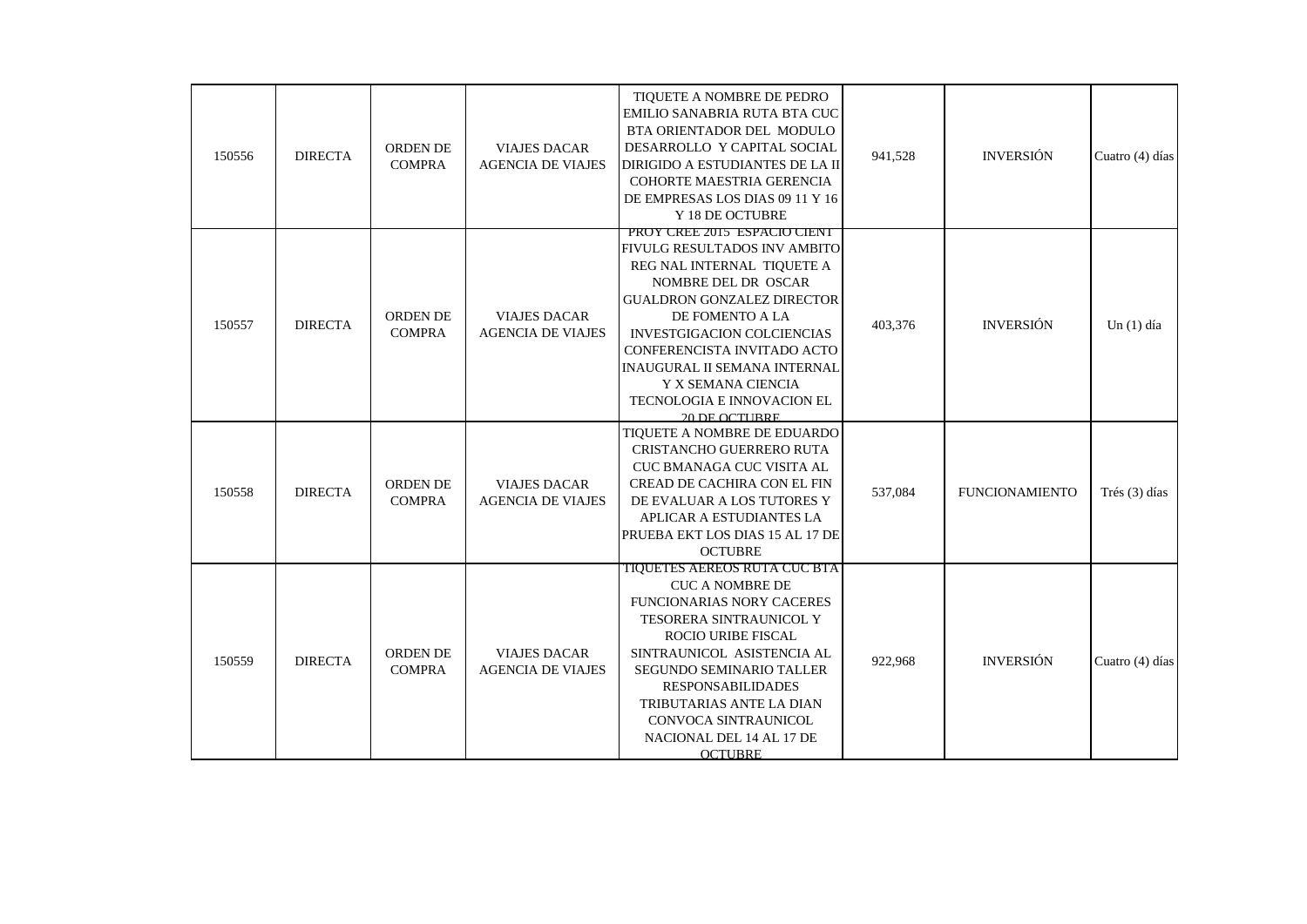| 150560 | <b>DIRECTA</b> | <b>ORDEN DE</b><br><b>COMPRA</b> | <b>VIAJES DACAR</b><br><b>AGENCIA DE VIAJES</b>                      | PROYEC CREE PFC 2015 CUALIFIC<br>Y FORMACION DOCTORAL DOC DE<br>PLANTA UFPS TIQUETE A<br>NOMBRE DE DOCENTE DORIS<br>AMPARO PARADA RUTA CUC BTA<br>MDLLIN ASISTENCIA AL<br>DOCTORADO EN CIENCIAS<br>SOCIALES NIÑEZ Y JUVENTUD<br><b>CURSADO EN CINDE DEL 1 AL 13</b><br>DE NBRE CONTRATO 005 DE 2015                | 526,534   | <b>INVERSIÓN</b>      | Trece $(13)$ días     |
|--------|----------------|----------------------------------|----------------------------------------------------------------------|--------------------------------------------------------------------------------------------------------------------------------------------------------------------------------------------------------------------------------------------------------------------------------------------------------------------|-----------|-----------------------|-----------------------|
| 150561 | <b>DIRECTA</b> | <b>ORDEN DE</b><br><b>COMPRA</b> | <b>MUNDIDESTINOS</b><br><b>AGENCIA DE VIAJES Y</b><br>TURISMO S.A.S. | <b>TIQUETE A NOMBARE DE ING</b><br>MARTIN CALIXTO CELY RUTA<br><b>CUC BMANGA CUC ASISTENCIA</b><br>AL CONSEJO DIRECTIVO<br>ORDINARIO DE UNIRED 51 A<br>REALIZARSE EN LA SALA DE<br>CONSEJOS DE LA UNIVERSIDAD<br>SANTO TOMAS BMANGA EL 16 DE                                                                       | 554.884   | <b>FUNCIONAMIENTO</b> | Un $(1)$ día          |
| 150562 | <b>DIRECTA</b> | <b>ORDEN DE</b><br><b>COMPRA</b> | <b>VIAJES DACAR</b><br><b>AGENCIA DE VIAJES</b>                      | <b>OCTUBBE</b><br>TIQUETE A NOMBRE DE BYRON<br>MEDINA DELGADO RUTA CUC BTA<br><b>MEXICO GUADALAJARA</b><br>SANTIAGO DE CHILE BTA CUC<br>PONENTE ARTICULO EN LOS<br><b>CONGRESOS IEEE CHILECON 2015</b><br>Y FIRST IEEE INTERNAL SMART<br>CITIES CONFERENCE DEL 25 AL 31<br>DE OCTUBRE<br>COMPRA 5000 HOJAS ACTA DE | 4,956,055 | <b>INVERSIÓN</b>      | Seis (6) días         |
| 150563 | <b>DIRECTA</b> | <b>ORDEN DE</b><br><b>COMPRA</b> | <b>DISTRIBUCIONES</b><br><b>IMPRESION COLOR</b><br>S.A.S.            | <b>GRADO SECRETARIA GENERAL</b><br>TIEMPO DE EJECUCION 15 DIAS<br>DESPUES DE APROBADOS ARTES<br><b>FINALES</b>                                                                                                                                                                                                     | 568,400   | <b>FUNCIONAMIENTO</b> | Quince $(15)$<br>días |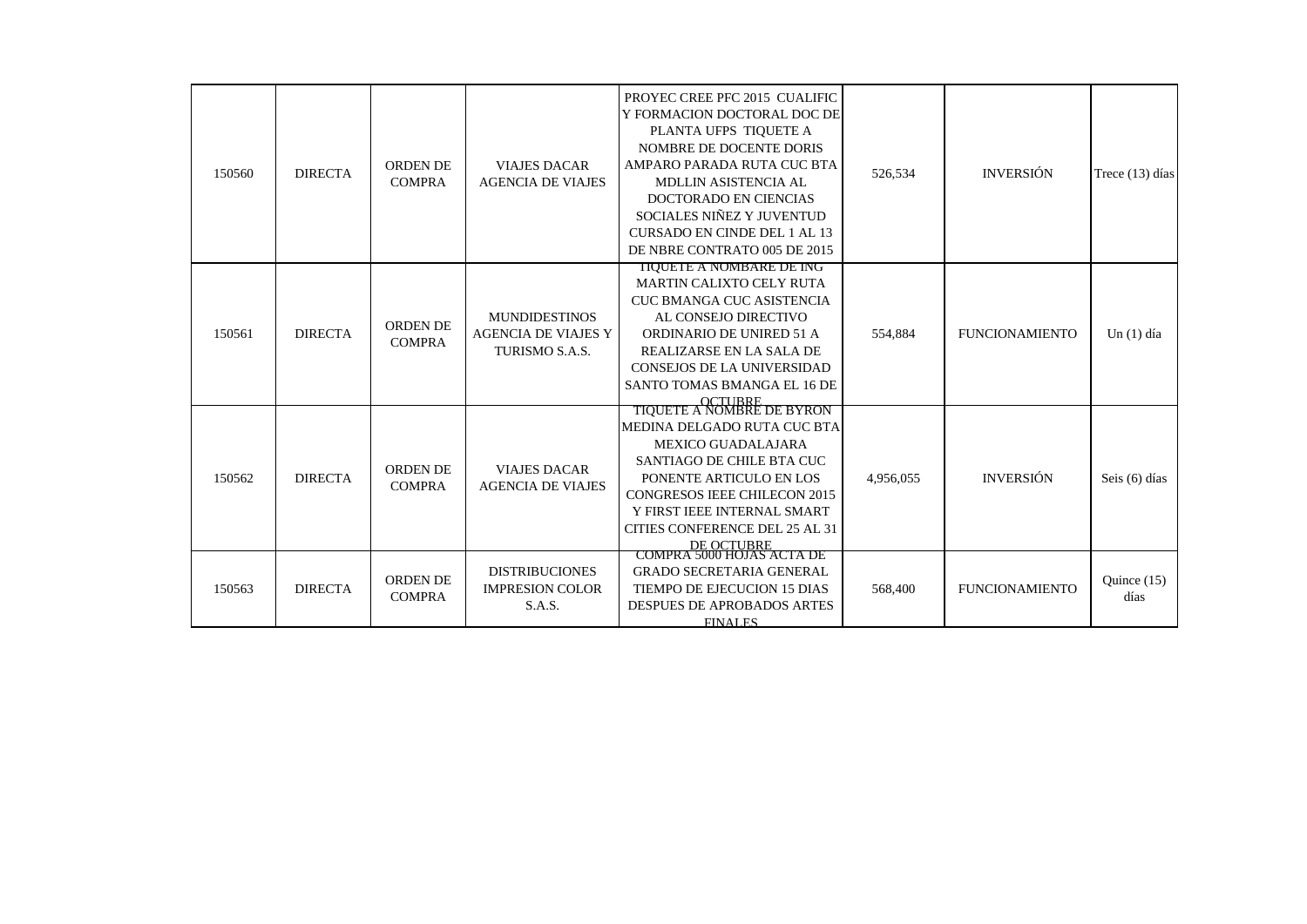|        |                |                                  |                                                 | PROY CREE PFC 2015                                                                                                                                                                                                                                                                                                                                                                                                                         |           |                       |                      |
|--------|----------------|----------------------------------|-------------------------------------------------|--------------------------------------------------------------------------------------------------------------------------------------------------------------------------------------------------------------------------------------------------------------------------------------------------------------------------------------------------------------------------------------------------------------------------------------------|-----------|-----------------------|----------------------|
| 150564 | <b>DIRECTA</b> | <b>ORDEN DE</b><br><b>COMPRA</b> | <b>VIAJES DACAR</b><br><b>AGENCIA DE VIAJES</b> | <b>INVESTIGACION MOV INTERNAL</b><br>DOC INVESTIGADORES TIQ A<br>NOMBRE DE DOCENTE GIOVANNY<br>CHAVES BEDOYA RUTA CUC BTA<br>MEX BTA CUC ENTRENAMIENTO<br>EN TECNICAS DE BIOLOGIA<br><b>MOLECULAR EN EL</b><br>LABORATORIO DE CULTIVO DE<br><b>TEJIDOS VEGETALES Y</b><br><b>MANIPULACION GENETICA DE</b><br>PLANTAS DEL CINVESTAV EN<br><b>IRAPUATO MEX DEL 1 DE NBRE AL</b><br>1 DE DBRE EN EL MARCO CONV<br><b>INTERNA MOV INTERNAL</b> | 2,404,960 | <b>INVERSIÓN</b>      | Treinta (30)<br>días |
| 150565 | <b>DIRECTA</b> | <b>ORDEN DE</b><br><b>COMPRA</b> | <b>VIAJES DACAR</b><br><b>AGENCIA DE VIAJES</b> | TIQUETE A NOMBRE DE DRAS<br>CLAUDIA E TOLOZA MARTINEZ Y<br>ADRIANA RODRIGUEZ LIZCANO<br>RUTA CUC BMANGA CUC<br>ASISTENCIA AL ENCUENTRO<br>REGIONAL CONVOCADO POR EL<br><b>CONSEJO NACIONAL DE</b><br><b>ACREDITACION CNA EL JUEVES 22</b><br>DE OCTUBRE                                                                                                                                                                                    | 944,248   | <b>FUNCIONAMIENTO</b> | Un $(1)$ día         |
| 150566 | <b>DIRECTA</b> | ORDEN DE<br><b>COMPRA</b>        | <b>VIAJES DACAR</b><br><b>AGENCIA DE VIAJES</b> | TIQUETE A NOMBRE DE DOCENTE<br>ISMAEL GARCIA RUTA CUC BTA<br><b>CUC ASISTENCIA COMO PONENTE</b><br>MODALIDAD DE POSTER EN EL<br>VIII CONGRESO INTERNAL DE<br>MATERIALES A REALIZARSE EN<br>PAIPA BOYACA DEL 28 AL 30 DE<br><b>OCTUBRE</b>                                                                                                                                                                                                  | 554,284   | <b>INVERSIÓN</b>      | Trés (3) días        |
| 150567 | <b>DIRECTA</b> | <b>ORDEN DE</b><br><b>COMPRA</b> | UNIVERSO TRAVELING<br>S.A.S.                    | TIQUETE A NOMBRE DE DOCENTE<br>FREDDY VERA RUTA CUC MEXICO<br><b>CUC PARTICIPACION COMO</b><br>PONENTE EN WITCOM 2015<br><b>INTRNAL CONGRESSON ON</b><br>TELEMATICS COMPUTING AND<br><b>COMMUNICATION A REALIZARSE</b><br>DEL 3 AL 5 DE NOVIEMBRE                                                                                                                                                                                          | 2,300,873 | <b>INVERSIÓN</b>      | Trés (3) días        |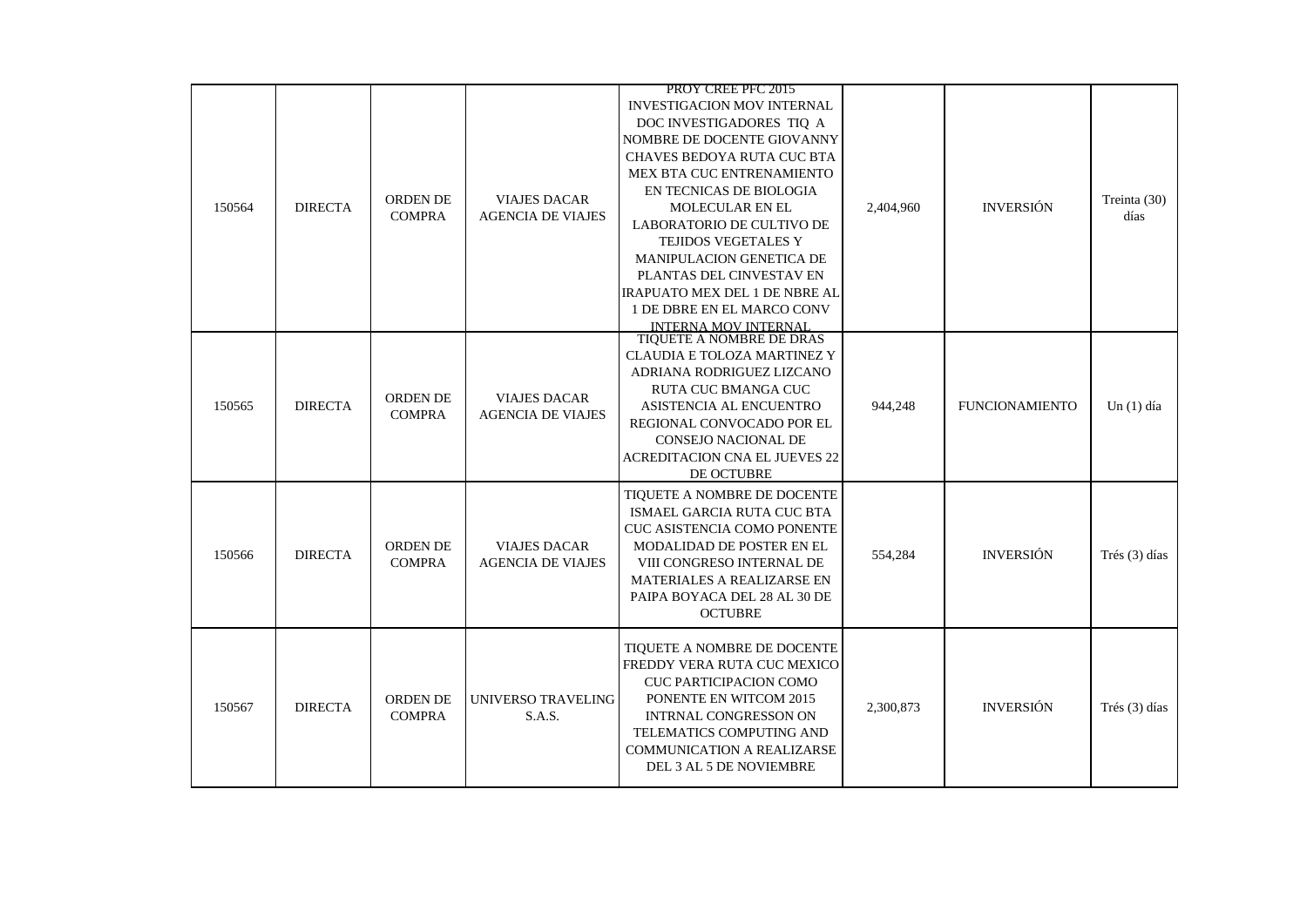| 150567 | <b>DIRECTA</b> | <b>ORDEN DE</b><br><b>COMPRA</b> | UNIVERSO TRAVELING<br>S.A.S.                                         | TIQUETE A NOMBRE DE DOCENTE<br>FREDDY VERA RUTA CUC MEXICO<br><b>CUC PARTICIPACION COMO</b><br>PONENTE EN WITCOM 2015<br><b>INTRNAL CONGRESSON ON</b><br>TELEMATICS COMPUTING AND<br><b>COMMUNICATION A REALIZARSE</b><br>DEL 3 AL 5 DE NOVIEMBRE                      | 2,300,873 | <b>INVERSIÓN</b>      | Trés (3) días    |
|--------|----------------|----------------------------------|----------------------------------------------------------------------|------------------------------------------------------------------------------------------------------------------------------------------------------------------------------------------------------------------------------------------------------------------------|-----------|-----------------------|------------------|
| 150568 | <b>DIRECTA</b> | ORDEN DE<br><b>COMPRA</b>        | <b>MUNDIDESTINOS</b><br><b>AGENCIA DE VIAJES Y</b><br>TURISMO S.A.S. | <b>TIQUETE A NOMBRE DE DR</b><br>ARMANDO MONSALVE RUTA BTA<br><b>CUC BTA REPRESENTANTE DEL</b><br>PRESIDENTE ANTE EL CSU A<br>REALIZARSE EL VIERNES 23 DE<br>OCTUBRE<br>TIQUETE A NOMBRE DE DRA                                                                        | 622,600   | <b>FUNCIONAMIENTO</b> | Un $(1)$ día     |
| 150569 | <b>DIRECTA</b> | <b>ORDEN DE</b><br><b>COMPRA</b> | <b>VIAJES DACAR</b><br><b>AGENCIA DE VIAJES</b>                      | ALEJANDRA MURILLO RUTA BTA<br><b>CUC BTA ASESORA JURIDICA</b><br><b>EXTERNA DILIGENCIAS ANTE</b><br><b>COLPENSIONES RELACIONADA</b><br>CON SOLICITUD DE PENSIONES<br><b>COMPARTIDAS DE PENSION Y</b><br>VEJEZ EL VIERNES 30 DE<br>OCTUBRE<br>TIQUETE AEREO A NOMBRE DE | 480.044   | <b>FUNCIONAMIENTO</b> | Un $(1)$ día     |
| 150570 | <b>DIRECTA</b> | <b>ORDEN DE</b><br><b>COMPRA</b> | <b>MUNDIDESTINOS</b><br><b>AGENCIA DE VIAJES Y</b><br>TURISMO S.A.S. | DOCENTE YANETH MUÑOZ<br>PEÑALOZA RUTA CUC BTA CUC<br>VISITA INDUSTRIAL CON<br><b>ESTUDIANTES DEL PROG ING</b><br><b>BIOTECNOLOGICA ASIGNATURA</b><br>BIORTECNOLOGIA INDUSTRIAL<br>COD 1610804 GRUPO A A<br>REALIZARSE EN BOGOTA DEL 16<br>AL 22 DE OCTUBRE             | 493,964   | <b>FUNCIONAMIENTO</b> | Cinco $(5)$ días |
| 150571 | <b>DIRECTA</b> | ORDEN DE<br><b>COMPRA</b>        | UNIVERSO TRAVELING<br>S.A.S.                                         | TIOUETE AEREO A NOMBRE DE<br>SILVANA MALDONADO RUTA CUC<br><b>BMANGA CUC PARTICIPACION</b><br><b>CAPACITACION OFRECIDA POR EL</b><br>ICETEX EL LUNES 26 DE OCTUBRE                                                                                                     | 301,748   | <b>FUNCIONAMIENTO</b> | $Un(1)$ día      |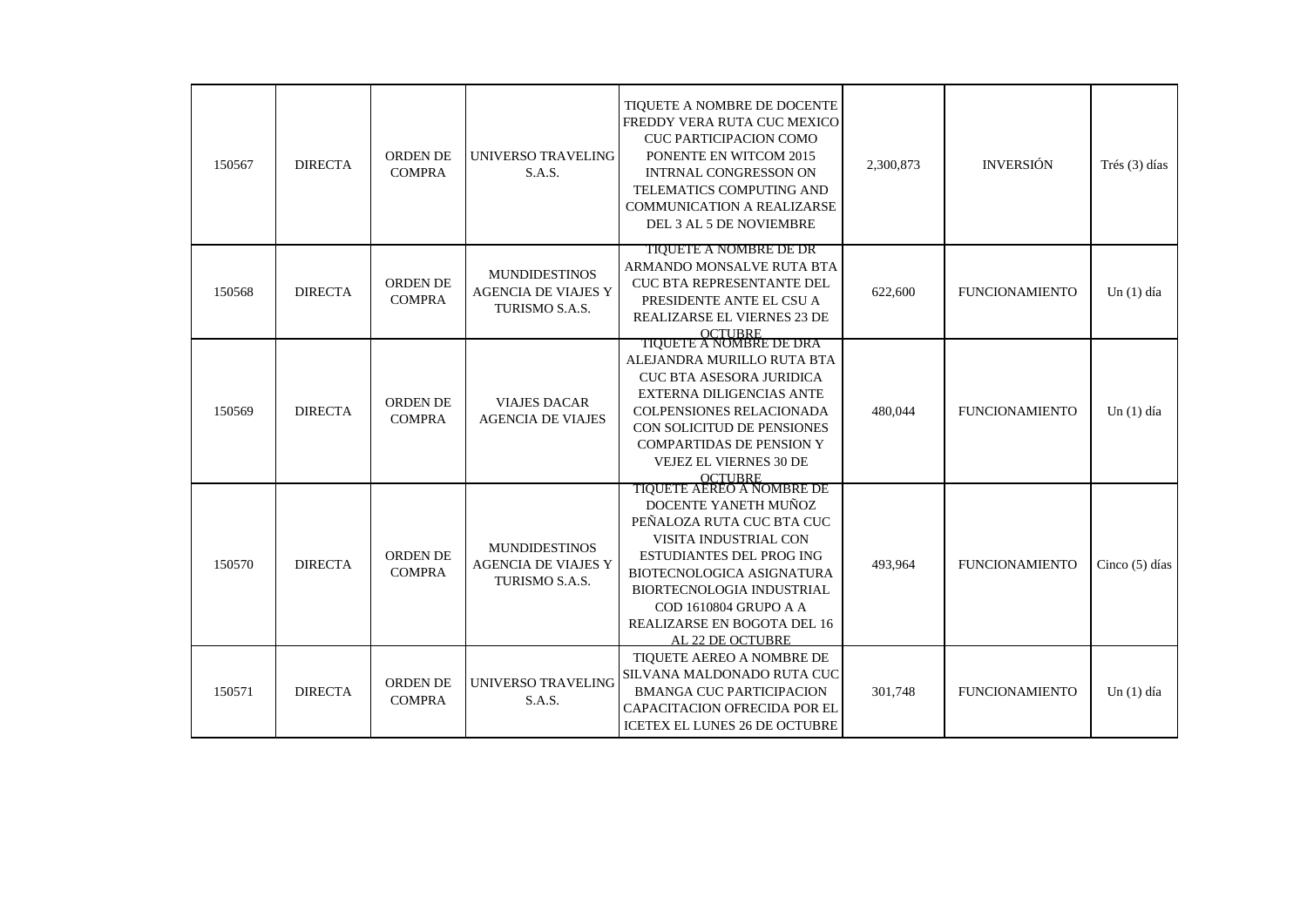| 150572 | <b>DIRECTA</b> | <b>ORDEN DE</b><br><b>COMPRA</b> | <b>GONZALEZ DE GOMEZ</b><br>NUBIA VICTORIA                                  | SUMINISTRO DE RAMO FLORAL<br>ENVIADO POR EL PROGRAMA<br>ACADEMICO DE DERECHO A LA<br>FAMILIA PEZZOTTI LEMUS POR EL<br>SENTIDO FALLECIMIENTO DEL DR<br>LIBARDO PEZZOTTI LEMUS QEPD<br>EL JUEVES 22 DE OCTUBRE                                                                                                                       | 150,000    | <b>FUNCIONAMIENTO</b> | Un $(1)$ día                  |
|--------|----------------|----------------------------------|-----------------------------------------------------------------------------|------------------------------------------------------------------------------------------------------------------------------------------------------------------------------------------------------------------------------------------------------------------------------------------------------------------------------------|------------|-----------------------|-------------------------------|
| 150573 | <b>DIRECTA</b> | <b>ORDEN DE</b><br><b>COMPRA</b> | <b>MUNDIDESTINOS</b><br><b>AGENCIA DE VIAJES Y</b><br>TURISMO S.A.S.        | TIOUETE AEREO A NOMBRE DE<br>EDUARDO ANTONIO ARIAS RUTA<br>CUC BTA CUC PREPARADOR DE<br>FUTBOOL EN EL MARCO DE LOS<br>XV JUEGOS NACIONALES<br>UNIVERSITARIOS DE<br>SINTRAUNICOL A REALIZARSE EN<br>TUNJA DEL 28 DE OCTUBRE AL 2<br>DE NOVIEMBRE                                                                                    | 641,964    | <b>FUNCIONAMIENTO</b> | Seis (6) días                 |
| 150574 | <b>DIRECTA</b> | <b>ORDEN DE</b><br><b>COMPRA</b> | <b>MUNDIDESTINOS</b><br><b>AGENCIA DE VIAJES Y</b><br><b>TURISMO S.A.S.</b> | TIQUETE A NOMBRE DE DRA<br>CLAUDIA TOLOZA MARTINEZ<br>RUTA CUC BTA CUC ASISTNCIA AL<br>ENCUENTRO ACADEMICO<br><b>CONMEMORATIVO DE LOS 20</b><br>AÑOS DE CREACION DE ACESAD<br>TEMA DIAGNOSTICO IMPACTO<br>SOCIAL Y PROSPSECTIVA DE LA<br><b>EDUCACION SUPERIOR A</b><br>DISTANCIA Y VIRTUAL EN<br><b>COLOMBIA EL 30 DE OCTUBRE</b> | 634,004    | <b>FUNCIONAMIENTO</b> | Un $(1)$ día                  |
| 150575 | <b>DIRECTA</b> | <b>ORDEN DE</b><br><b>COMPRA</b> | <b>DISTRIBUCIONES</b><br><b>IMPRESION COLOR</b><br>S.A.S.                   | COMPRA 2000 PORTAESCARAPELA<br>PARA CARNET CON SU<br>RESPECTIVA CINTA DIVISION DE<br>SISTEMAS TIEMPO DE EJECUCION<br><b>8 DIAS DESPUES DE ENTREGADA</b><br>LA ORDEN DE COMPRA                                                                                                                                                      | 2,784,000  | <b>FUNCIONAMIENTO</b> | Ocho (8) días                 |
| 150576 | <b>DIRECTA</b> | <b>ORDEN DE</b><br><b>COMPRA</b> | <b>VILLAMIZAR VERA</b><br>LUIS ORLANDO                                      | <b>COMPRA 10 STICKER IMPRESION</b><br><b>VINILO 3 PASACALLES</b><br>VICERECTORIA ACADEMICA<br>TIEMPO DE EJECUCIÓN 45 DIAS.<br>COMPRA 3000 DIPLOMAS DE                                                                                                                                                                              | 820,000    | <b>FUNCIONAMIENTO</b> | Cuarenta y<br>cinco (45) días |
| 150577 | <b>DIRECTA</b> | <b>ORDEN DE</b><br><b>COMPRA</b> | <b>THOMAS GREG&amp; SONS</b><br>DE COLOMBIA S.A                             | <b>GRADO TITULO PROFESIONAL</b><br>SECRETARIA GENERAL TIEMPO DE<br>EJECUCION 30 DIAS DESPUES DE<br>RECIBIDA LA ORDEN                                                                                                                                                                                                               | 87,000,000 | <b>FUNCIONAMIENTO</b> | Treinta (30)<br>días          |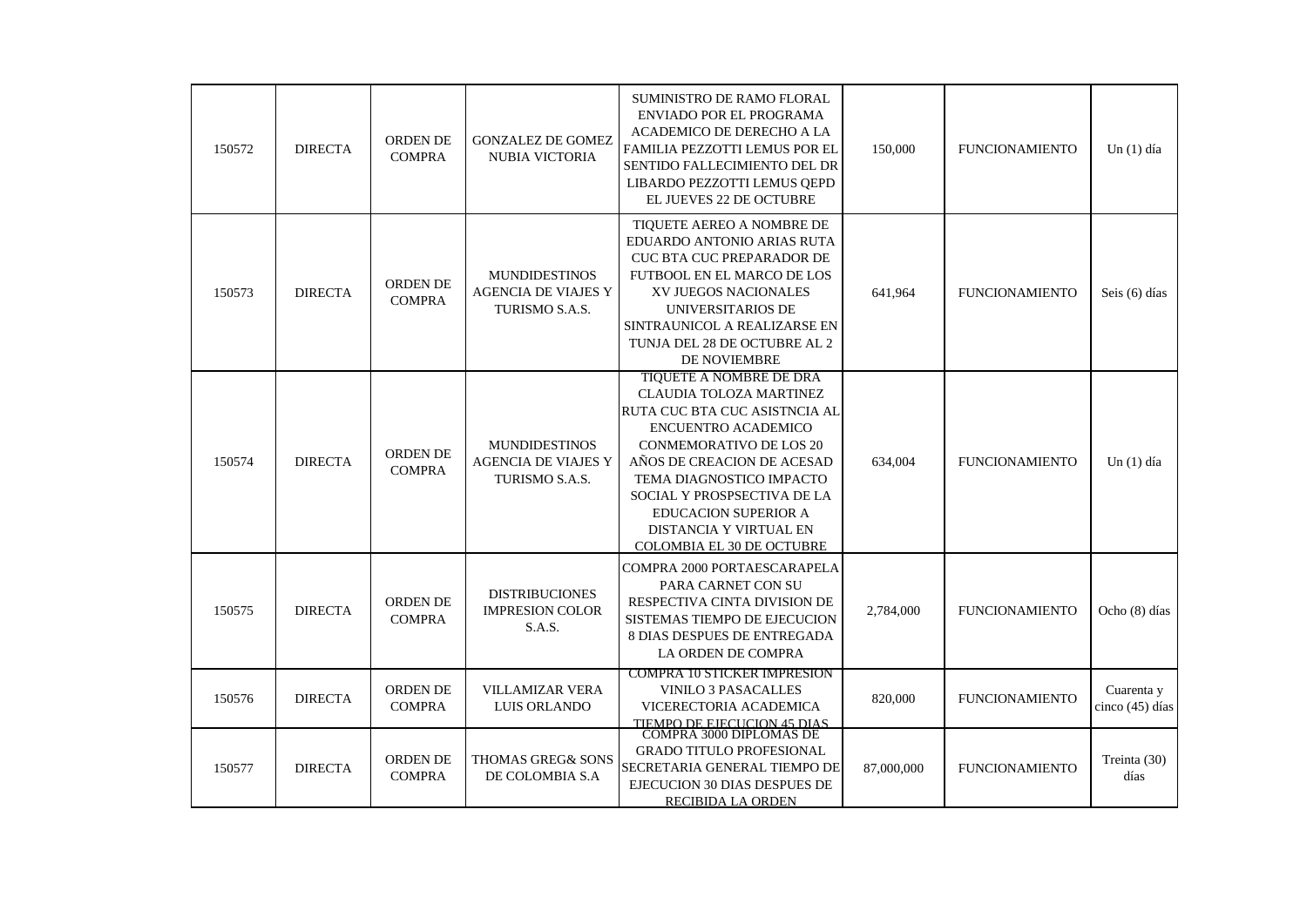| 150578 | <b>DIRECTA</b> | ORDEN DE<br><b>COMPRA</b>        | <b>MUNDIDESTINOS</b><br><b>AGENCIA DE VIAJES Y</b><br>TURISMO S.A.S. | TIQUETES A NOMBRE DE DRA<br>SOCORRO BLANCO Y GLORIA<br>VERA RUTA CUC BTA CUC<br>ASISTENCIA AL SEMINARIO<br>TALLER CLAVES PARA UN<br><b>ADECUADO CIERRE</b><br>PRESUPUESTAL 2015 A<br>REALIZARSE EN LA CIUDAD DE<br>BOGOTA DEL 5 AL 7 DE NOV/2015.                                                                                                                                                                            | 1,217,128 | <b>INVERSIÓN</b>      | Trés (3) días    |
|--------|----------------|----------------------------------|----------------------------------------------------------------------|------------------------------------------------------------------------------------------------------------------------------------------------------------------------------------------------------------------------------------------------------------------------------------------------------------------------------------------------------------------------------------------------------------------------------|-----------|-----------------------|------------------|
| 150579 | <b>DIRECTA</b> | <b>ORDEN DE</b><br><b>COMPRA</b> | UNIVERSO TRAVELING<br>S.A.S.                                         | TIQUETE A NOMBRE DE ING<br><b>GONZALO DE LA CRUZ ROMERO</b><br>RUTA CUC BTA CUC ASISTENCIA A<br>I ENCUENTRO REDIMEC NODO<br>SANTANDERES DE DIRECTORES<br>PROGRAMAS DE INGENIERIA<br>MECANICA A REALIZARSE DEL 7<br>AL 7 DE NOVIEMBRE EN<br>MEDELLIN<br>TIQUETE A NOMBRE DE OSCAR                                                                                                                                             | 426,243   | <b>INVERSIÓN</b>      | Un $(1)$ día     |
| 150580 | <b>DIRECTA</b> | <b>ORDEN DE</b><br><b>COMPRA</b> | UNIVERSO TRAVELING<br>S.A.S.                                         | ALBERTO GALLARDO RUTA CUC<br>BTA NVA BTA CUC ASISTENCIA<br>AL ENCUENTRO DE LA RED<br>NACIONAL DE DECANOS DE<br><b>INGENIEIRA DE SISTEMAS REDIS A</b><br>REALIZARSE DEL 5 AL 7 DE<br><b>NOVIEMBRE</b>                                                                                                                                                                                                                         | 924,848   | <b>FUNCIONAMIENTO</b> | Trés (3) días    |
| 50338  | <b>DIRECTA</b> | <b>ORDEN DE</b><br><b>COMPRA</b> | <b>MUNDIDESTINOS</b><br><b>TURISMO S A S</b>                         | TIQUETES AEREOS PARA JUDITH<br>DEL PILAR RODRIGUEZ CUCUTA<br>CALI CUCUTA SALIDA 7 DE<br><b>OCTUBRE REGRESO 11 DE</b><br>OCTUBRE PARA ASISTIR COMO<br><b>ACOMPAÑANTE DE LOS</b><br>AGENCIA DE VIAJES Y ESTUDIANTES QUE PARTICIPARAN<br>COMO PONENTES EN EL XVIII<br>ENCUENTRO NACIONAL Y XII<br><b>INTERNACIONAL DE SEMILLEROS</b><br>DE INVESTIGACION REDCOLSI EN<br>LA UNIVERSIDAD SANTIAGO DE<br>CALI CON CARGO A VICEINVE | 717,544   | <b>INVERSIÓN</b>      | Cinco $(5)$ días |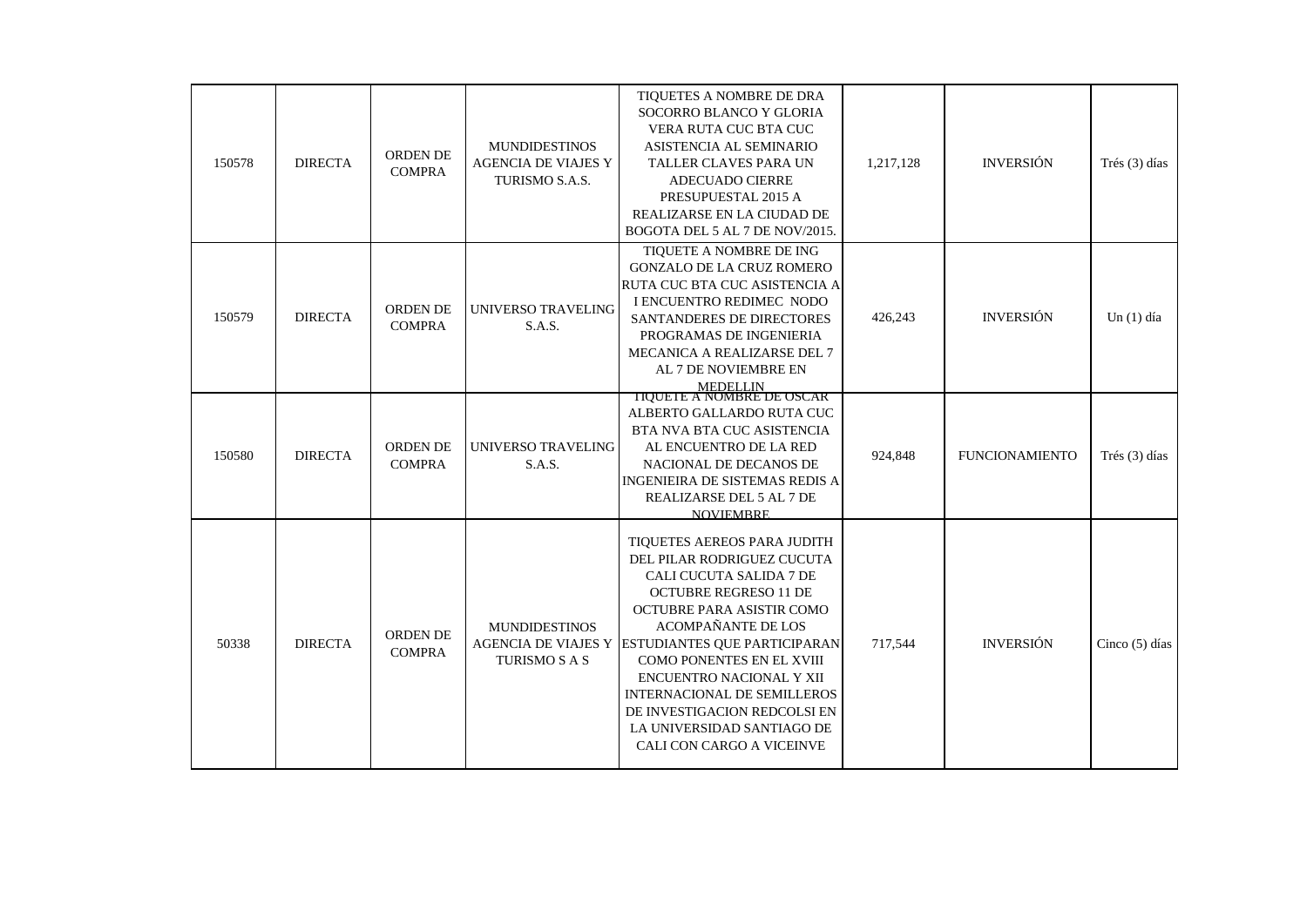| 50339 | <b>DIRECTA</b> | ORDEN DE<br><b>COMPRA</b>        | <b>MUNDIDESTINOS</b><br><b>AGENCIA DE VIAJES Y</b><br>TURISMO S A S        | TIQUETES AEREOS PARA JHON<br><b>ANTUNY PABON CUCUTA</b><br><b>BOGOTA CUCUTA SALIDA 12 DE</b><br><b>OCTUBRE REGRESO 15 DE</b><br><b>OCTUBRE PONENTE EN EL 3</b><br>SIMPOSIO DEL BAMBU Y LA<br>GUADUA CON CARGO AL PLAN DE<br><b>ESTUDIOS DE ADMINISTRACION</b><br>DE EMPRESAS                                                                                                                                    | 634,884 | <b>INVERSIÓN</b> | Cuatro (4) días  |
|-------|----------------|----------------------------------|----------------------------------------------------------------------------|-----------------------------------------------------------------------------------------------------------------------------------------------------------------------------------------------------------------------------------------------------------------------------------------------------------------------------------------------------------------------------------------------------------------|---------|------------------|------------------|
| 50340 | <b>DIRECTA</b> | <b>ORDEN DE</b><br><b>COMPRA</b> | <b>MUNDIDESTINOS</b><br><b>AGENCIA DE VIAJES Y</b><br>TURISMO S A S        | TIOUETES AEREOS PARA FELIX<br>JOAQUIN LOZANO CUCUTA<br>MEDELLIN CUCUTA SALIDA 5 DE<br><b>OCTUBRE REGRESO 10 DE</b><br>OCTUBRE PONENTE EN EL XV<br><b>ENCUENTRO DE LA FEDERACION</b><br>LATINOAMERICANA DE<br>FACULTADES DE COMUNICION<br>SOCIAL FELAFACS 2015 CON<br>CARGO AL PROYECTO FINU 045<br>2015 ANALISIS DE CONTENIVO DE<br>LA PROGRAMACION TELEVISIVA<br>PARA ADOLESCENTES EMITIDA<br>POR EL CANAL TRO | 698,650 | <b>INVERSIÓN</b> | Seis (6) días    |
| 50341 | <b>DIRECTA</b> | <b>ORDEN DE</b><br><b>COMPRA</b> | <b>MUNDIDESTINOS</b><br><b>AGENCIA DE VIAJES Y</b><br><b>TURISMO S A S</b> | TIQUETES AEREOS PARA LUZ<br>STELLA ARENAS CUCUTA<br><b>BOGOTA CUCUTA SALIDA 11 DE</b><br><b>OCTUBRE REGRESO 15 DE</b><br>OCTUBRE PONENTE EN EL TERCER<br>SIMPOSIO DEL BAMBU Y LA<br><b>GUADUA EN BOGOTA DEL 13 AL</b><br>15 DE OCTUBRE DE 2015 CON<br>CARGO AL PLAN DE ESTUDIOS DE<br>ADMINISTRACION DE EMPRESAS                                                                                                | 583,964 | <b>INVERSIÓN</b> | Cinco $(5)$ días |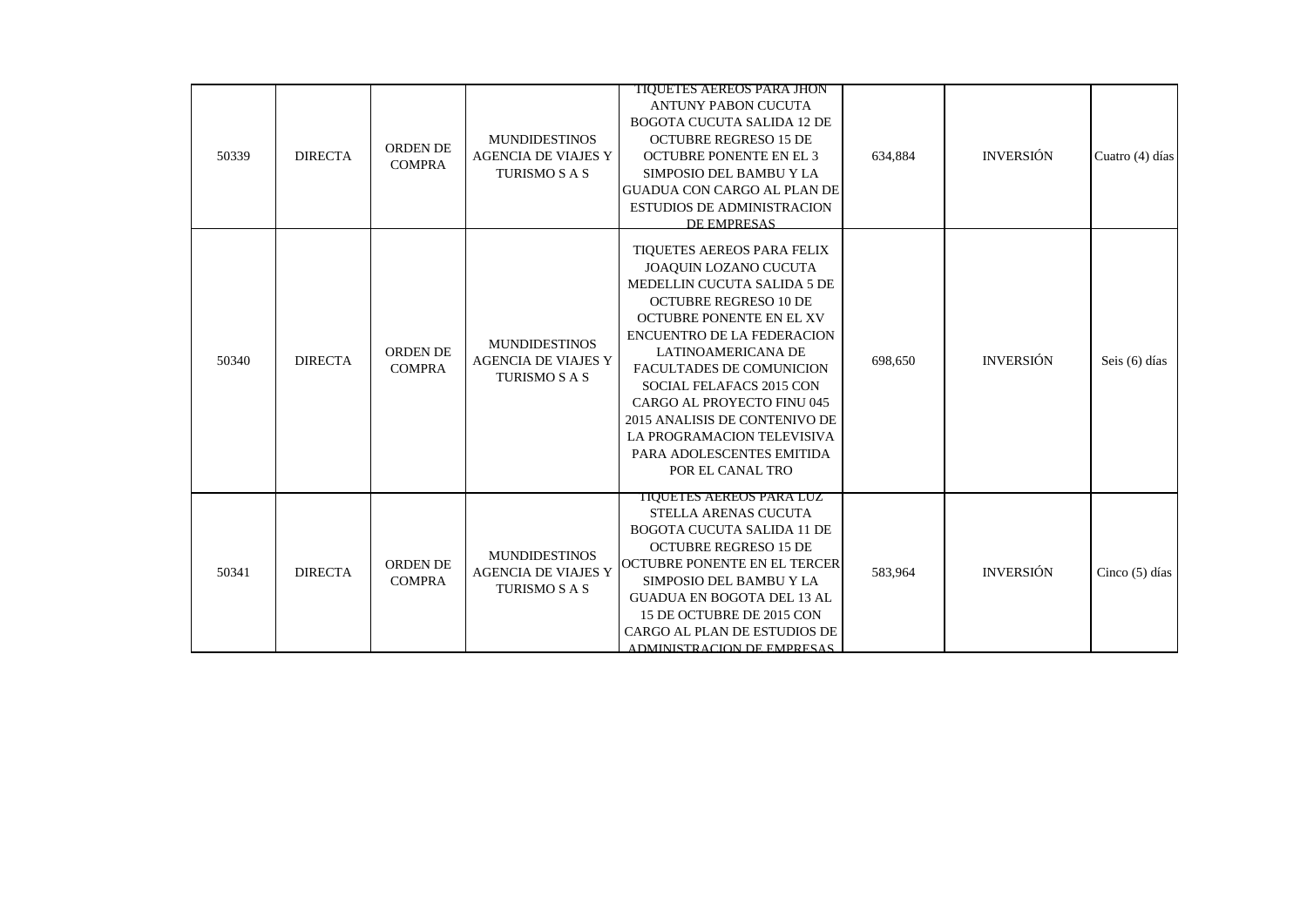| 50342 | <b>DIRECTA</b> | <b>ORDEN DE</b><br><b>COMPRA</b> | UNIVERSO TRAVELING<br><b>SAS</b>                                         | TIQUETES AEREOS A NOMBRE DE<br>EDWIN ALBERTO MURILLO<br><b>CUCUTA BOGOTA CUCUTA</b><br>SALIDA 27 DE OCTUBRE REGRESO<br><b>31 DE OCTUBRE PONENTE VIII</b><br>CONGRESO INTERNACIONAL DE<br><b>MATERIALES CIM 2015 A</b><br>REALIZARSE EN PAIPA BOYACA<br>DEL 28 AL 30 DE OCTUBRE CON<br>CARGO A LA FACULTAD CIENCIAS<br><b>BASICAS</b> | 444,432   | <b>INVERSIÓN</b>      | Cinco $(5)$ días |
|-------|----------------|----------------------------------|--------------------------------------------------------------------------|--------------------------------------------------------------------------------------------------------------------------------------------------------------------------------------------------------------------------------------------------------------------------------------------------------------------------------------|-----------|-----------------------|------------------|
| 50343 | <b>DIRECTA</b> | ORDEN DE<br><b>COMPRA</b>        | <b>BIOTECH S A S</b>                                                     | <b>SUMINISTRO DE 1 LIBRO</b><br>METODOS ESTANDAR PARA EL<br>ANALISIS DE AGUAS Y AGUAS<br>RESIDUALES 22 ISBN IMPORTADO<br>FECHA DE ENTREGA 60 DIAS CON<br>CARGO AL LABORATORIO DE<br><b>AGUAS</b>                                                                                                                                     | 2,811,840 | <b>FUNCIONAMIENTO</b> | $Dos(2)$ meses   |
| 50344 | <b>DIRECTA</b> | ORDEN DE<br><b>COMPRA</b>        | <b>VIAJES DACAR</b><br><b>AGENCIA DE VIAJES Y</b><br><b>TURISMO LTDA</b> | TIQUETES AEREOS A NOMBRE DE<br>DOCENTES ESMERALDA<br><b>CONTRERAS Y JOSE ANTONIO</b><br>ALVAREZ RUTA CUCUTA BOGOTA<br><b>CUCUTA ASISTENCIA AL 14</b><br>SEMINARIO DE ACTUALIDAD<br>TRIBUTARIA CONTABLE Y<br>FINANCIERA A REALIZARSE 29 Y<br>30 DE OCTUBRE EN BOGOTA CON<br>CARGO AL PLAN DE ESTUDIOS DE<br><b>CONTADURIA PUBLICA</b> | 987,928   | <b>INVERSIÓN</b>      | $Dos(2)$ días    |
| 50345 | <b>DIRECTA</b> | <b>ORDEN DE</b><br><b>COMPRA</b> | UNIVERSO TRAVELING<br><b>SAS</b>                                         | <b>TIQUETES AEREOS PARA</b><br>EDUARDO CRISTANCHO CUCUTA<br>ARAUCA CUCUTA SALIDA 22 DE<br><b>OCTUBRE REGRESO 23 DE</b><br>OCTUBRE APLICACION PRUEBA<br>EKT DE INGLES EN EL CREAD<br>ARAUCA LOS DIAS 22 Y 23 DE<br>OCTUBRE CON CARGO A DIVISION<br>EDUCACION A DISTANCIA                                                              | 673,319   | <b>FUNCIONAMIENTO</b> | $Dos(2)$ días    |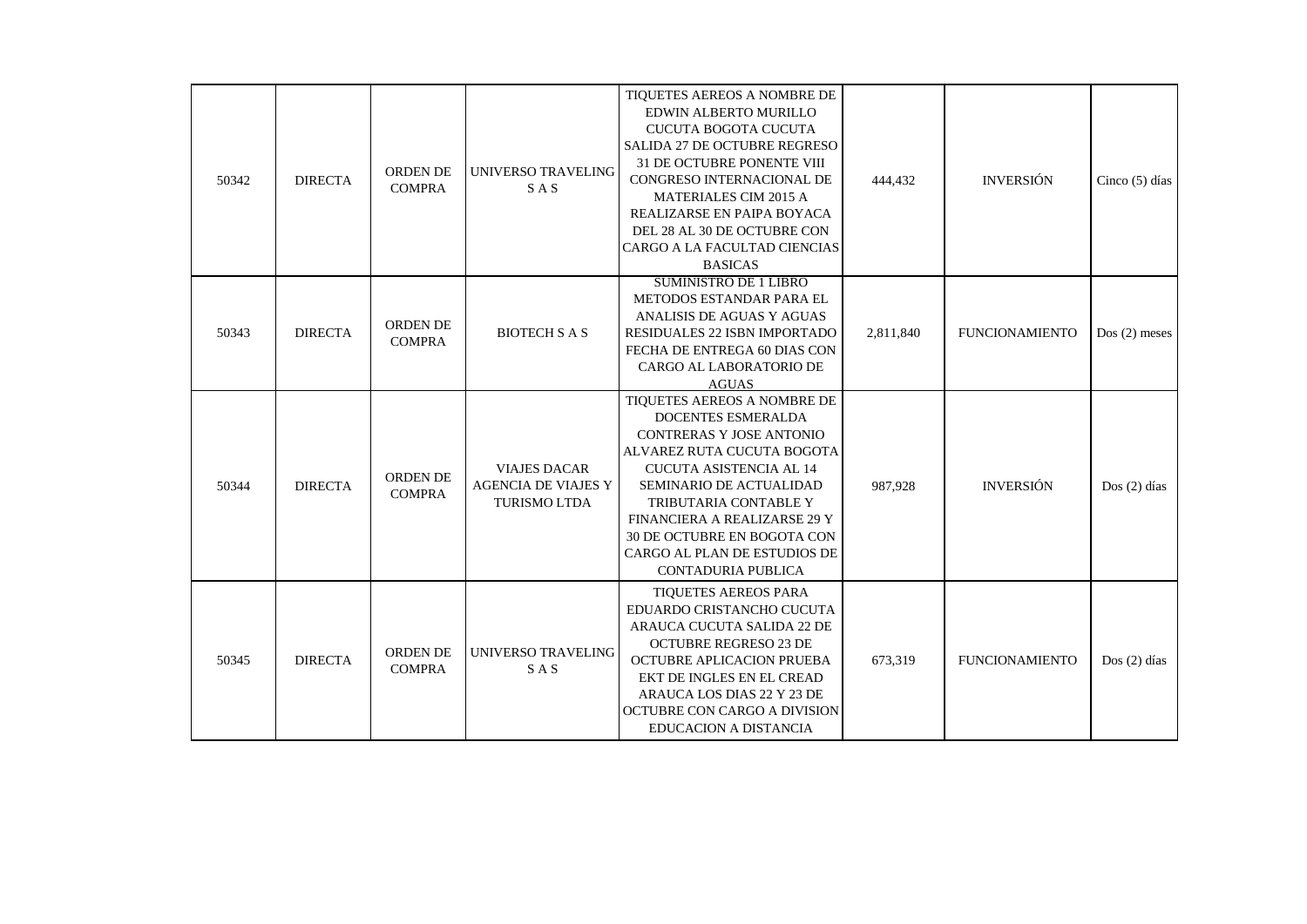| 50346 | <b>DIRECTA</b> | ORDEN DE<br><b>COMPRA</b>        | <b>VIAJES DACAR</b><br><b>AGENCIA DE VIAJES Y</b><br><b>TURISMO LTDA</b> | <b>TIQUETES AEREOS PARA FREDY</b><br>HUMBERTO VERA RIVERA<br><b>CUCUTA BOGOTA CUCUTA</b><br><b>SALIDA 12 DE NOVIEMBRE</b><br>REGRESO 15 DE NOVIEMBRE PARA<br><b>ASISTIR MARATON REGIONAL</b><br>LATINOAMERICANA DE<br>PROGRAMACION ACM ICPC 2015<br>CON CARGO AL PLAN DE<br><b>ESTUDIOS INGENIERIA DE</b><br><b>SISTEMAS</b> | 315,324   | <b>INVERSIÓN</b> | Cuatro (4) días  |
|-------|----------------|----------------------------------|--------------------------------------------------------------------------|------------------------------------------------------------------------------------------------------------------------------------------------------------------------------------------------------------------------------------------------------------------------------------------------------------------------------|-----------|------------------|------------------|
| 50347 | <b>DIRECTA</b> | ORDEN DE<br><b>COMPRA</b>        | <b>VIAJES DACAR</b><br><b>AGENCIA DE VIAJES Y</b><br><b>TURISMO LTDA</b> | TIQUETES AEREOS PARA EDGAR<br>ALFONSO RODRIGUEZ ARAUJO<br><b>CUCUTA BUCARAMANGA</b><br><b>CUCUTA SALIDA 5 DE NOVIEMBRE</b><br><b>REGRESO 8 DE NOVIEMBRE</b><br>ASISTIR AL XX CONGRESO<br>NACIONAL DE INGENIEROS<br>AGRONOMOS LOS DIAS 5 6 7 DE<br>NOVIEMBRE CON CARGO PLAN<br><b>INGENIERIA AGRONOMICA</b>                   | 375,844   | <b>INVERSIÓN</b> | Cuatro (4) días  |
| 50348 | <b>DIRECTA</b> | ORDEN DE<br><b>COMPRA</b>        | UNIVERSO TRAVELING<br><b>SAS</b>                                         | TIQUETES AEREOS PARA LIGIA<br>TERESA MORA CUCUTA<br>MONTERIA CUCUTA SALIDA 13 DE<br>NOVIEMBRE REGRESO 15 DE<br>NOVIEMBRE PARA ASISTIR III<br>CONGRESO INTERNACIONAL DE<br>TECNOLOGIA EN REGENCIA DE<br>FARMACIA EN MONTERIA CON<br>CARGO AL PLAN DE ESTUDIOS<br>TECNOLOGIA REGENCIA EN                                       | 1,018,879 | <b>INVERSIÓN</b> | Trés (3) días    |
| 50349 | <b>DIRECTA</b> | <b>ORDEN DE</b><br><b>COMPRA</b> | ARC ANALISIS Y C I S A<br>S                                              | FARMACIA<br>SUMINISTRO DE KIT DE<br>REACTIVOS TOPO TA CLONING<br>KIT FOR SEQUENCING TIEMPO DE<br>ENTREGA 5 DIAS CON CARGO AL<br>PROYECTO FINU 020 2015<br>DETERMINACION DE SECUENCIA<br><b>GENOMICA</b>                                                                                                                      | 1,917,132 | <b>INVERSIÓN</b> | Cinco $(5)$ días |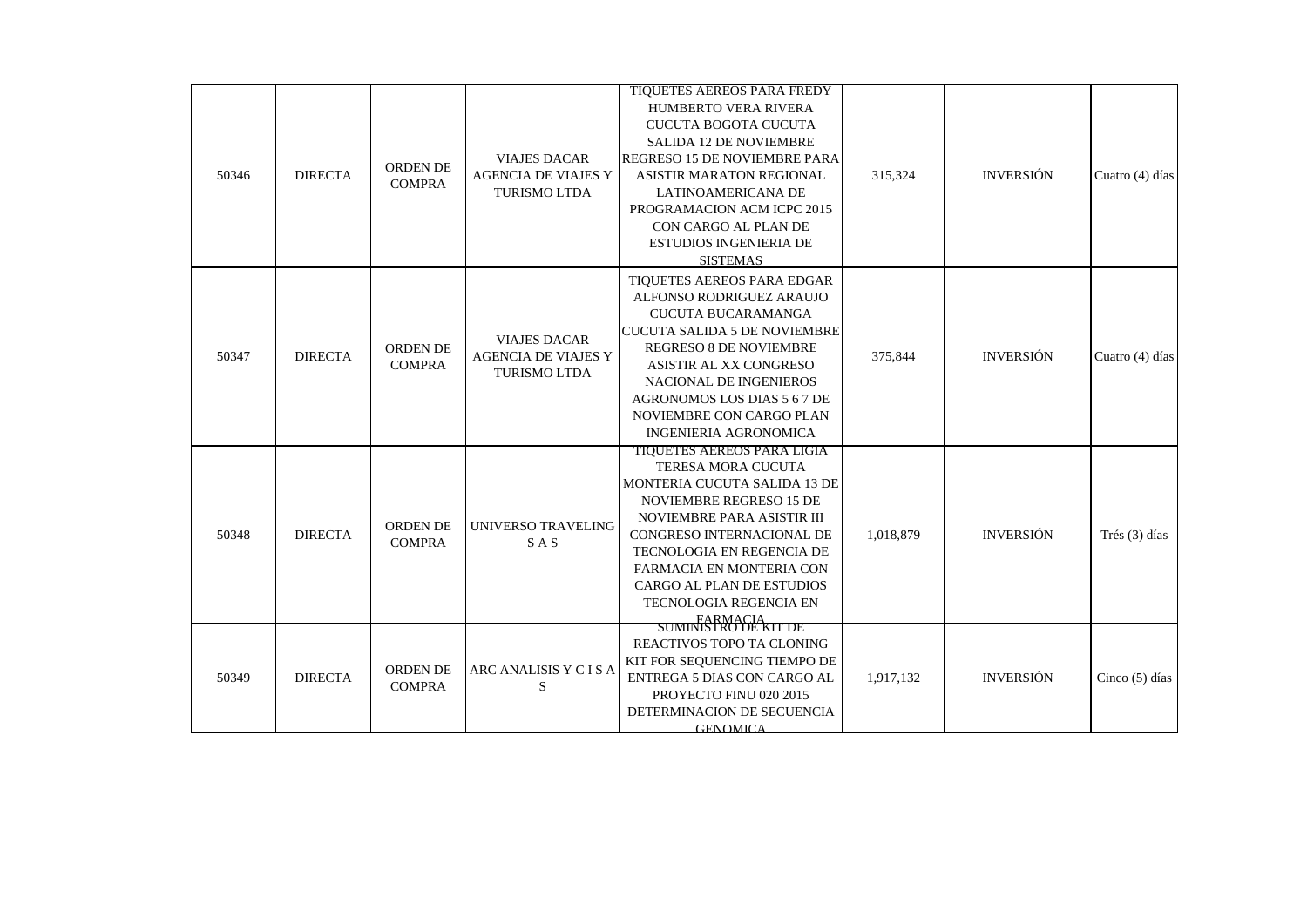| 50350 | <b>DIRECTA</b> | <b>ORDEN DE</b><br><b>COMPRA</b> | <b>MUNDIDESTINOS</b>                                                     | TIQUETES AEREOS PARA JAIME<br><b>DULCE MORENO CUCUTA</b><br><b>BOGOTA CUCUTA SALIDA 27 DE</b><br><b>OCTUBRE REGRESO 31 DE</b><br>OCTUBRE PARA ASISTIR COMO<br>PONENTE AL VIII CONGRESO                                                                                                                                                                                                 | 495,804   | <b>INVERSIÓN</b> | Cinco $(5)$ días |
|-------|----------------|----------------------------------|--------------------------------------------------------------------------|----------------------------------------------------------------------------------------------------------------------------------------------------------------------------------------------------------------------------------------------------------------------------------------------------------------------------------------------------------------------------------------|-----------|------------------|------------------|
|       |                |                                  | <b>AGENCIA DE VIAJES Y</b><br><b>TURISMO S A S</b>                       | <b>INTERNACIONAL DE MATERIALES</b><br>DEL 28 AL 30 DE OCTUBRE EN<br>PAIPA BOYACA CON CARGO AL<br>PROYECTO FINU 026 2015<br>VITRIFICACION DE SUSTRATOS DE<br>ARCILLA ROJA USANDO POLVOS<br>DE CENIZAS VOLANTES<br>MEDIANTE PROYECCIÓN TÉRMICA                                                                                                                                           |           |                  |                  |
| 50351 | <b>DIRECTA</b> | <b>ORDEN DE</b><br><b>COMPRA</b> | <b>VIAJES DACAR</b><br><b>AGENCIA DE VIAJES Y</b><br><b>TURISMO LTDA</b> | TIQUETES AEREOS PARA DINAEL<br><b>GUEVARA CUCUTA BOGOTA SAO</b><br>PABLO RECIFE SAO BOGOTA<br><b>CUCUTA SALIDA 2 DE NOVIEMBRE</b><br><b>REGRESO 8 DE NOVIEMBRE</b><br><b>ASISTIR COMO PONENTE EN</b><br>EVENTO INTERNACIONAL IMOC<br>2015 EN PORTO DE GALINHAS CON<br>CARGO AL PROYECTO FINU 008<br>2015 MODELADO DEL CANAL<br><b>INDOOR CON TÉCNICAS DE</b><br>TRAZADO DE RAYOS EN 3D | 3,523,000 | <b>INVERSIÓN</b> | Siete (7) días   |
| 50352 | <b>DIRECTA</b> | <b>ORDEN DE</b><br><b>COMPRA</b> | UNIVERSO TRAVELING<br><b>SAS</b>                                         | TIQUETES AEREOS PARA JAVIER<br><b>IVAN RINCON LEON BOGOTA</b><br>MEDELLIN BOGOTA SALIDA 28 DE<br><b>OCTUBRE REGRESO 29 DE</b><br>OCTUBRE EFECTUAR DILIGENCIAS<br>ANTE EL COMANDO DE LA<br>POLICIA DE ENVIGADO<br>RELACIONADAS CON EL<br>CONTRATO 04 5 10059 SUSCRITO<br>CON LA DIPOL CON CARGO AL<br>MISMO CONTRATO                                                                    | 1,003,222 | <b>INVERSIÓN</b> | $Dos(2)$ días    |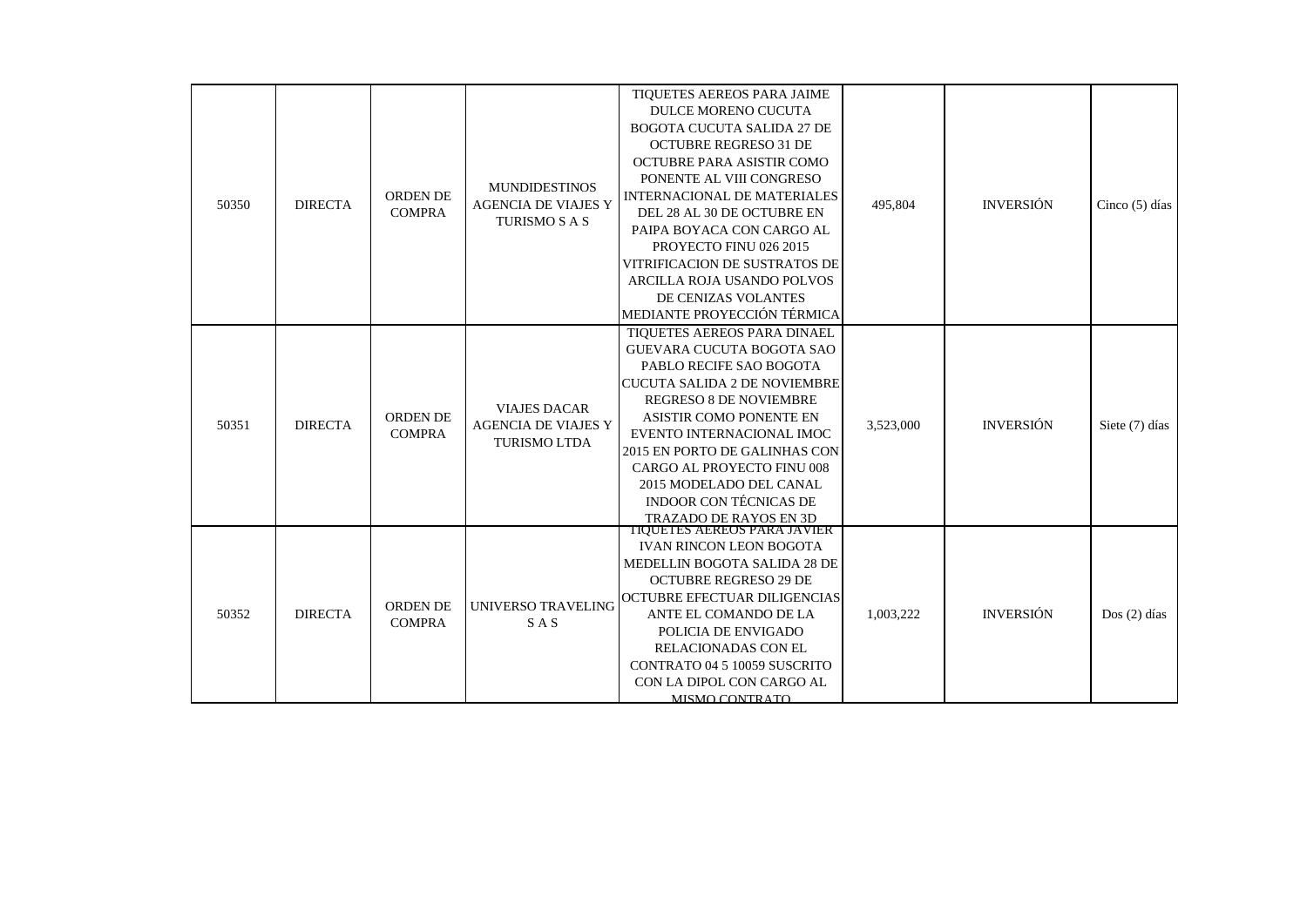| 50353 | <b>DIRECTA</b> | ORDEN DE<br><b>COMPRA</b>        | <b>UNIVERSO TRAVELING</b><br><b>SAS</b> | <b>TIQUETES AEREOS PARA</b><br>CONFERENCISTA EDGAR WILLIAM<br>GARCIA MONTERREY CUCUTA<br>MONTERREY SALIDA 2 DE<br>NOVIEMBRE REGRESO 8 DE<br>NOVIEMBRE CELEBRACION<br>SEMANA DEL ADMINISTRADOR<br>DEL 4 AL 6 DE NOVIEMBRE CON<br>CARGO PLAN DE ESTUDIOS DE<br><b>ADMINISTRACION DE EMPRESAS</b>           | 3,960,650 | <b>INVERSIÓN</b> | Siete (7) días |
|-------|----------------|----------------------------------|-----------------------------------------|----------------------------------------------------------------------------------------------------------------------------------------------------------------------------------------------------------------------------------------------------------------------------------------------------------|-----------|------------------|----------------|
| 50354 | <b>DIRECTA</b> | ORDEN DE<br><b>COMPRA</b>        | UNIVERSO TRAVELING<br><b>SAS</b>        | <b>TIOUETES AEREOS PARA</b><br>CONFERENCISTA MARIO ALBERTO<br>MARIÑO CARTAGENA CUCUTA<br><b>CARTAGENA SALIDA 5 DE</b><br>NOVIEMBRE REGRESO 7 DE<br>NOVIEMBRE CELEBRACION<br><b>SEMANA DEL ADMINISTRADOR</b><br>DEL 4 AL 6 DE NOVIEMBRE CON<br>CARGO AL PLAN DE ESTUDIOS DE<br>ADMINISTRACION DE EMPRESAS | 669,305   | <b>INVERSIÓN</b> | Trés (3) días  |
| 50355 | <b>DIRECTA</b> | <b>ORDEN DE</b><br><b>COMPRA</b> | UNIVERSO TRAVELING<br>SAS               | TIQUETES AEREOS PARA<br>CONFERENCISTA MANUEL<br><b>GUZMAN HENNESSEY BOGOTA</b><br>CUCUTA BOGOTA SALIDA 5 DE<br><b>NOVIEMBRE REGRESO 7 DE</b><br>NOVIEMBRE CELEBRACION<br>SEMANA DEL ADMINISTRADOR<br>DEL 4 AL 6 DE NOVIEMBRE CON<br>CARGO AL PLAN DE ESTUDIOS DE<br>ADMINISTRACION DE EMPRESAS           | 419,747   | <b>INVERSIÓN</b> | Trés (3) días  |
| 50356 | <b>DIRECTA</b> | <b>ORDEN DE</b><br><b>COMPRA</b> | UNIVERSO TRAVELING<br><b>SAS</b>        | <b>TIQUETES AEREOS PARA</b><br>CONFERENCISTA DAVID FEYRE<br>MAROUEZ MEDELLIN CUCUTA<br><b>MEDELLIN SALIDA 4 DE</b><br><b>NOVIEMBRE REGRESO 5 DE</b><br>NOVIEMBRE CELEBRACION<br>SEMANA DEL ADMINISTRADOR<br>DEL 4 AL 6 DE NOVIEMBRE CON<br>CARGO AL PLAN DE ESTUDIOS DE<br>ADMINISTRACION DE EMPRESAS    | 917,311   | <b>INVERSIÓN</b> | $Dos(2)$ días  |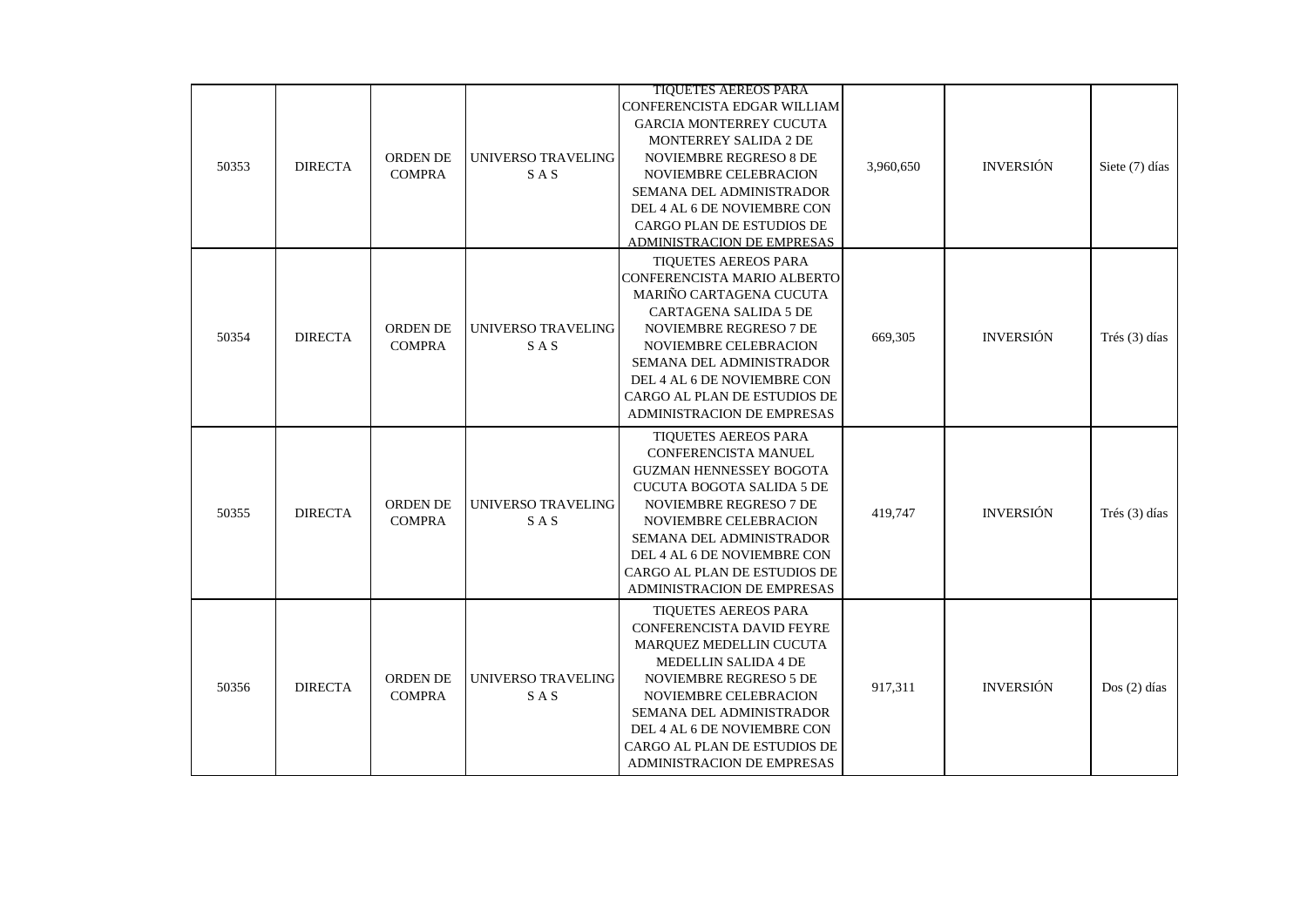| 50357 | <b>DIRECTA</b> | ORDEN DE<br><b>COMPRA</b>         | UNIVERSO TRAVELING<br>SAS                         | <b>TIQUETES AEREOS PARA</b><br>CONFERENCISTA CESAR<br>HERNANDO SUAREZ URIBE<br><b>BOGOTA CUCUTA BOGOTA</b><br><b>SALIDA 3 DE NOVIEMBRE</b><br><b>REGRESO 4 DE NOVIEMBRE</b><br><b>CELEBRACION SEMANA DEL</b><br>ADMINISTRADOR DEL 4 AL 6 DE<br>NOVIEMBRE CON CARGO AL PLAN<br>DE ESTUDIOS DE<br><b>ADMINISTRACION DE EMPRESAS</b>                                                                                         | 457,424   | <b>INVERSIÓN</b>      | $Dos(2)$ días                |
|-------|----------------|-----------------------------------|---------------------------------------------------|---------------------------------------------------------------------------------------------------------------------------------------------------------------------------------------------------------------------------------------------------------------------------------------------------------------------------------------------------------------------------------------------------------------------------|-----------|-----------------------|------------------------------|
| 50358 | <b>DIRECTA</b> | <b>ORDEN DE</b><br><b>COMPRA</b>  | UNIVERSO TRAVELING<br><b>SAS</b>                  | TIQUETES AEREOS PARA<br><b>CONFERENCISTA ANDRES</b><br><b>VILLEGAS CORTES BOGOTA</b><br><b>CUCUTA BOGOTA SALIDA 3 DE</b><br>NOVIEMBRE REGRESO 4 DE<br>NOVIEMBRE CELEBRACION<br>SEMANA DEL ADMINISTRADOR<br>DEL 4 AL 6 DE NOVIEMBRE CON<br>CARGO AL PLAN DE ESTUDIOS DE<br>ADMINISTRACION DE EMPRESAS                                                                                                                      | 457,424   | <b>INVERSIÓN</b>      | $Dos(2)$ días                |
| 50359 | <b>DIRECTA</b> | <b>ORDEN DE</b><br><b>COMPRA</b>  | <b>DISTRIBUCIONES</b><br>IMPRESION COLOR S A<br>S | <b>SUMINISTRO DE 200 AFICHES</b><br>TAMAÑO 34 X 49 CENTIMETROS<br>1000 PLEGABLES TAMAÑO OFICIO<br><b>IMPRESOS A COLOR X 2 CARAS 2</b><br>PASACALLES DE 5 X 075 METROS<br>300 ESCARAPELAS TAMAÑO 75 X<br><b>11CENTIMETROS 2 PENDONES</b><br>TAMAÑO 1 X 15 METROS<br>IMPRESOS A COLOR TIEMPO DE<br><b>ENTREGA 5 DIAS DESPUES DE</b><br>ENTREGADA LA ORDEN CON<br>CARGO AL PLAN DE ESTUDIOS DE<br>ADMINISTRACION DE EMPRESAS | 1,252,800 | <b>INVERSIÓN</b>      | Cinco (5) días               |
| 1195  | <b>DIRECTA</b> | <b>CONTRATO</b><br><b>CATEDRA</b> | PINEDA ISAZA WALTER<br><b>BYRON</b>               | DOCENTE CATEDRA                                                                                                                                                                                                                                                                                                                                                                                                           | 1,799,360 | <b>FUNCIONAMIENTO</b> | Ochenta y<br>nueve (89) días |
| 1192  | <b>DIRECTA</b> | <b>CONTRATO</b><br><b>CATEDRA</b> | <b>ONTIVEROS GIL PEDRO</b><br><b>AVILIO</b>       | <b>DOCENTE CATEDRA</b>                                                                                                                                                                                                                                                                                                                                                                                                    | 1,349,520 | <b>FUNCIONAMIENTO</b> | Ochenta y<br>nueve (89) días |
| 1197  | <b>DIRECTA</b> | <b>CONTRATO</b><br>CATEDRA        | SOLEDAD HERNANDEZ<br><b>ISABEL</b>                | DOCENTE CATEDRA                                                                                                                                                                                                                                                                                                                                                                                                           | 494,824   | <b>FUNCIONAMIENTO</b> | Ochenta y<br>nueve (89) días |